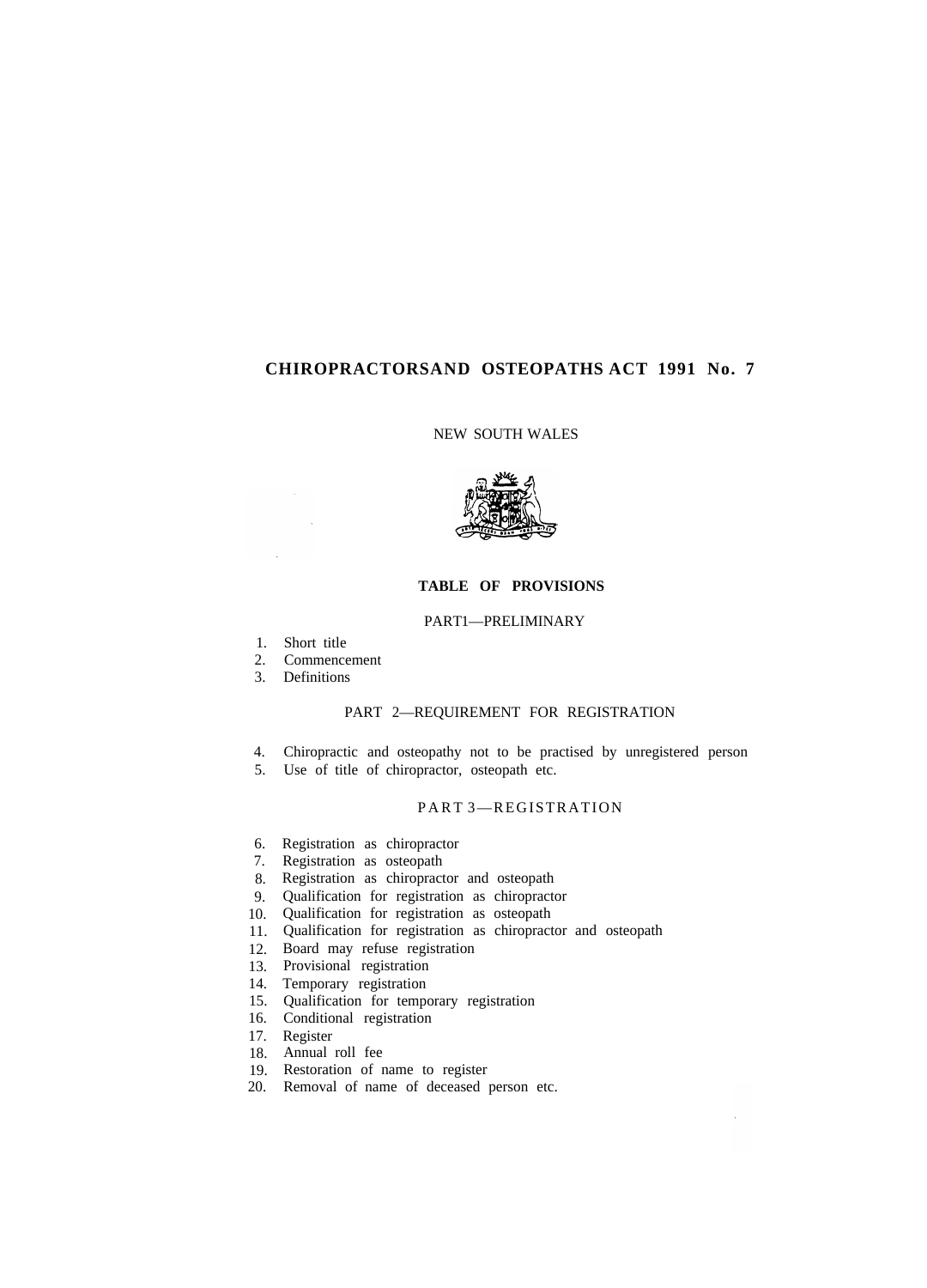### PART 4—THE REGISTRATION BOARD

- 21. Constitution of the Board
- 22. Functions of the Board
- 23. Membership of the Board
- 24. **Staff**
- 25. Advisory committees
- 26. Other provisions relating to the Board

#### PART 5—COMPLAINTS AND DISCIPLINARY PROCEEDINGS

#### Division1-Complaints

- 27. Codes of professional conduct
- 28. Complaints
- 29. Referral or dismissal of complaints by the Board
- 30. Referral or dismissal of complaints by the Director-General
- 31. Investigation of complaints
- 32. Suspension etc. by the Board
- 33. Appeals against suspension etc. by the Board

#### Division 2—Hearing of complaints by Professional Standards Committees

- 34. Professional Standards Committees
- 35. Constitution of Committees
- 36. Proceedings before a Committee
- 37. Representation before a Committee
- 38. Referral of certain matters to the Tribunal
- 39. Determinations of Committees
- 40. Complaints relating solely to physical and mental capacity
- 41. Decisions of a Committee
- 42. Appeals against decisions of a Committee etc.
- 43. Appeals with respect to points of law

Division 3—Hearing of matters by the Chiropractors and Osteopaths Tribunal

- 44. The Chiropractors and Osteopaths Tribunal
- 45. Chairperson and Deputy Chairpersons of the Tribunal
- 46. Proceedings before the Tribunal
- 47. Representation before the Tribunal
- 48. Chairperson or Deputy Chairperson not to review own decisions
- 49. Determinations of the Tribunal
- 50. Suspension orders
- 51. Decisions of the Tribunal
- 52. Appeals against decisions of the Tribunal
- 53. Review of suspension or deregistration by the Tribunal
- 54. Inquiries etc. where other proceedings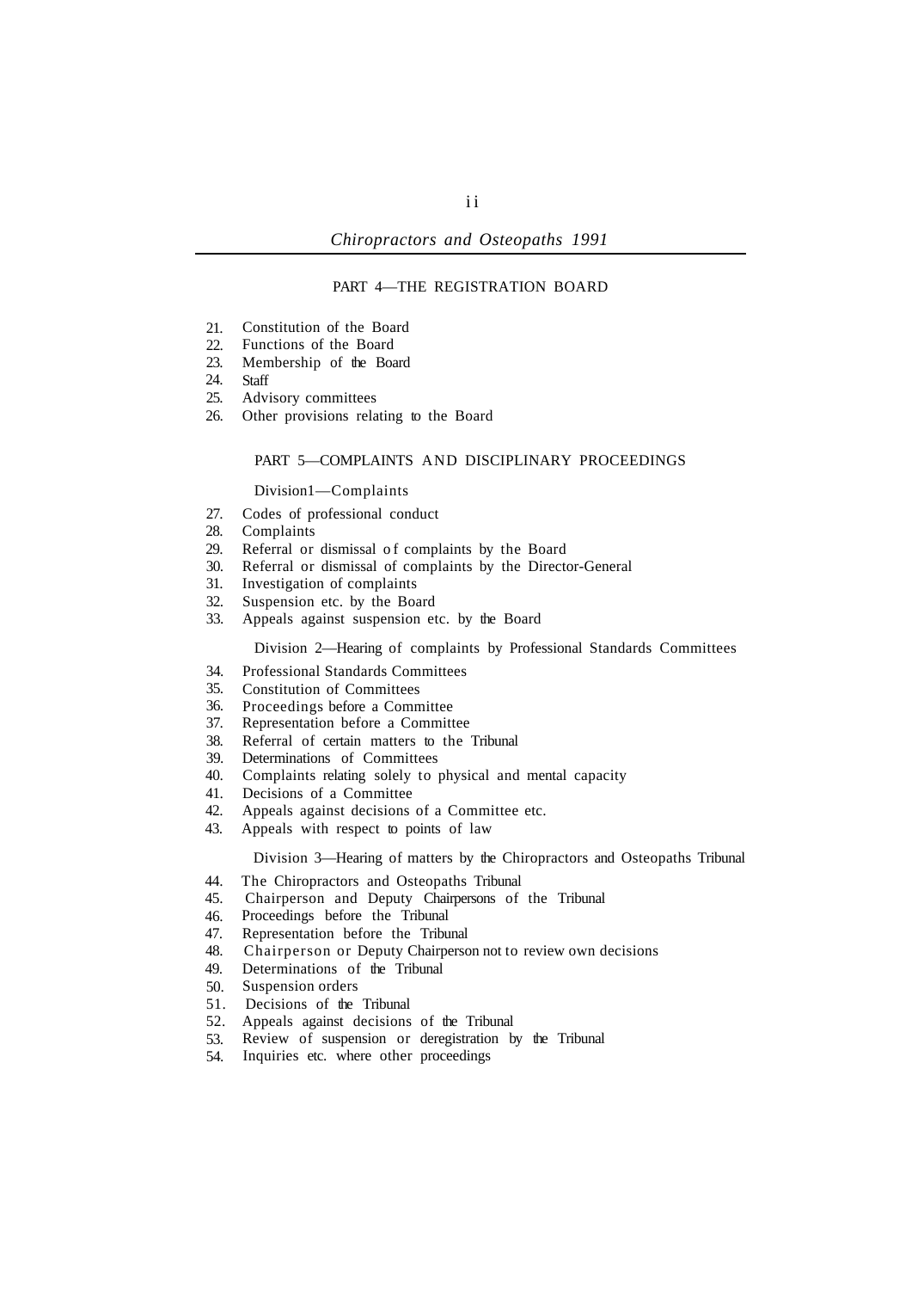# PART 6—MISCELLANEOUS

- 55. Written statement of decisions
- 56. False entries in register, misrepresentation etc.
- 57. Roof of certain matters not required
- 58. Evidentiary certificates and evidence of entry in register
- 59. Fees etc.
- 60. Chiropractic and Osteopathy Education and Research Account
- 61. Proceedings for offences
- 62. Appointment and powers of inspectors
- 63. Search warrants
- 64. Liability of members etc.
- 65. Regulations
- 66. Amendment of Search Warrants Act 1985 No. 37, s. 10 (Definitions)
- 67. Repeal of Chiropractic Act 1978 No. 132
- 68. Repeal of Chiropractic Regulation 1979
- 69. Savings and transitional provisions

SCHEDULE l—PROVISIONS RELATING TO THE MEMBERS OF THE BOARD SCHEDULE 2—PROVISIONS RELATING TO THE PROCEDURE OF THE BOARD

TRIBUNAL SCHEDULE 3—PROCEEDINGS BEFORE A COMMITTEE AND THE

SCHEDULE 4—SAVINGS AND TRANSlTIONAL PROVISIONS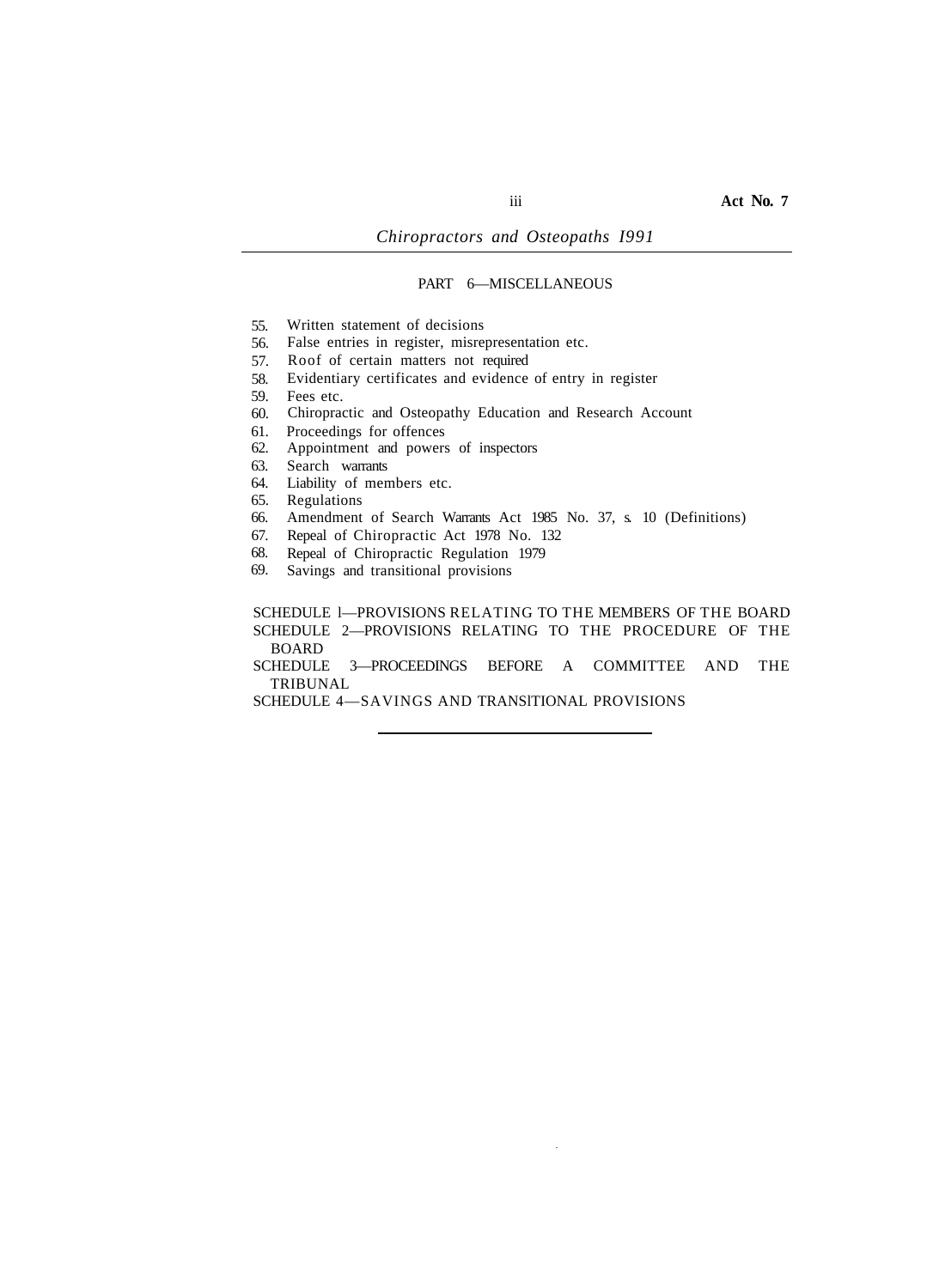# **CHIROPRACTORS AND OSTEOPATHS ACT 1991 No. 7**

# NEW SOUTH WALES



# **Act No. 7, 1991**

An Act to regulate the practice of chiropractic and osteopathy and to repeal the Chiropractic Act 1978. [Assented to 26 April 1991]

 $\ddot{\phantom{a}}$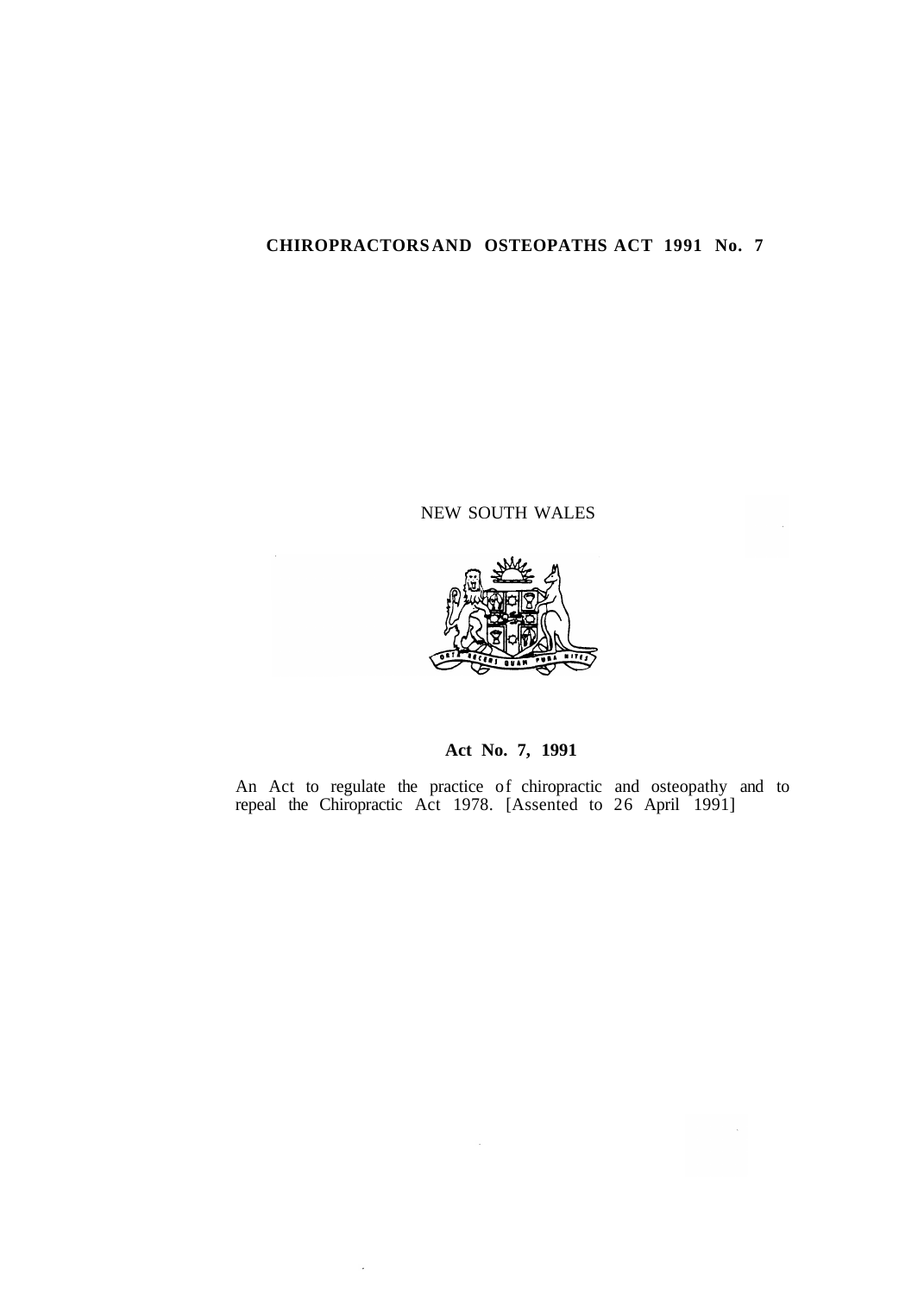### **The Legislature of New South Wales enacts:**

# **PART 1—PRELIMINARY**

### **Short title**

**1.** This Act may be cited as the Chiropractors and Osteopaths Act 1991.

# **Commencement**

**2.** (1) This. Act commences on a day or days to be appointed by proclamation, except as provided by this section.

(2) Part 1, section 69 and Schedule 4 commence on the date of assent to this Act.

# **Definitions**

**3.** (1) In this Act:

**"Board"** means the Chiropractors and Osteopaths Registration Board;

**"Chairperson"** means the Chairperson of the Tribunal;

**"Committee"** means a Professional Standards Committee referred to in section 34;

"conduct" means any act or omission;

- **"Corporation"** means the Health Administration Corporation constituted under the Health Administration Act 1982;
- **"Deputy Chairperson"** means a Deputy Chairperson of the Tribunal;
- **"Director-General"** means the Director-General of the Department of Health;

**"member"** means a member of the Board;

**"President"** means the President of the Board;

- "**professional misconduct"**, in relation to a registered practitioner, includes any of the following:
	- (a) any conduct that demonstrates a lack of adequate:
		- (i) knowledge; or
		- (ii) experience; or
		- (iii) skill; or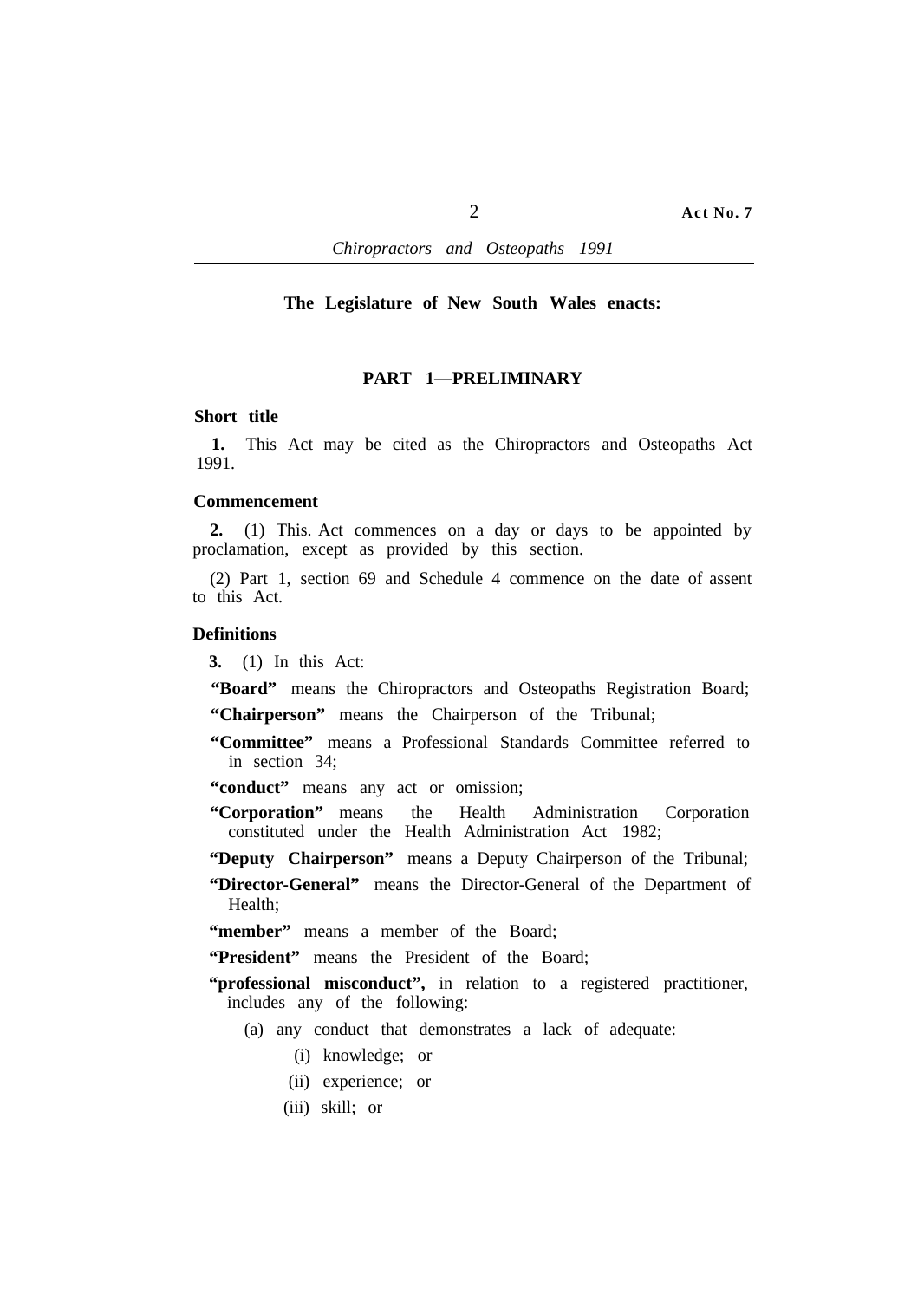- (iv) judgment; or
- (v) care,

by the practitioner in the practice in which the practitioner is registered;

- (b) a contravention by the practitioner of a provision of this Act or the regulations;
- $(c)$  a failure by the practitioner to comply with a condition of registration;
- (d) the practitioner holding himself or herself out as having qualifications in chiropractic or osteopathy other than those recorded in the register in respect of the practitioner;
- any other improper or unethical conduct relating to the (e) practice of chiropractic or osteopathy;

**"register"** means the register kept by the Board under section 17;

- **"registered chiropractor"** means a person registered as a chiropractor or a chiropractor and osteopath under Part 3;
- "registered osteopath" means a person registered as an osteopath or a chiropractor and osteopath under Part 3;
- **"registered practitioner"** means a registered chiropractor or a registered osteopath;

"Registrar" means the Registrar of the Board;

- **"Tribunal"** means the Chiropractors and Osteopaths Tribunal constituted under section 44.
- (2) In this Act:
- (a) a reference. to a function includes a reference to a power, authority and duty; and
- (b) a reference to the exercise of a function includes, where the function is a duty, a reference to the performance of the duty.

# **PART 2—REQUIREMENT FOR REGISTRATION**

# **Chiropractic and osteopathy not to be practised by unregistered person**

**4.** A person must not manipulate the joints of the human spinal column, including its immediate articulations, for therapeutic purposes unless:

(a) the person is registered under this Act as a chiropractor, osteopath or chiropractor and osteopath; or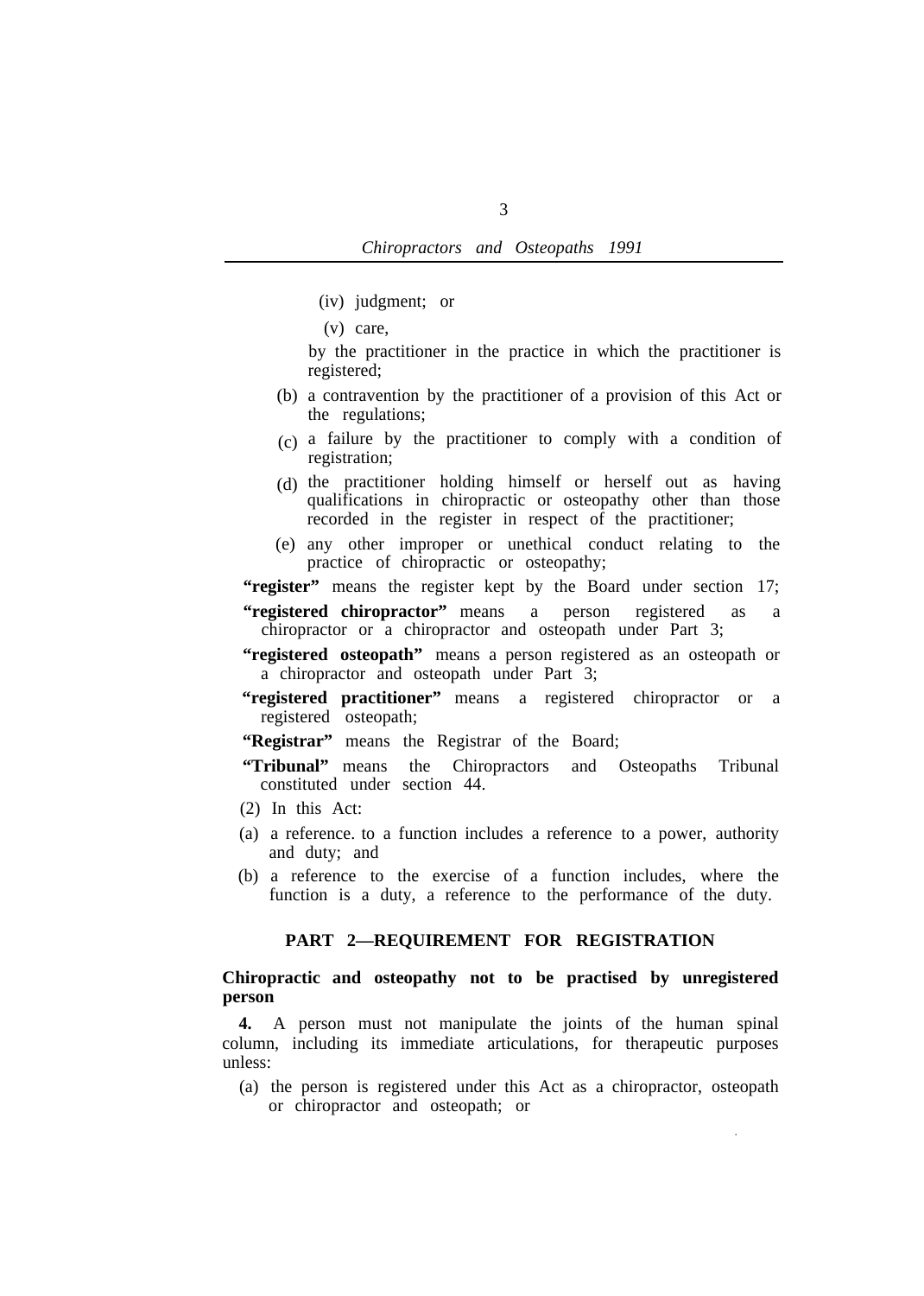- (b) the person does so in the ordinary course of his or her practice as a registered medical practitioner or physiotherapist registered under the Physiotherapists Registration Act 1945; or
- (c) the person does so in connection with a course of training referred to in section  $9$  (a) or  $10$  (a); or
- (d) the person does so in connection with an examination arranged by the Board pursuant to section 9 (b) or 10 (b); or
- (e) the person is exempted from the operation of this section by the regulations.

Maximum penalty: 50 penalty units.

#### **Use of title of chiropractor, osteopath etc.**

- **5.** (l) A person must not indicate that the person:
- (a) practises chiropractic or osteopathy; or
- (b) is qualified to practise chiropractic or osteopathy,

unless the person is registered to so practise under this Act.

(2) Without limiting the ways in which a person may be taken to have indicated that he or she so practises or is qualified to so practise, a person is taken to have so indicated if the person uses:

- (a) any name, initials, word, title, addition, symbol or description which, having regard to the circumstances in which it is used:
	- (i) indicates; or
	- (ii) is capable of being understood to indicate; or
	- (iii) is calculated to lead a person to infer,

that the person practises chiropractic or osteopathy or is qualified to practise chiropractic or osteopathy; or

(b) any name, title or description prescribed by the regulations.

(3) A registered practitioner must not use any certificate, diploma, membership, degree, licence, letters, testimonial or other title, status, documents or description:

(a) in relation to himself or herself; or

(b) in the practice in which the practitioner is registered under this Act, other than those for which particulars are recorded in the register in respect of the practitioner.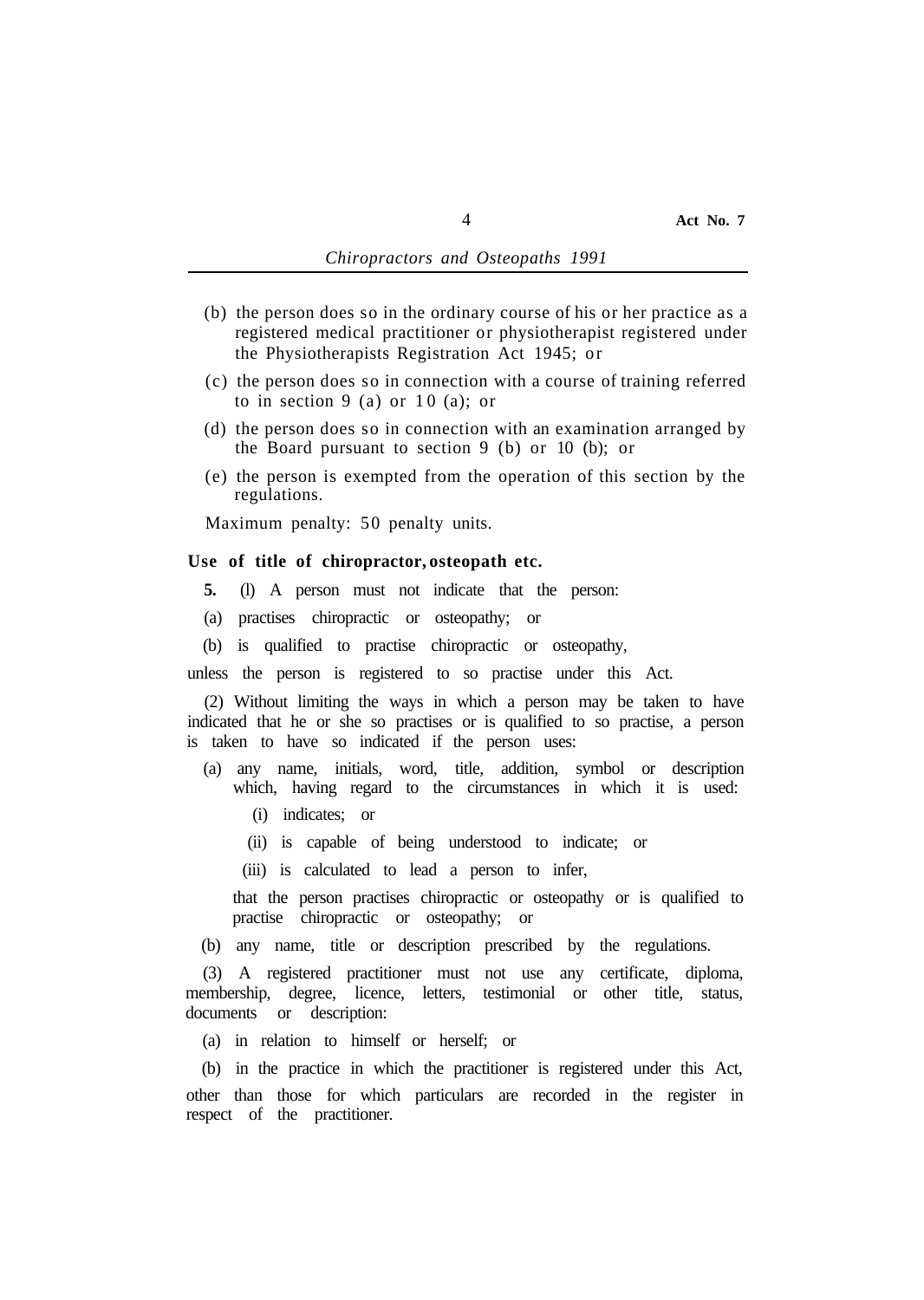(4) A registered practitioner must not use any name, initials, word, title, addition, symbol or description which, having regard to the circumstances in which it is used:

- (a) indicates; or
- (b) is capable of being understood to indicate; or
- (c) is calculated to lead a person to infer,

that the person is a medical practitioner unless the person is registered as a medical practitioner under the Medical Practitioners Act 1938.

Maximum penalty: 20 penalty units.

# **PART 3—REGISTRATION**

### **Registration as chiropractor**

her name is entered in the register of Chiropractors. **6.** (1) A person is registered under this Act as a chiropractor if his or

be a registered chiropractor while the certificate has effect: (2) A person who is granted one of the following certificates is taken to

(a) a certificate of provisional registration as a chiropractor;

(b) a certificate of temporary registration as a chiropractor;

(c) a certificate of conditional registration as a chiropractor.

(3) A person ceases to be registered as a chiropractor if his or her name (for whatever reason) is removed from the register.

(4) A person whose registration as a chiropractor is suspended is taken not to be a registered chiropractor during the period of the suspension, except for the purposes of Part 5.

# **Registration as osteopath**

her name is entered in the register of osteopaths. **7.** (1) A person is registered under this Act as an osteopath if his or

be a registered osteopath while the certificate has effect: (2) A person who is granted one of the following certificates is taken to

- (a) a certificate of provisional registration as an osteopath;
- (b) a certificate of temporary registration as an osteopath;
- (c) a certificate of conditional registration as an osteopath.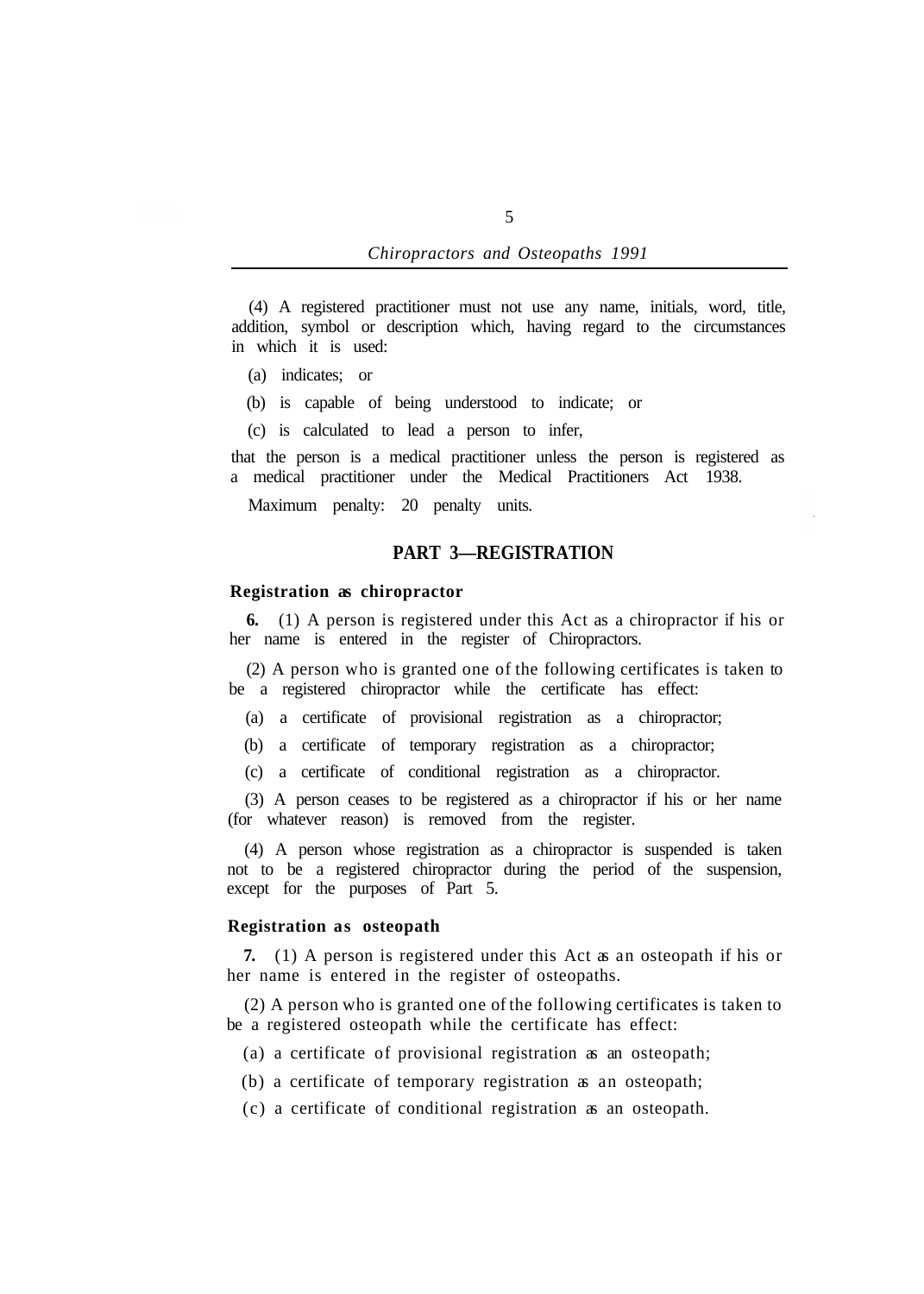(3) A person ceases to be registered as an osteopath if his or her name (for whatever reason) is removed from the register.

(4) A person whose regstration as an osteopath is suspended is taken not to be a registered osteopath during the period of the suspension, except for the purposes of Part 5.

#### **Registration as chiropractor and osteopath**

**8.** (l) A person is registered under this Act as a chiropractor and osteopath if his or her name is entered in the register of chiropractors and osteopaths.

(2) A person who is granted one of the following certificates is taken to be a registered chiropractor and osteopath while the certificate has effect:

- (a) a certificate of temporary registration as a chiropractor and osteopath;
- (b) a certificate of conditional registration as a chiropractor and osteopath.

(3) A person ceases to be registered as a chiropractor and osteopath if his or her name (for whatever reason) is removed from the register.

(4) A person whose registration as a chiropractor and osteopath is suspended is taken not to be a registered chiropractor and osteopath during the period of the suspension, except for the purposes of Part 5.

### **Qualification for registration as chiropractor**

**9.** A person who is of good character and is of or above the age of 18 years is entitled, on payment of the prescribed fee, to be registered as a chiropractor if the person:

- has undertaken a course of training prescribed by the regulations and has received a diploma, certificate or other academic award for the successful completion of that course; or
- has, at an examination arranged by the Board, satisfied the Board that he or she is fit to practise chiropractic in New South Wales; or
- is registered elsewhere in Australia as a chiropractor in accordance prescribed by the regulations providing for the registration of chiropractors.

### **Qualification for registration as osteopath**

**10.** A person who is of good character and is of or above the age of 18 years is entitled, on payment of the prescribed fee, to be registered as an osteopath if the person: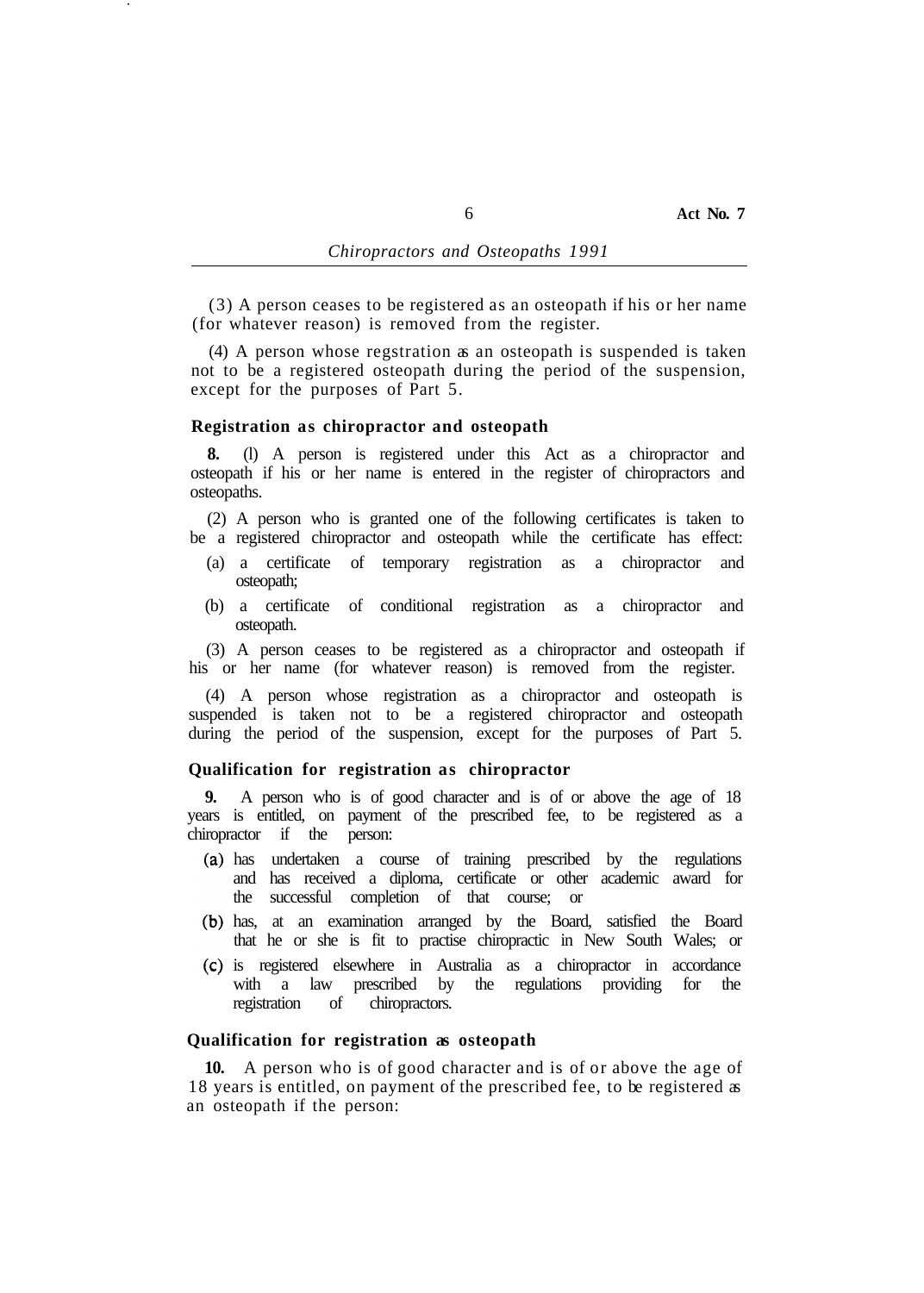- (a) has undertaken a course of training prescribed by the regulations and has received a diploma, certificate or other academic award for the successful completion of that course; or
- (b) has, at an examination arranged by the Board, satisfied the Board that he or she is fit to practise osteopathy in New South Wales; or
- is registered elsewhere in Australia as an osteopath in accordance with a law prescribed by the regulations providing for the registration of osteopaths.

### **Qualification for registration as chiropractor and osteopath**

**11.** A person is entitled to be registered as a chiropractor and osteopath if the person is entitled to be registered under sections 9 and 10 and pays the prescribed fee.

### **Board may refuse registration**

entitled to be registered under this Part if: **12.** (1) The Board may refuse to register a person who is otherwise

- (a) the person has been convicted either in or outside New South Wales of an offence which, from the circumstances under which it was committed, renders the person unfit in the public interest to practise chiropractic or osteopathy; or
- (b) the person's name has been removed from any register or roll established or kept under any law in any country providing for the registration or certification of chiropractors or osteopaths; or
- $(c)$  the person is an habitual drunkard or addicted to any deleterious

(2) The Board may not refuse to register a person under this section on the grounds that the person's name has been removed from another register or roll unless:

- (a) the reason for the removal was an act or omission of a nature affecting the person's conduct in a professional respect; and
- (b) the act or omission, if done or omitted to be done in New South Wales, would have authorised the removal of the person's name from the register under Part 5 (if the person were registered in the register).

# **Provisional registration**

provisional registration as a chiropractor if the person: 13. (1) The President may grant to a person a certificate of

(a) is entitled to a diploma, certificate or other academic award referred to in section  $9^{\circ}$  (a); and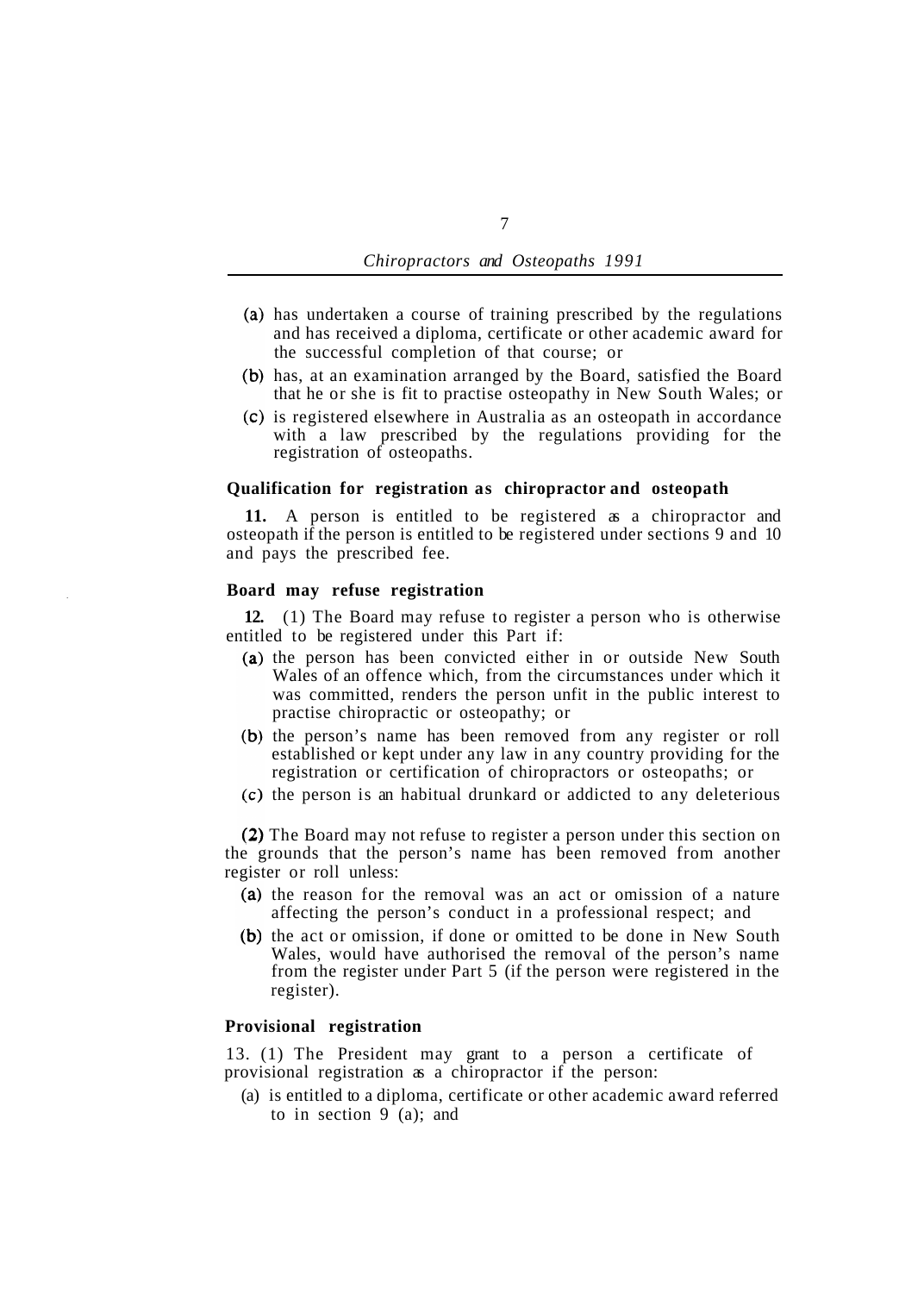- (b) will have the diploma, certificate or other award conferred or granted in due course according to the practice of the body, association or institution conferring or granting the diploma, certificate or other award; and
- (c) is of good character; and
- (d) applies to be registered as a chiropractor and pays the fee prescribed by the regulations.

(2) The President may grant to a person a certificate of provisional registration as an osteopath if the person:

- is entitled to a diploma, certificate or other academic award referred to in section 10 (a); and
- will have the diploma, certificate or other award conferred or granted in due course according to the practice of the body, association or institution conferring or granting the diploma, certificate or other award; and
- is of good character; and
- applies to be registered as an osteopath and pays the fee prescribed by the regulations.

(3) The President is to set an expiry date, not later than 6 months after the certificate takes effect, for each certificate of provisional regstration granted by the President.

(4) The Board may, at any time before the date of expiry, for such cause as to it seems proper, cancel a certificate of provisional registration without prejudice to any application for registration of the person who was the holder of the certificate.

(5) A certificate of provisional registration has effect until it is cancelled or expires.

(6) If a person to whom a certificate of provisional registration has been granted becomes registered under this Act during the currency of the certificate, the person's registration dates from the granting of the certificate, unless otherwise decided by the Board.

# **Temporary registration**

registration under this Part if the person: 14. (1) The Board may grant to a person a certificate of temporary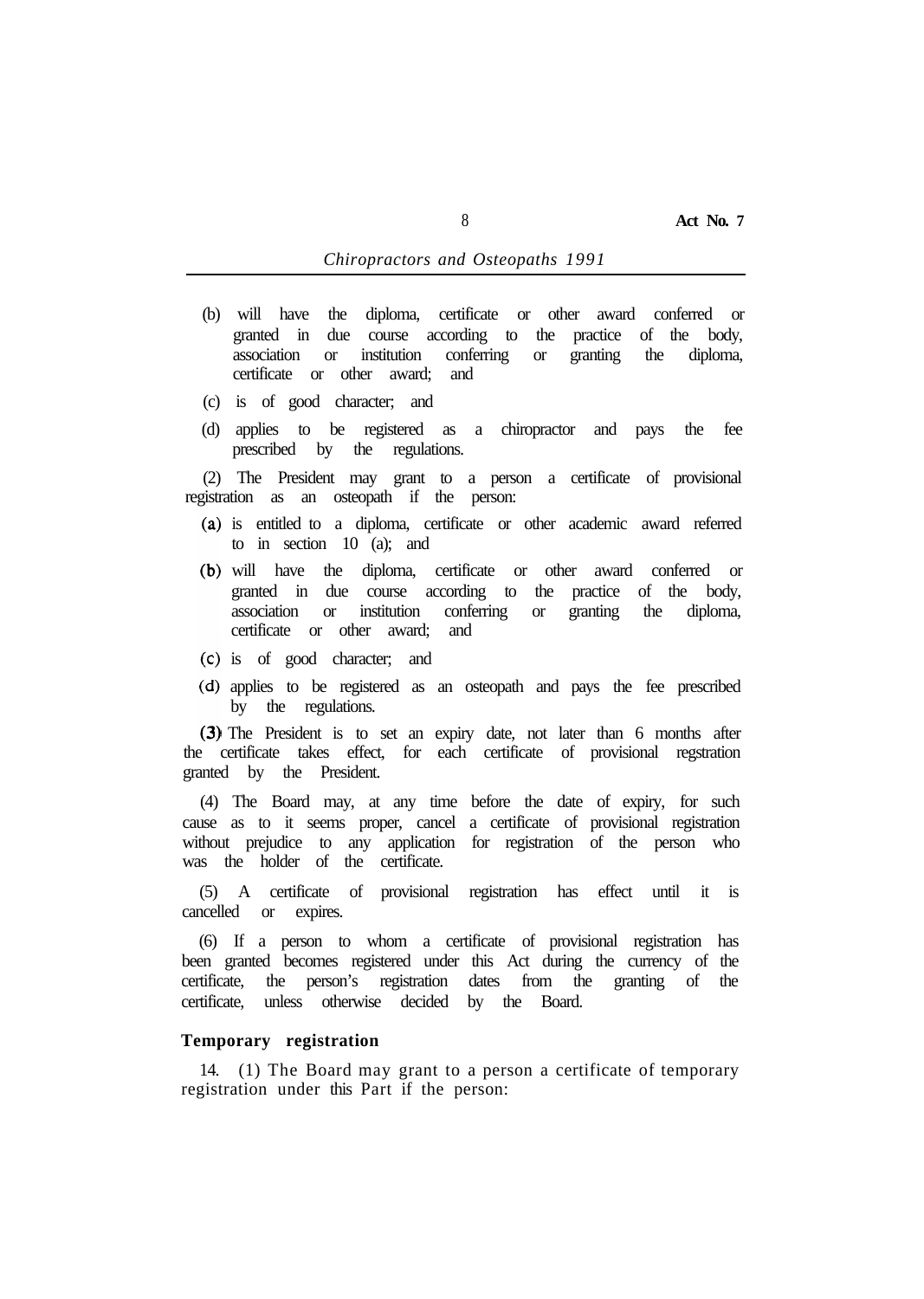- applies for temporary registration and is not normally resident in New South Wales; and
- (b) is entitled under section 15 to a certificate of the kind applied for: and
- pays the fee prescribed by the regulations.

A certificate of temporary registration may be granted for such term (not exceeding 6 months) as the Board determines.

(3) The Board may, at any time before the date of expiry, for such cause as to it seems proper, cancel a certificate of temporary registration without prejudice to any application for registration of the person who was the holder of the certificate.

(4) A certificate of temporary registration has effect until it is cancelled or expires.

(5) The Board may impose such conditions as it thinks fit on the temporary regstration of a person and may remove or vary those conditions.

## **Qualification for temporary registration**

15. (1) A person is entitled to a certificate of temporary registration as a chiropractor if the person:

- (a) is registered as a chiropractor in accordance with a law in force in the person's normal place of residence providing for the registration of Chiropractors; or
- (b) holds such qualifications and has such experience in the practice of chiropractic as the Board considers satisfactory for the granting of temporary regstration.

A person is entitled to a certificate of temporary registration as an osteopath if the person:

- (a) is registered as an osteopath in accordance with a law in force in the person's normal place of residence providing for the registration of osteopaths; or
- (b) holds such qualifications and has such experience in the practice of osteopathy as the Board considers satisfactory for the granting of temporary registration.

(3) A person is entitled to a certificate of temporary registration as a chiropractor and osteopath if the person is entitled to a certificate of temporary registration under subsections (1) and (2).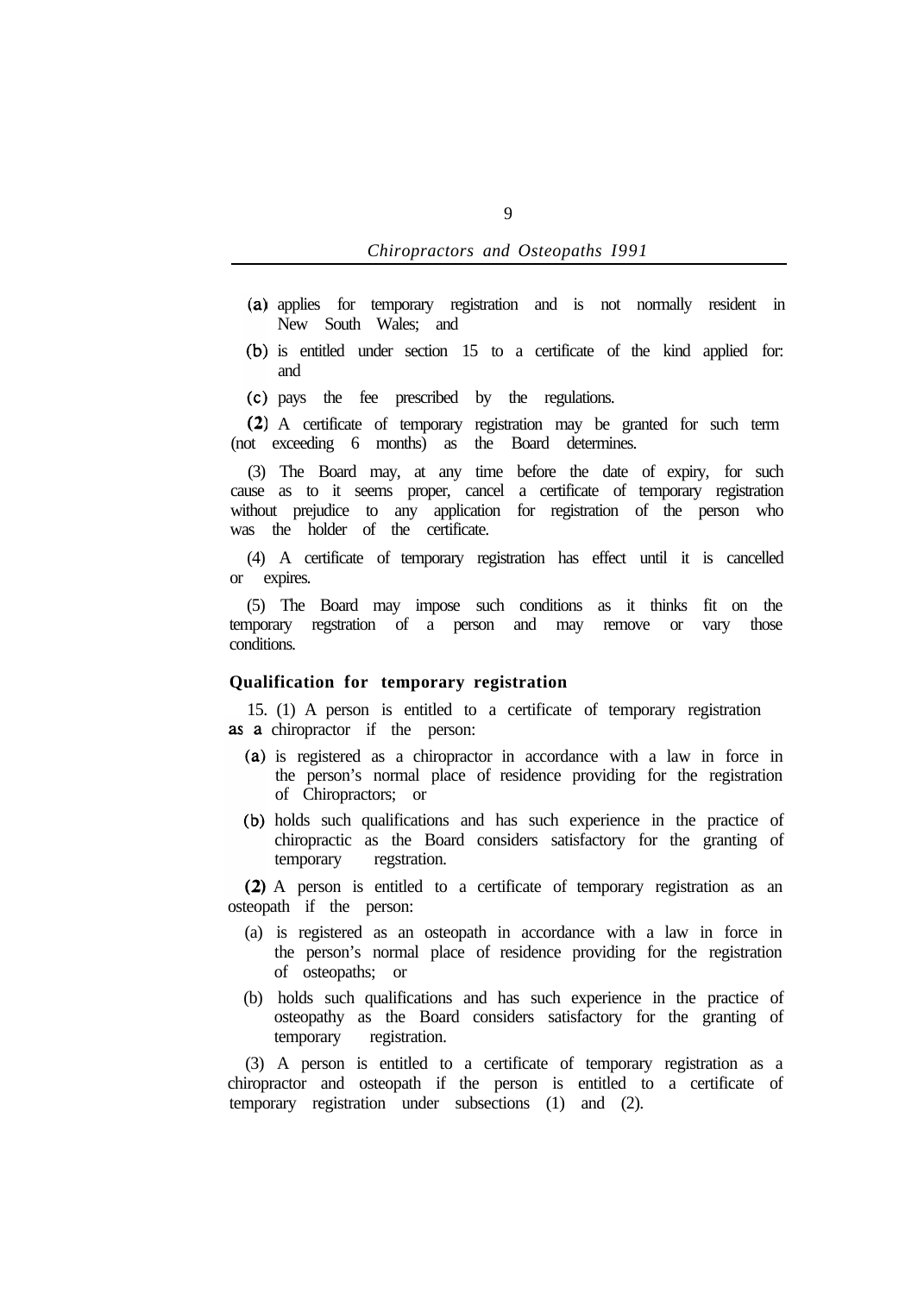# **Conditional registration**

16. (1) A person entitled to be registered under section 6, 7 or 8 may be so registered subject to such conditions relating to the duration of the registration, the aspects of the practice in which the person who is registered may be engaged, and any other matters, as the Board thinks fit.

- (2) The Board may impose conditions under this section only if:
- (a) the person has been the subject of disciplinary proceedings as a result of which conditions are required to be placed on his or her regstration; or
- (b) the person is or has been registered as a chiropractor or osteopath or both outside New South Wales and the regstration is or was subject to conditions.

### **Register**

- 17. (l) The Board is to keep a register divided as follows:
- (a) the register of chiropractors;
- (b) the register of osteopaths;
- (c) the register of chiropractors and osteopaths.

(2) The Board, on the application of a person and on being satisfied that the person is entitled to be registered under this Part, is to enter in the appropriate division of the register the following information:

- (a) the person's full name and address;
- $(b)$  the date of registration;
- particulars of the qualification or qualifications in respect of which the registration is granted;
- (d) such other particulars and matters as are directed by this Act or the regulations to be entered in the register.

(3) The Board may, in relation to a practitioner registered under this Act, also enter in the register, on payment of the prescribed fee:

- particulars of such further or additional qualifications possessed by the practitioner which the Board decides are appropriate to be entered in the register; and
- (b) particulars of any certificate, diploma, membership, degree, licence, letters, testimonial or other title, status, document or description which the practitioner is authorised by the Board to use as a registered practitioner or in the practice of chiropractic or osteopathy.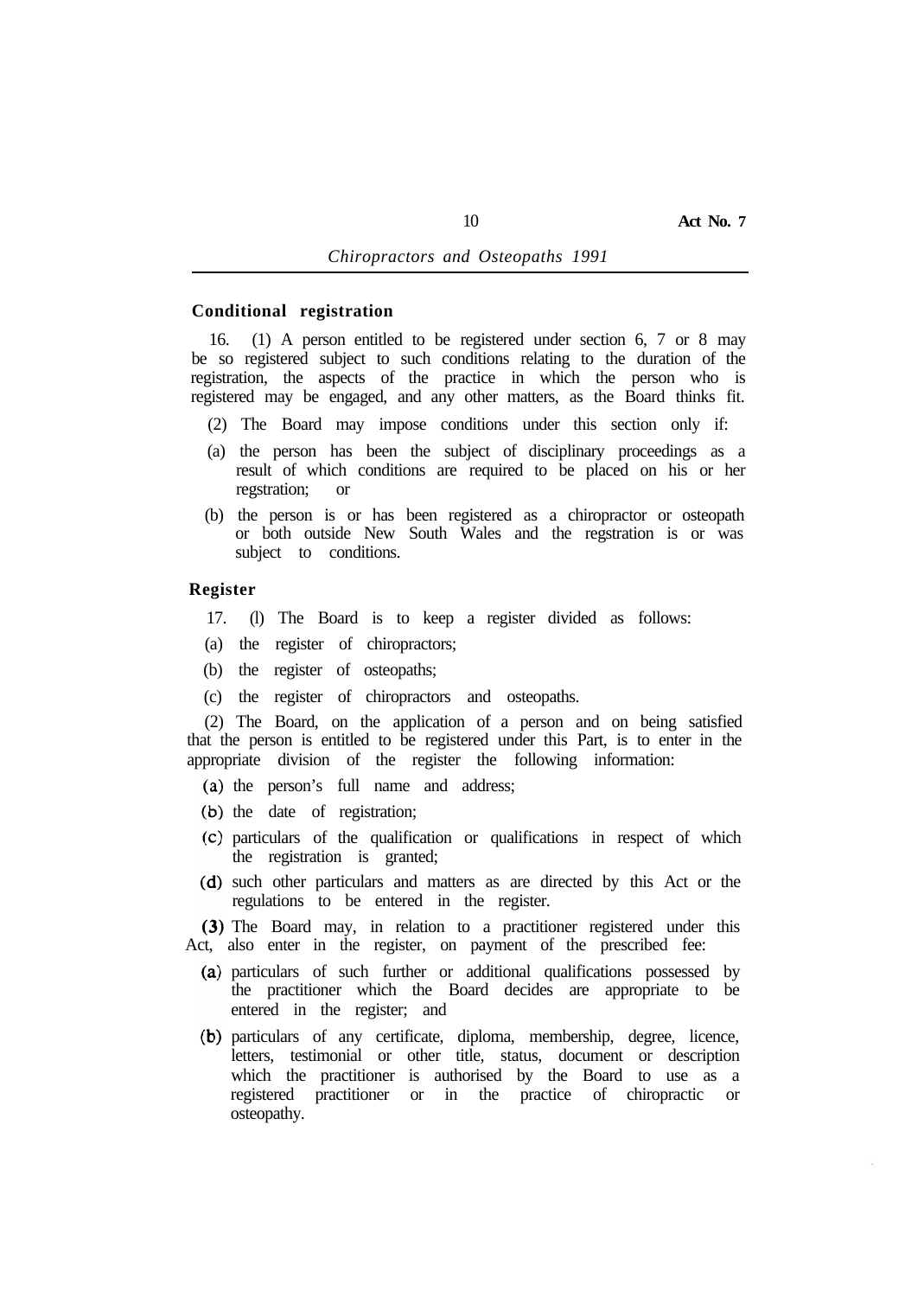(4) The Board is to supply a person with such extracts from the register as the person may require, on payment of the fee prescribed by the regulations.

(5) The register is to be open to inspection at the office of the Board, at all times when that office is open for business, by any person on payment of the fee prescribed by the regulations.

### **Annual soil fee**

18. (1) A registered practitioner (other than a person who holds a certificate of temporary registration) must, on or before the prescribed date in each year, pay to the Board a roll fee of such amount as may be prescribed by the regulations for the following year.

(2) Together with the roll fee, the practitioner is to furnish particulars of his or her address for entry in the register.

(3) If any practitioner required by this section to pay a prescribed roll fee does not pay the fee for the following year before the prescribed date in any year, the Board is required to notify the practitioner that if the fee is not paid by the prescribed date the practitioner's name will be removed from the register.

(4) Notification may be given to the practitioner by letter addressed to the practitioner at the address appearing in the register.

(5) The Board must remove the practitioner's name from the register if the practitioner has been so notified and fails to pay the fee on or before the due date.

(6) The Board is required to restore the practitioner's name to the register on the application of the practitioner and payment of the prescribed fee.

(7) A practitioner whose name has been removed from the register for more than 5 years may not have his or her name restored to the register under this section unless the Board is satisfied:

- (a) that the practitioner is of good character, and
- (b) that the practitioner is able to demonstrate (whether by passing an examination arranged by the Board, or otherwise) that he or she possesses the requisite skills to practise as a chiropractor or osteopath or both.

(8) The regulations may provide for the waiver of the whole or such part of the fees as the Board may in a particular case think proper.

(9) In this section, "year" means a year ending on 30 June or on such other day as may be specified by the regulations.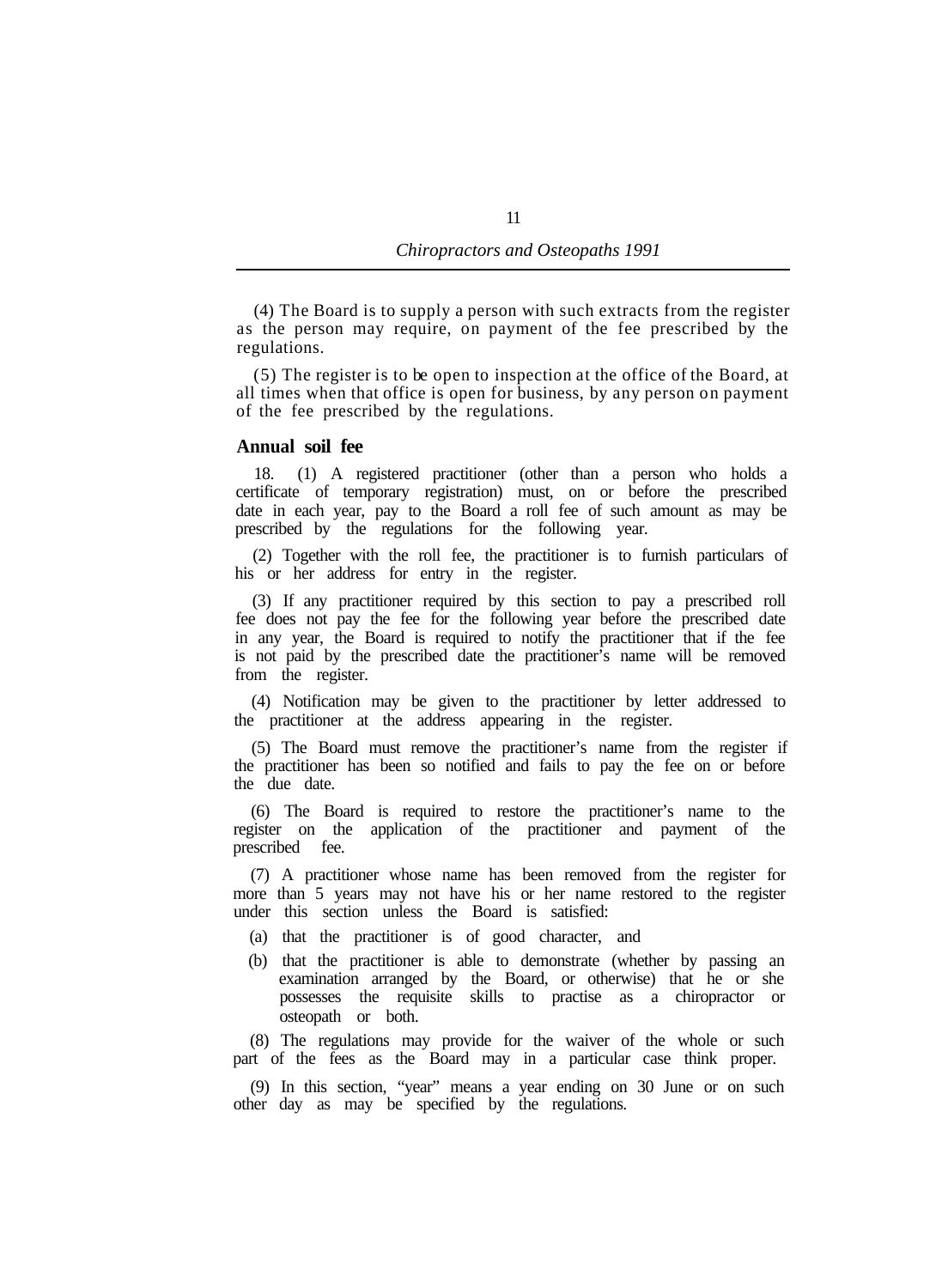#### **Restoration of name to register**

19. (l) The name of a practitioner removed from the register at the direction of the Board is not to be again entered in the register, except by direction of the Board or by order of a court of competent jurisdiction.

(2) The Board may, if it thinks fit in any case, direct the Registrar to restore to the register a name removed from it.

(3) The Board may, as a condition of restoration, require a person to pay such fee, not exceeding the prescribed regstration fee, as it may from time to time direct.

(4) The Registrar is to restore a name to the register on being directed to do so by the Board.

#### **Removal of name of deceased person etc.**

names of: 20. (1) The Board is to cause to be removed from the register the

- (a) every practitioner who has died; and
- (b) every practitioner who has ceased to possess or does not possess the qualifications in respect of which the person was registered.

(2) The Board may cause the name of a practitioner to be removed from the register if the practitioner so requests.

# **PART 4—THE REGISTRATION BOARD**

### **Constitution of the Board**

21. There is constituted by this Act a body corporate under the corporate name of the Chiropractors and Osteopaths Registration Board.

# **Functions of the Board**

22. The Board has the following functions:

- to promote and maintain high standards of chiropractic and osteopathic practice in New South Wales;
- to advise the Minister on matters relating to the registration of Chiropractors and osteopaths, standards of chiropractic and osteopathic practice and any other matters arising under or related to this Act or the regulations;
- (c) to consult with professional and educational bodies on matters affecting Chiropractors and osteopaths, where the Board considers it appropriate to do so;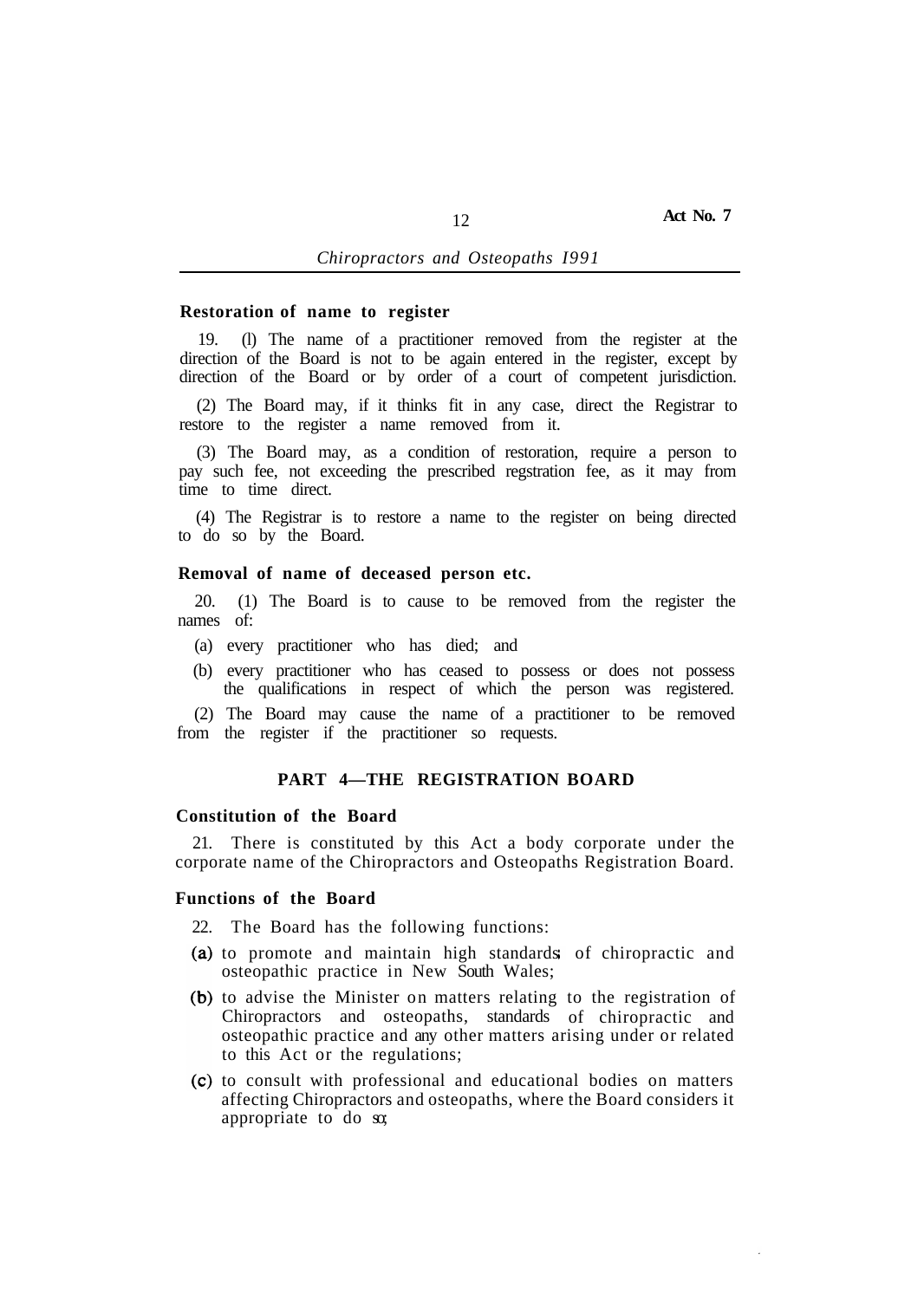- (d) to publish and distribute information concerning this Act and the regulations to chiropractors and osteopaths and other interested persons;
- (e) to exercise the functions conferred or imposed on it by or under this or any other Act.

## **Membership of the Board**

Minister and appointed by the Governor. 23. (1) The Board is to consist of 9 members nominated by the

- (2) Of the members:
- (a) 1 is to be an officer of the Department of Health, or an employee of an area health service or an employee of an incorporated hospital or separate institution mentioned in the Second or Third Schedule to the Public Hospitals Act 1929;
- 1 is to be a registered chiropractor who has experience in chiropractic education;
- 3 are to be registered Chiropractors nominated by the New South Wales Branch of the Chiropractors Association of Australia;
- (d) 1 is to be a registered osteopath nominated by the New South Wales Branch of the Australian Osteopathic Association;
- (e) 1 is to be a person nominated to represent the community;
- $(f)$  1 is to be a registered medical practitioner;
- $(g)$  1 is to be a barrister or solicitor.

(3) If a body referred to in subsection (2) (c) or (d) does not nominate a chiropractor within such time or in such manner as may be specified by the Minister by notice in writing to the body, the Governor may instead appoint to be a member a chiropractor nominated by the Minister.

#### **Staff**

24. A Registrar and such other staff as may be necessary to enable the Board to exercise its functions are to be employed under the Health Administration Act 1982 by the Corporation.

# **Advisory committees**

with the exercise of any of its functions. 25. (1) The Board may establish committees to assist it in connection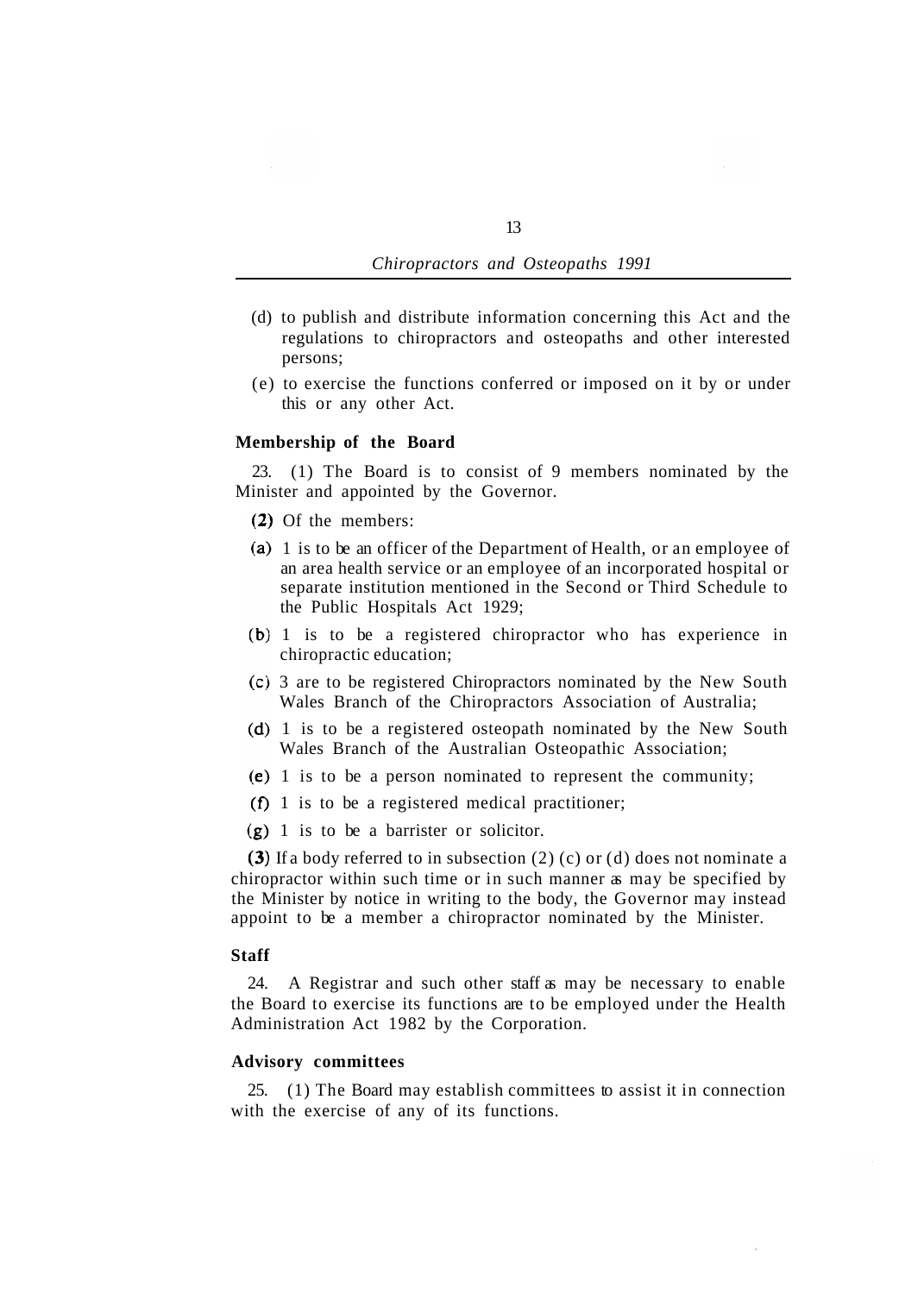(2) The Board may establish (without limiting the generality of subsection (1)) an education advisory committee to advise the Board on:

- (a) chiropractic and osteopathy education (including further education for registered practitioners); and
- (b) education for any public purpose connected with the practice of chiropractic or osteopathy.

(3) It does not matter that any or ail of the members of a committee are not members of the Board.

(4) The procedure for the calling of meetings of a committee and for the conduct of business at those meetings may be determined by the Board or (subject to any determination of the Board) by the committee.

#### **Other provisions relating to the Board**

Board. 26. (1) Schedule 1 has effect with respect to the members of the

(2) Schedule 2 has effect with respect to the procedure of the Board.

# **PART 5—COMPLAINTS AND DISCIPLINARY PROCEEDINGS Division 1—Complaints**

### **Codes of professional conduct**

27. The Board may establish:

- codes of professional conduct setting out the rules of conduct which should be observed by registered chiropractors in carrying out the practice of chiropractic; and
- (b) codes of professional conduct setting out the rules of conduct which should be observed by registered osteopaths in carrying out the practice of osteopathy.

### **Complaints**

- 28. (1) A complaint may be made that a registered practitioner:
- has been convicted either in or outside New South Wales of an offence which, from the circumstances in which it was committed, renders the chiropractor or osteopath unfit in the public interest to practise chiropractic or osteopathy; or
- (b) is an habitual drunkard or is addicted to any deleterious drug; or
- has been guilty of professional misconduct; or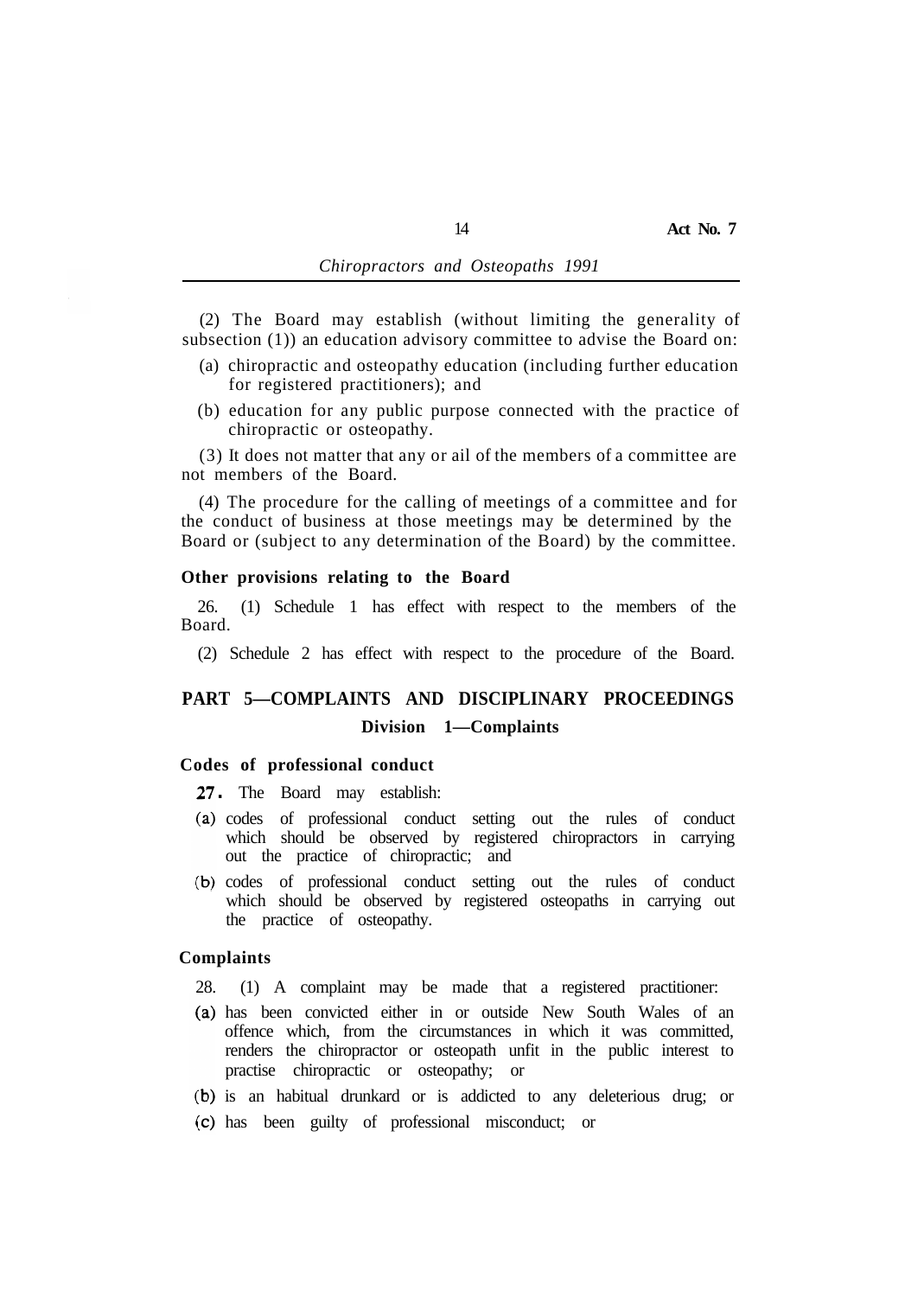- (d) does not have sufficient physical or mental capacity to practise chiropractic or osteopathy; or
- (e) is not of good character.
- (2) A complaint may be made by any person:
- (a) to the Board; or
- (b) to the Director-General,

or may be made by the Board or the Director-General.

Director-General) or to the Director-General must: (3) A complaint made to the Board (other than a complaint made by the

- (a) be in writing; and
- (b) contain particulars of the allegations on which it is founded; and
- (c) be verified by statutory declaration; and
- (d) if made to the Board, be lodged with the Registrar; and
- (e) if made to the Director-General, be lodged at an office of the Department of Health.

(4) The Director-General and the Board are each to inform the other when a complaint is made to or by either of them.

(5) The Board or the Director-General may require the complainant to provide further particulars of a complaint.

(6) A complaint about a registered practitioner may be dealt with even though the practitioner has ceased to be registered and, for that purpose, references in this Part and Schedule 3 to a registered practitioner include references to a person who has ceased to be registered.

(7) A complaint that a registered practitioner has been guilty of professional misconduct may be dealt with even though the professional misconduct occurred during a period in which the practitioner's name had been removed from the register under section 18.

# **Referral or dismissal of complaints by the Board**

29. (1) The Board must, as soon as practicable after a complaint is lodged with the Registrar or the Board has decided to make a complaint:

(a) refer the complaint to a Committee or the Tribunal (which is to be constituted in accordance with this Act to deal with the complaint), as the Board thinks fit, despite any previous action taken by the Board or the Director-General; or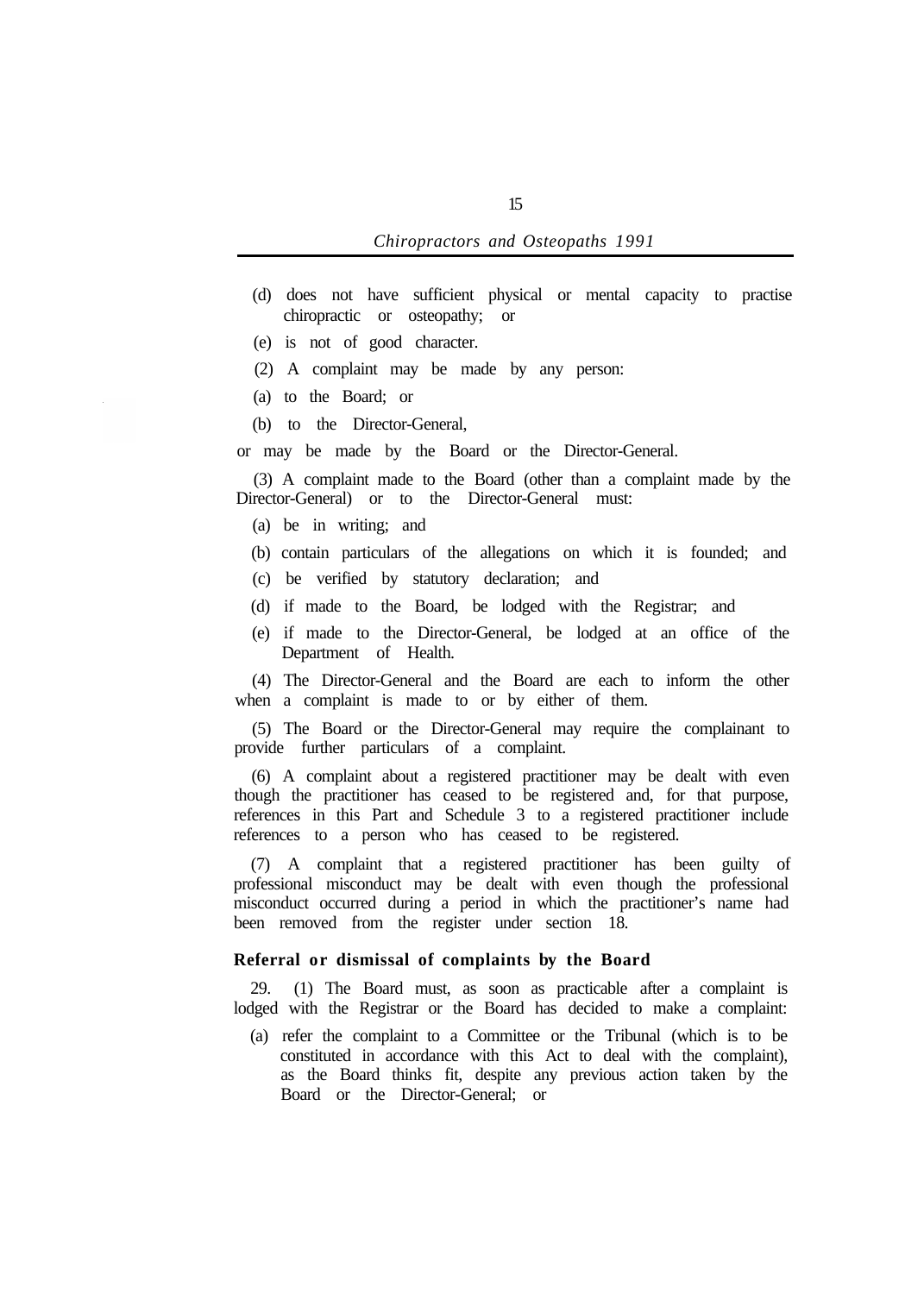- (b) direct the registered practitioner concerned to attend for counselling; or
- (c) determine that no further action should be taken, except where the Board has decided to make the complaint.

(2) The Board must refer a complaint to the Tribunal if the Board is of the opinion that the subject-matter of the complaint (not being, in the Board's opinion, a frivolous or vexatious complaint), if substantiated, may provide grounds for the suspension or deregistration of the registered practitioner.

(3) The Board may refer a complaint to a Committee even though, if substantiated, it may provide grounds for the suspension or deregistration of the practitioner, if:

- (a) the complaint is made under section 28 (I) (d), or the Board has decided to make the complaint under section 28 (1) (d); and
- (b) the Board is of the opinion that no other complaint under any other provision of section 28 relating to the registered practitioner concerned should be referred to the Tribunal.

(4) Two or more members of the Board may be appointed by the Board for the purpose of carrying out the functions of the Board under this section, and in this Act and the regulations a reference to the referral of a complaint by the Board is taken to include a reference to a referral of a complaint by those members.

(5) The Board may, before taking any action under this section, require the registered practitioner concerned, by personally or by post to the practitioner, to undergo at the Board's expense a medical examination: notice in writing given

(a) by a registered medical practitioner; and

(b) at any reasonable time and place,

specified in the notice.

(6) A failure by a registered practitioner, without reasonable cause, to comply with:

(a) a direction under this section to attend for counselling; or

(b) a notice given under this section to undergo a medical examination,

is, for the purposes of this Part or any inquiry or appeal under this Part, evidence that the practitioner does not have sufficient physical and mental capacity to practise chiropractic or osteopathy.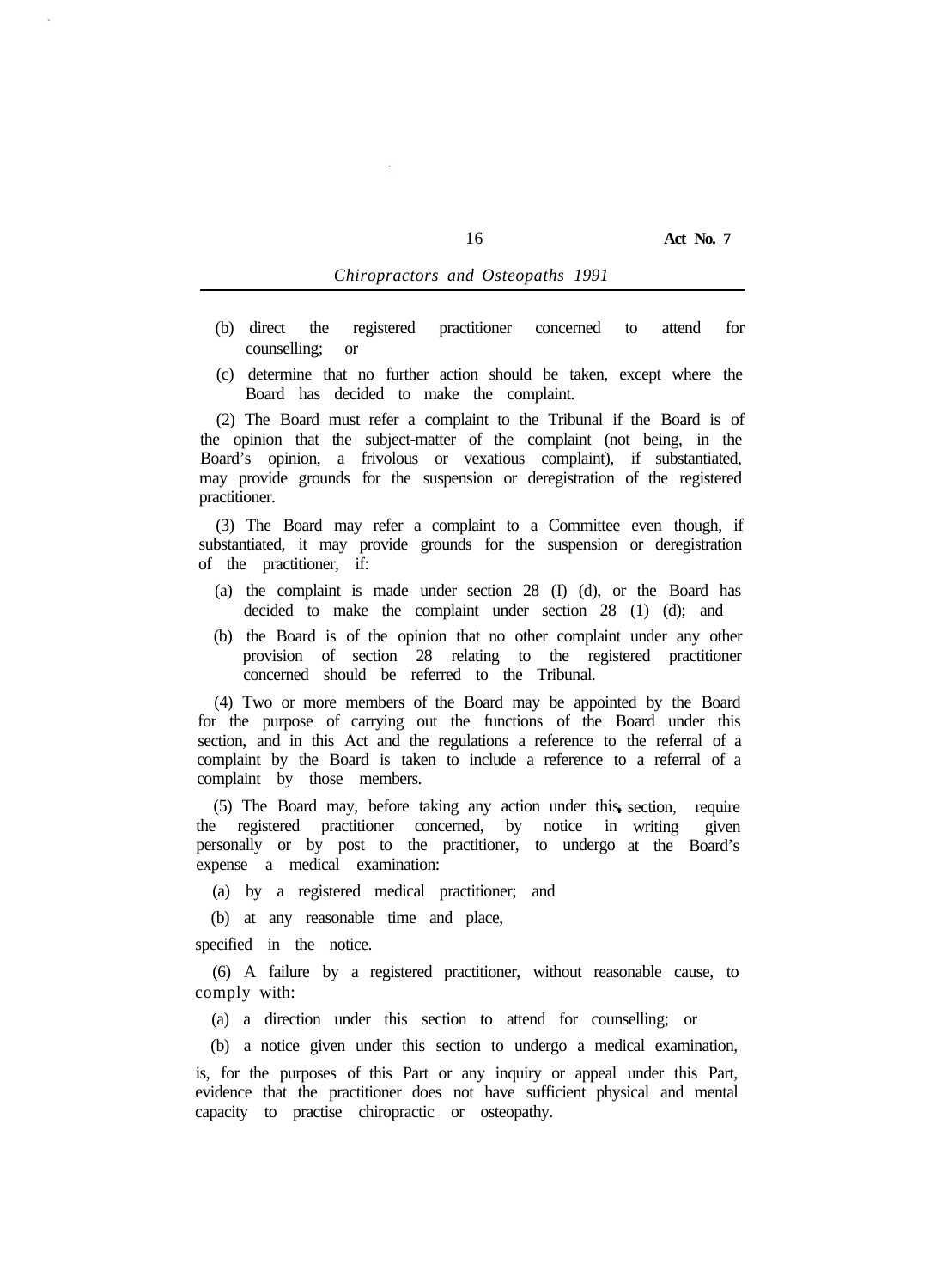- (7) The Board:
- (a) is not to refer a complaint about a registered practitioner. who has died; and
- (b) may decide not to refer a complaint:
	- requested under section 28; or (i) if the complainant fails to provide further particulars
	- registered. (ii) if the registered practitioner concerned ceases to be

## **Referral or dismissal of complaints by the Director-General**

30. (1). The Director-General must, as soon as practicable after a complaint is lodged with the Director-General or the Director-General has decided to make a complaint:

- (a) refer the complaint to the Board, or, after consultation with the Board, to a Committee or the Tribunal (which is to be constituted in accordance with this Act to deal with the complaint), as the Director-General thinks fit despite any previous action taken by the Director-General or the Board; or
- (b) determine that no further action should be taken, except where the Director-General has decided to make the Complaint.

(2) The Director-General must refer a complaint to the Tribunal if the Director-General is of the opinion that the subject-matter of the complaint (not being, in the Director-General's opinion, a frivolous or vexatious complaint), if substantiated, may provide grounds for the suspension or deregistration of the registered practitioner.

(3) The Director-General may refer a complaint to the Board even though, if substantiated, it may provide grounds for the suspension or deregistration of the practitioner if:

- (a) the complaint is made under section 28 (1) (d), or the Director-General has decided to make the complaint under section 28 (1) (d); and
- (b) the Director-General is of the opinion that no other complaint under any other provision of section 28 relating to the registered practitioner concerned should be referred to the Tribunal.

(4) The Director-General is to inform the Board if he or she refers a complaint to a Committee or the Tribunal.

- (5) The Director-General:
- (a) is not to refer a complaint abut a registered practitioner who has died; and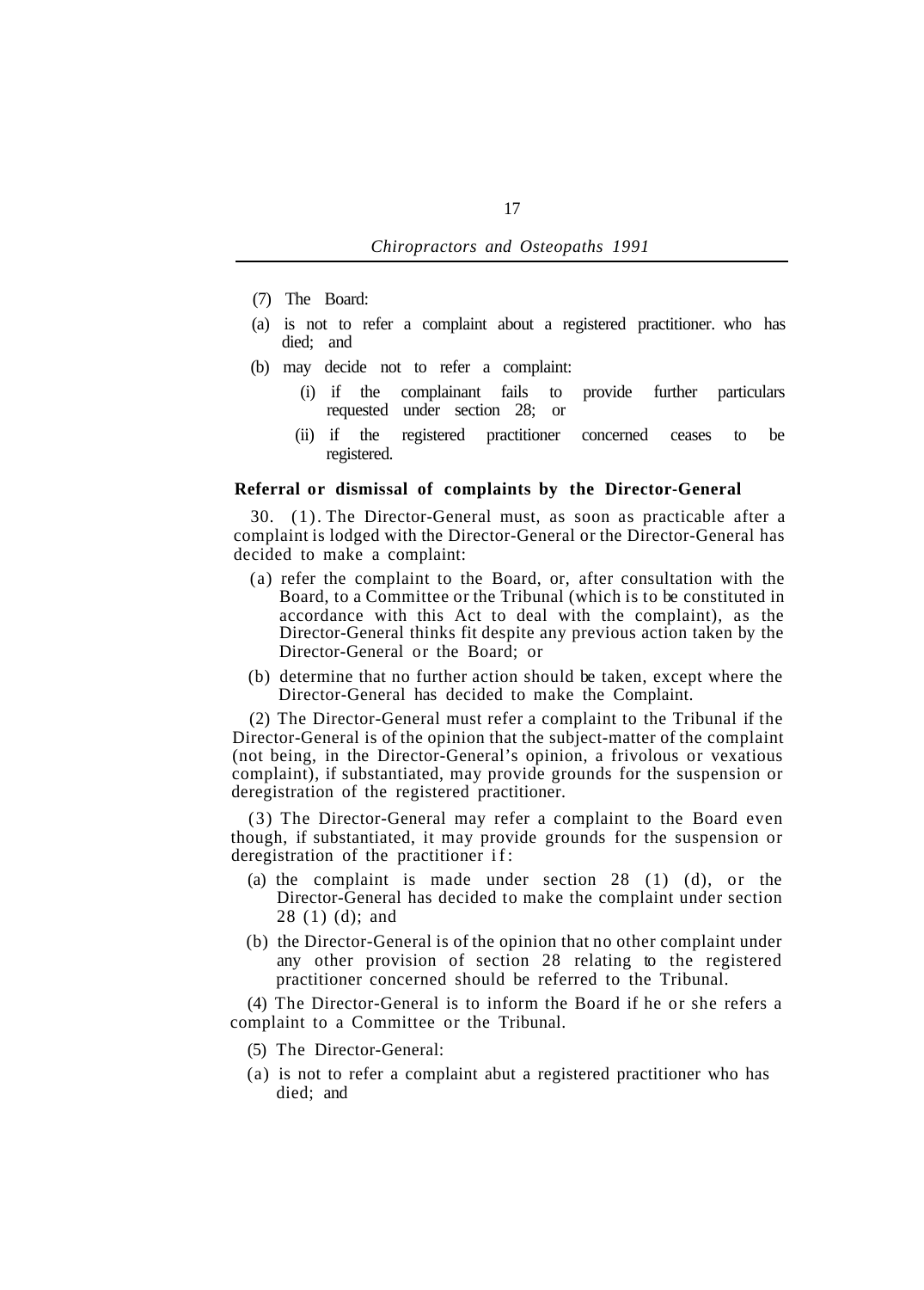(b) may decide not to refer a complaint:

- requested under section 28; or (i) if the complainant fails to provide further particulars
- registered. (ii) if the registered practitioner concerned ceases to be

#### **Investigation of complaints**

31. (1) The Board must, at or before the time it refers a complaint to a Committee or the Tribunal, also refer the complaint to the Director-General for investigation.

(2) The Director-General must investigate the complaint or cause it to be investigated.

(3) The Director-General must investigate a complaint (or cause it to be investigated) if the Director-General refers the complaint to the Board, a Committee or the Tribunal.

#### **Suspension etc. by the Board**

32. (1) The Board may at any time:

- (a) by its order suspend a registered practitioner from practising for such period (not exceeding 30 days) as is specified in the order; or
- (b) impose on a registered practitioner's regstration such conditions, relating to the practitioner's practice, as it considers appropriate,

if it is satisfied that such action is necessary for the purpose of protecting the life, or the physical or mental health, of any person.

(2) The Board may take action under this section whether or not a complaint has been made to the Board about the registered practitioner.

(3) The Board must, at or before the time it takes action under this section, refer:

(a) any complaint about the registered practitioner, and

(b) particulars of the action taken and the Board's reasons for taking the action,

to the Tribunal, or, if the matter is one which could be referred to a Committee under section 29 (3), it may refer it to a Committee, and the matter is taken to be a complaint referred to the Tribunal or the Committee by the Board.

(4) The Tribunal or a Committee is to be constituted in accordance with this Act to deal with a matter referred to it under this section.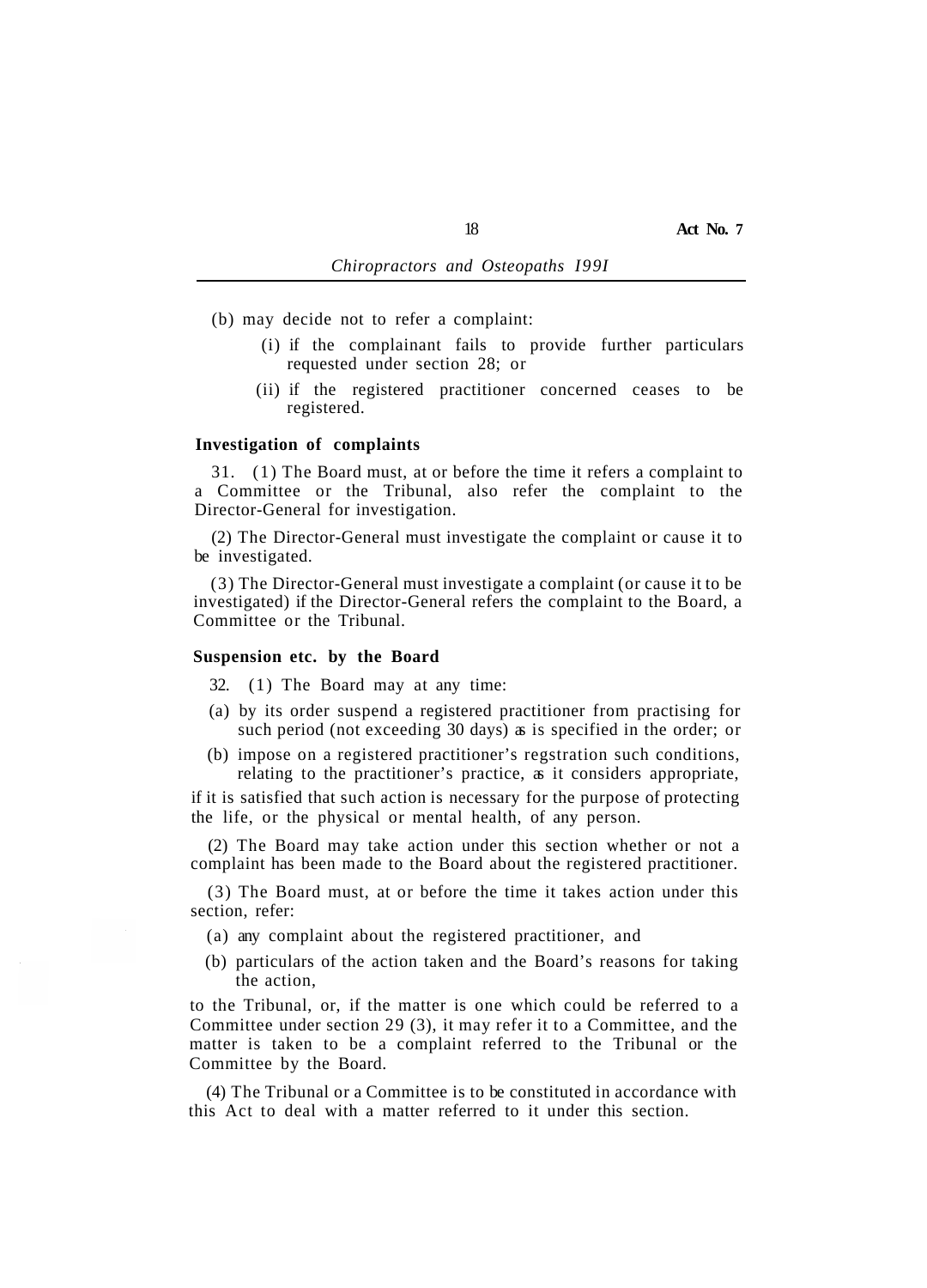(5) The Board is to inform the Director-General when it takes any action under this section.

(6) A period of suspension imposed by the Board under this section may be extended, from time to time, by the Board by its order for a further period or further periods, each of not more than 30 days, if:

- (a) the extension has been approved in writing by the Chairperson or a Deputy Chairperson; and
- (b) the complaint about the registered practitioner has not been disposed of.

(7) A person suspended from practising by an order under this section is, except in the application to the person of a provision of Part 3 or this Part, taken not to be a registered practitioner, while the order is in force.

(8) On the expiry of such a period of suspension, the person's rights and privileges as a registered practitioner are revived, subject to any order made by the Tribunal.

(9) Conditions imposed under subsection (1) (b) following the making of a complaint about a practitioner have effect until such time as the complaint is disposed of.

### **Appeals against suspension etc. by the Board**

33. (1) A person:

(a) who has been suspended by the Board from practising; or

(b) on whom conditions have been imposed under section 32,

may appeal to the Tribunal against the suspension or conditions or any extension under that section of the period of suspension.

(2) An appeal under this section is to be lodged with the Registrar who is to refer it to the Tribunal (which is to be constituted in accordance with this Act to deal with the appeal).

(3) An appeal under this section against an order made or conditions imposed under section 32 is to be lodged not later than 7 days after notice of the order or notice of the imposition of the conditions is given to the affected person.

(4) On an appeal under this section, the Tribunal may by its order:

- (a) terminate, vary or confirm the period of suspension; or
- (b) revoke, vary or confirm the conditions,

as it thinks proper, but only so that the order does not have effect beyond the day on which any related complaint about the person is disposed of.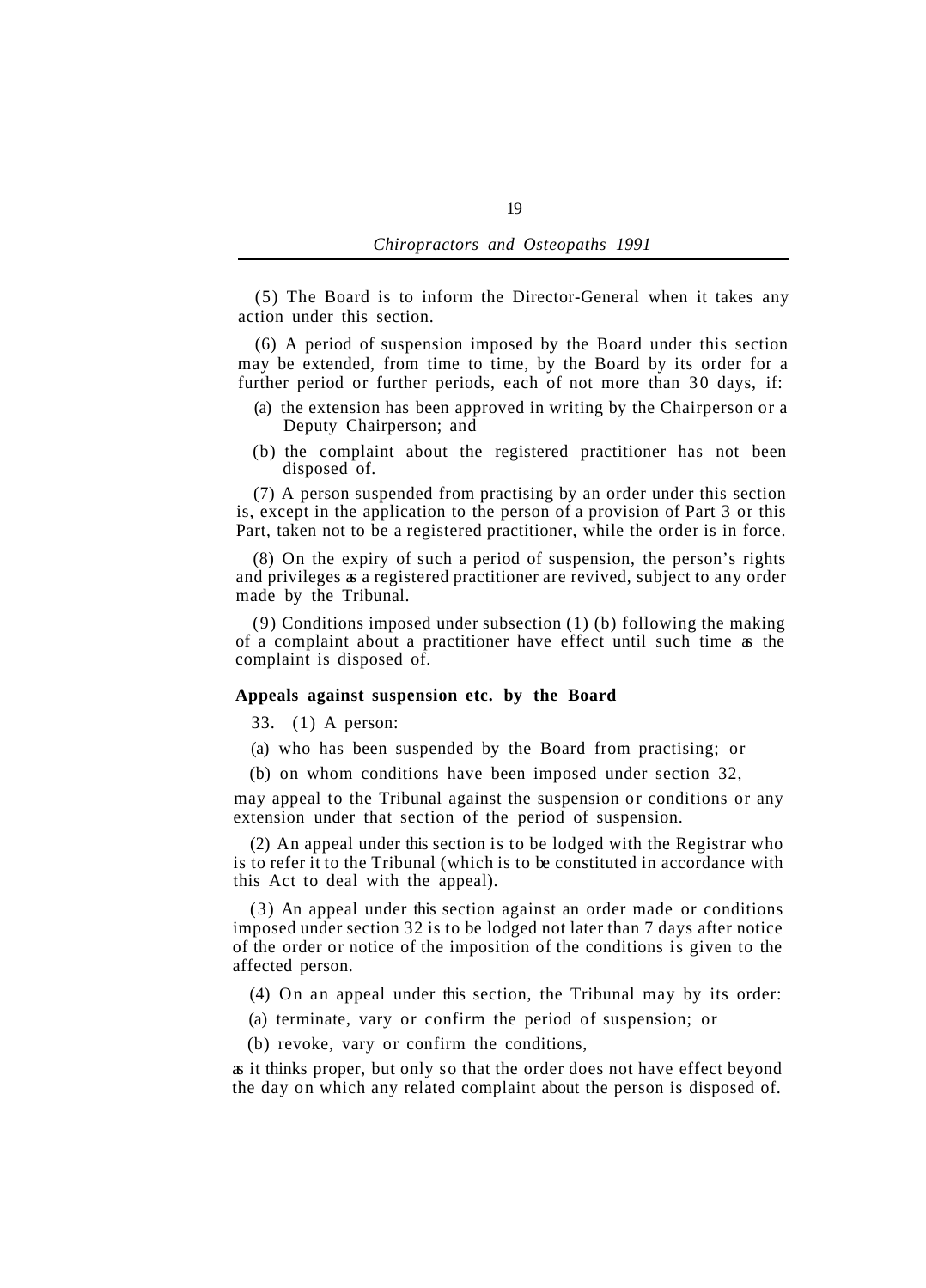(5) An appeal under this section does not affect any suspension or conditions with respect to which it has been made until an order is made under subsection (4).

## **Division 2—Hearing of complaints by Professional Standards Committees**

## **Professional Standards Committees**

34. (1) There are to be Professional Standards Committees.

(2) The Committees are to have and may exercise the jurisdiction and functions conferred or imposed on them by or under this Act.

(3) When the Board decides to refer a complaint or is informed by the Director-General, of his or her decision to refer a complaint to a Committee, the Board is to appoint 3 persons to sit as the Committee for the purpose of conducting an inquiry into the complaint.

### **Constitution of Committees**

35. (l) For the purposes of conducting an inquiry into a complaint against a registered chiropractor, a Committee consists of:

- (a) 2 registered chiropractors having such qualifications as may be prescribed; and
- (b) 1 lay person (that is, a person who is neither a chiropractor nor an osteopath) appointed from among a panel of lay persons for the time being nominated by the Minister.

(2) For the purposes of conducting an inquiry arising from a complaint against a registered osteopath, a Committee consists of:

- (a) 2 registered osteopaths having such qualifications as may be prescribed; and
- (b) 1 lay person (that is, a person who is neither an osteopath nor a chiropractor) appointed from among a panel of lay persons for the time being nominated by the Minister.

(3) For the purposes of conducting an inquiry arising from a complaint against a registered chiropractor and osteopath, a Committee consists of

- (a) 1 registered chiropractor having such qualifications as may be prescribed; and
- (b) 1 registered osteopath having such qualifications as may be prescribed; and
- 1 lay person (that is, a person who is neither a chiropractor nor an osteopath) appointed from among a panel of lay persons for the time being nominated by the Minister.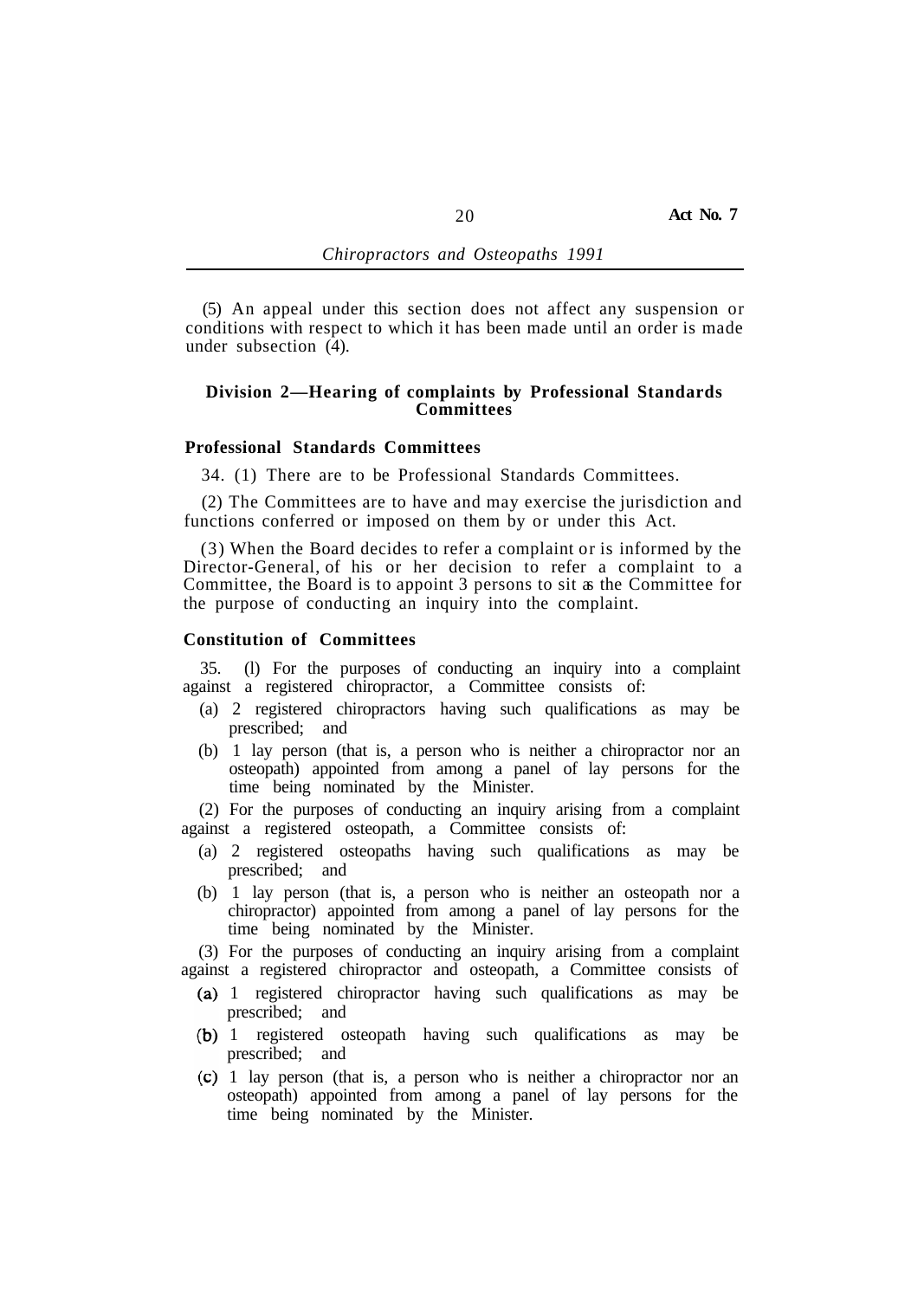(4) The Board is to appoint one of the members of a Committee as a chairperson of the Committee.

(5) A person may be appointed to sit on a Committee whether or not the person is a member of the Board, but not if the person has previously dealt with the particular matter before the Committee in his or her capacity as such a member.

(6) One or more Committees may conduct more than one inqury at the same time.

(7) A member of a Committee, while sitting on the committee, is entitled to be paid by the Board in accordance with the regulations.

#### **Proceedings before a Committee**

36. (1) A Committee appointed under section 34 is to conduct an inquiry into any complaint referred to it.

(2) On appointment under section 35, the chairperson of a Committee is to fix a time and place for conducting an inquiry by the Committee into the complaint and is to give not less than 7 days' notice of the inquiry to:

(a) the registered practitioner concerned; and

- (b) the complainant, if any; and
- (c) the Director-General and the Board.
- (3) In conducting an inquiry, a Committee:
- (a) is, unless it otherwise directs, to sit in the absence of the public; and
- (b) may conduct the proceedings as it thinks fit.

(4) A Committee may be assisted by a legally qualified officer appointed by the Registrar for that purpose on the request of the Committee.

(5) Schedule 3 has effect with respect to any inquiry conducted by a Committee.

# **Representation before a Committee**

- 37. (1) At an inquiry conducted by a Committee:
- (a) the registered practitioner concerned; and
- (b) the complainant, if any,

are entitled to attend and to be accompanied by a barrister or soiicitor or another adviser, but are not entitled to be represented at the inquiry by the barrister or solicitor or other adviser.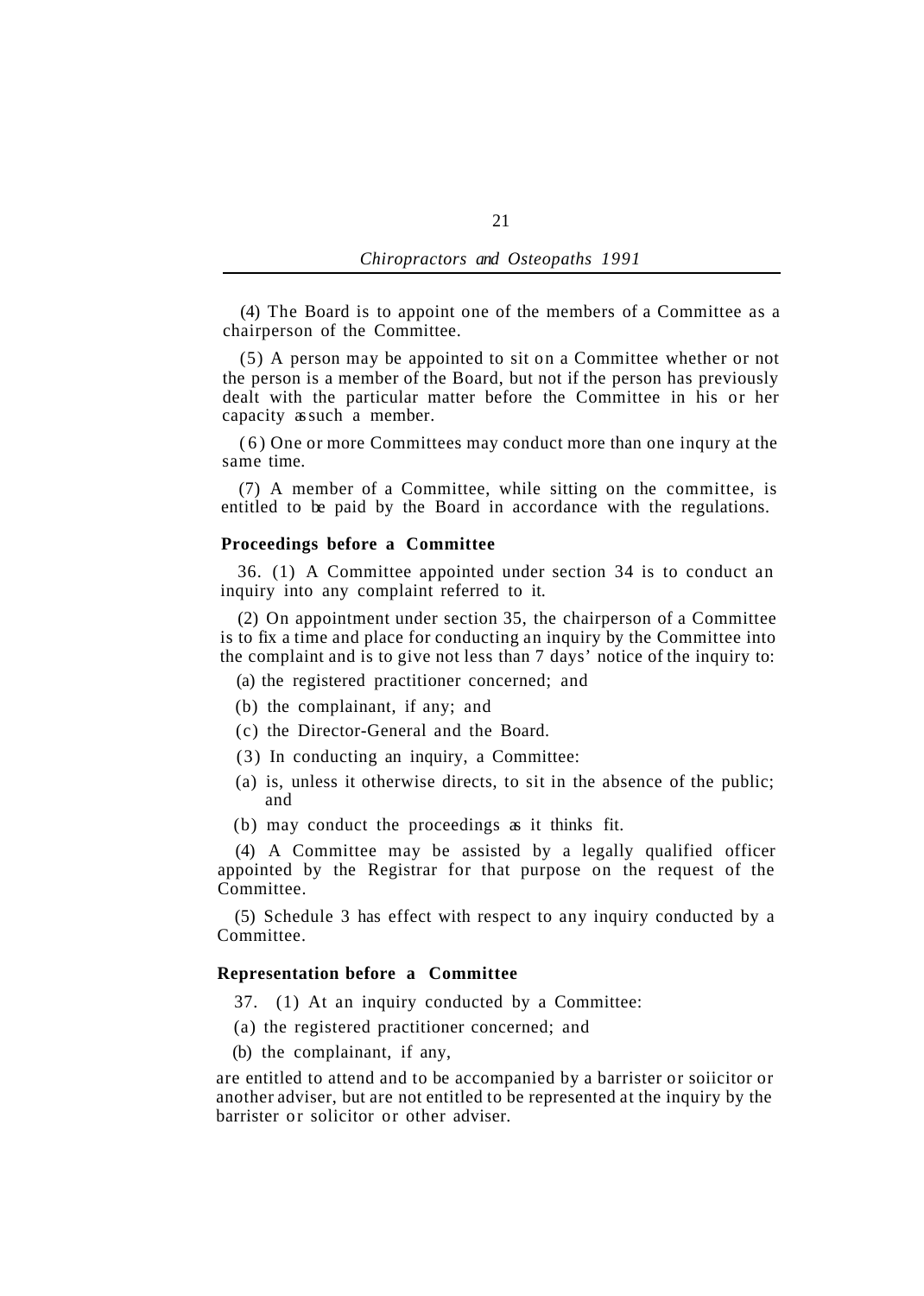(2) A Committee may grant leave for any other person (not being a barrister or solicitor or another adviser representing any person) to appear at an inquiry if the Committee is satisfied that it is appropriate for that person to appear.

### **Referral of certain matters to the Tribunal**

during the inqury, the Committee: 38. (1) A Committee must forthwith terminate an inquiry if, before or

- (a) forms the opinion that the complaint (not being a complaint referred under section 29 (3)) may provide grounds for the suspension or deregistration of a registered practitioner; or
- (b) becomes aware that the Board or the Director-General has referred the complaint or another complaint about the registered practitioner concerned to the Tribunal.

(2) The Committee must refer the complaint to the Tribunal unless it has already been referred to the Tribunal.

(3) The Tribunal to which the complaint is referred may be the Tribunal as already constituted to deal with another complaint or the Tribunal as constituted in accordance with this Act to deal with the referred complaint.

(4) A Committee is to inform the Board when it takes any action under this section.

# **Determinations of Committees**

39. (1) A Committee may make one or more of the following determinations if it finds the subject-matter of a complaint made against a person to have been proved:

- (a) caution or reprimand the person;
- (b) order that the person seek medical or psychiatric treatment or counselling;
- $(c)$  direct that such conditions, relating to the person's practice, as it considers appropriate be imposed on the person's registration;
- (d) order that the person complete such educational courses as are specified by the Committee;
- (e) order that the person report on his or her practice at the times, in the manner and to the persons specified by the Committee;
- (f) order that the person seek and take advice, in relation to the management of his or her practice, from such persons as are specified by the Committee;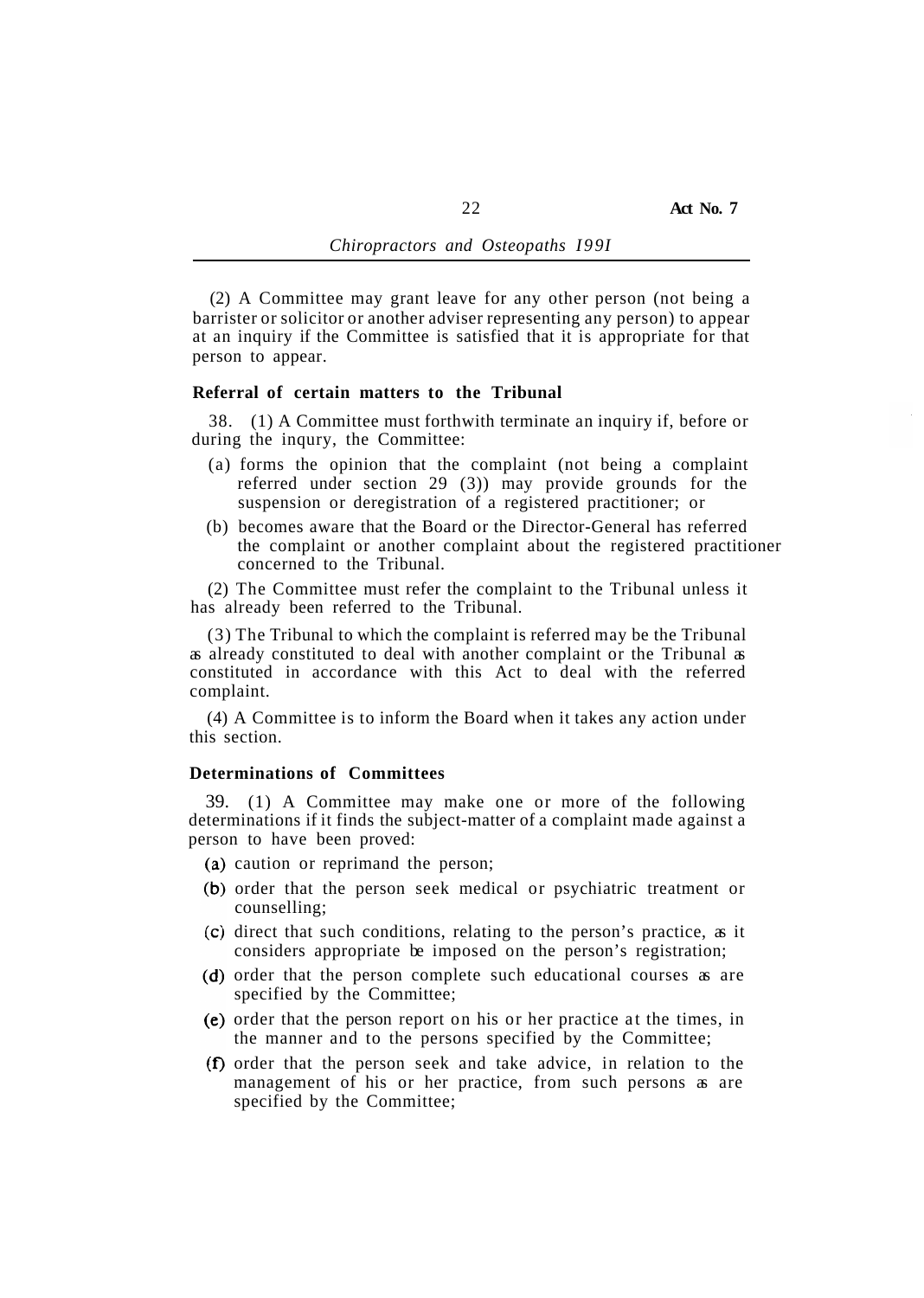(g) by its order impose a fine on the person of an amount, not exceeding 50 penalty units, specified in the order.

(2) A power conferred by subsection (1) (b)–(f) may not be exercised unless the person concerned is registered.

(3) An order may be made by a Committee that a person who is not registered may be registered subject only to compliance with an order made under subsection (1) (b), (d), (e) or (f) or conditions that might, if the person were registered, be imposed under subsection (1) (c).

(4) The Board may refer to the Tribunal any failure by a person to comply with the following orders or conditions imposed by a Committee: (a) an order under subsection  $(1)$   $(b)$ ,  $(d)$ ,  $(e)$  or  $(f)$ ;

- 
- (b) conditions imposed under subsection (1) (c); or
- an order under subsection (3).
- (5) The Tribunal may, if it finds the failure to have been proved:
- (a) exercise any power that the Tribunal may exercise under section 49 (1) or (5) (if the person is a registered practitioner); or
- make any order that the Tribunal may make under section 49 (2) or (5) (if the person is not registered).

An order made by a Committee or the Tribunal under this section takes effect on the day on which the order is made or on such later day as is specified in the order.

(7) A Committee may impose a fine on a person only if it finds the person to have been guilty of professional misconduct (other than conduct in respect of which a fine or other penalty has already been imposed by a court).

(8) A Committee is to inform the Registrar of the exercise of any power under this section by the Committee.

(9) A power of a Committee is taken to have been exercised by the Committee if any person other than the Committee exercises the power under this section.

## **Complaints relating solely to physical and mental capacity**

40. (1) If a complaint concerning physical or mental capacity, is referred under section 29 (3) to a Committee and the Committee finds the subject-matter of the complaint made against a person to have been proved, the Committee may, in addition to any other power it may exercise under section 39, refer the matter to the Chairperson, or a Deputy Chairperson nominated by the Chairperson, with a recommendation that: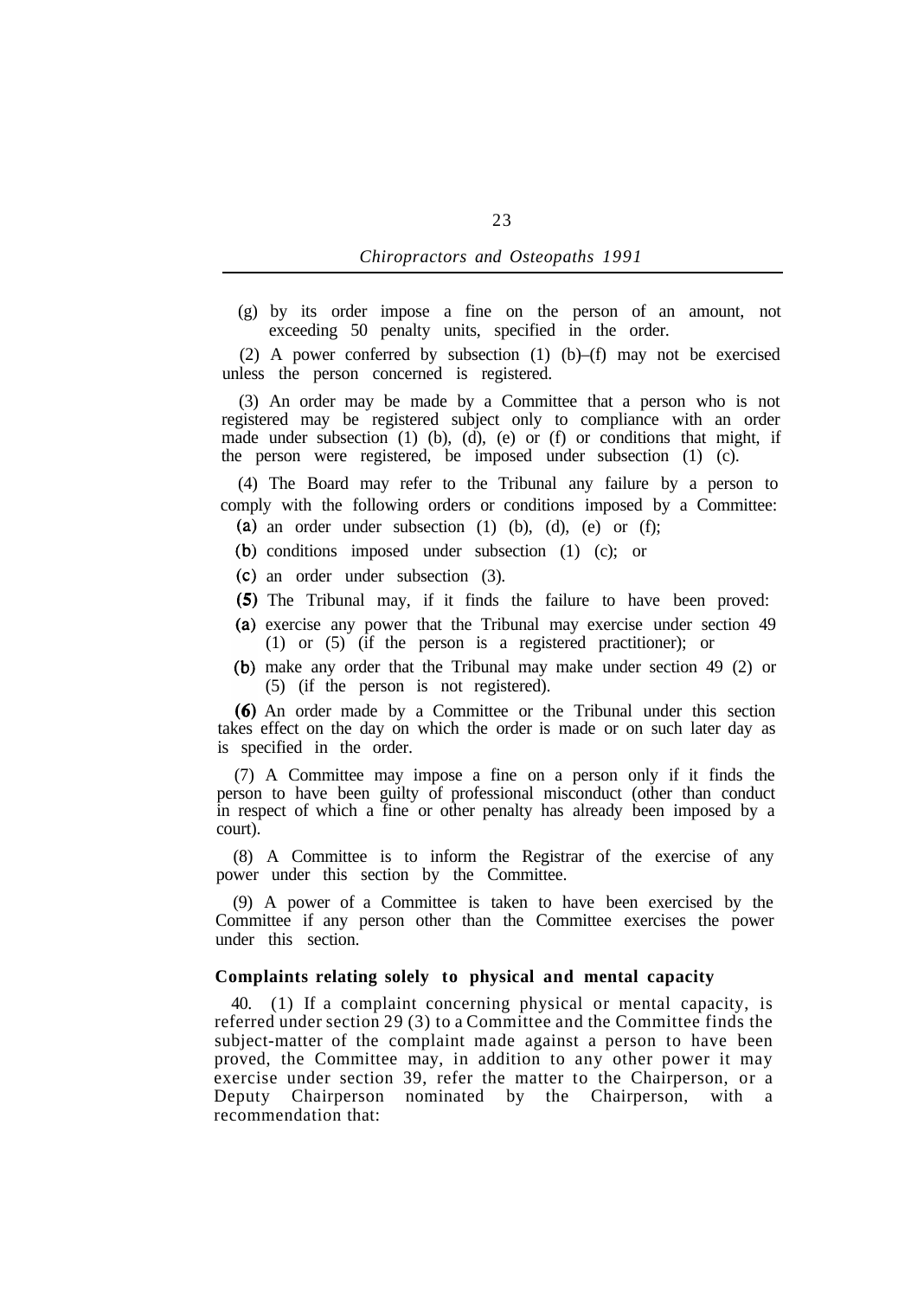- $(a)$  the person be suspended from practising for such period as it specifies; or
- (b) the name of the person be removed from the register, or if the person has ceased to be registered, that the person not be registered until after a specified time.

(2) On receipt of a recommendation under this section, the Chairperson or a Deputy Chairperson is:

- (a) to make an order in the terms recommended; or
- $(b)$  to make such other order  $\alpha$  to the suspension or registration of the person concerned as the Chairperson or Deputy Chairperson thinks proper or exercise any power of a Committee under section 39.

(3) In any case where, by an order under this section, the Chairperson or Deputy Chairperson directs that the name of a person be removed from the register or a person has ceased to be registered:

- (a) the Chairperson or Deputy Chairperson may by that order fix a time after which the person may apply to be registered; and
- (b) where a time has been so fixed, the person is not entitled to be registered before that time despite Part 3.

(4) An order made by the Chairperson or a Deputy Chairperson under this section takes effect on the day on which the order is made or on such later day as is specified in the order.

#### **Decisions of a Committee**

41. (1) A decision supported by at least 2 members of a Committee on any question arising during an inquiry is the decision of the Committee.

(2) A Committee must, within 30 days of making the decision resulting from any such inqury, make available to the complainant, the registered practitioner concerned and such other persons as it thinks fit, a written statement of the decision.

- (3) A written statement of a decision must:
- (a) set out any findings on material questions of fact; and
- (b) refer to any evidence or other material on which the findings were based; and
- (c) give the reasons for the decision.

(4) A Committee is not required to include confidential information in any such statement (despite any other provision of this section), and if a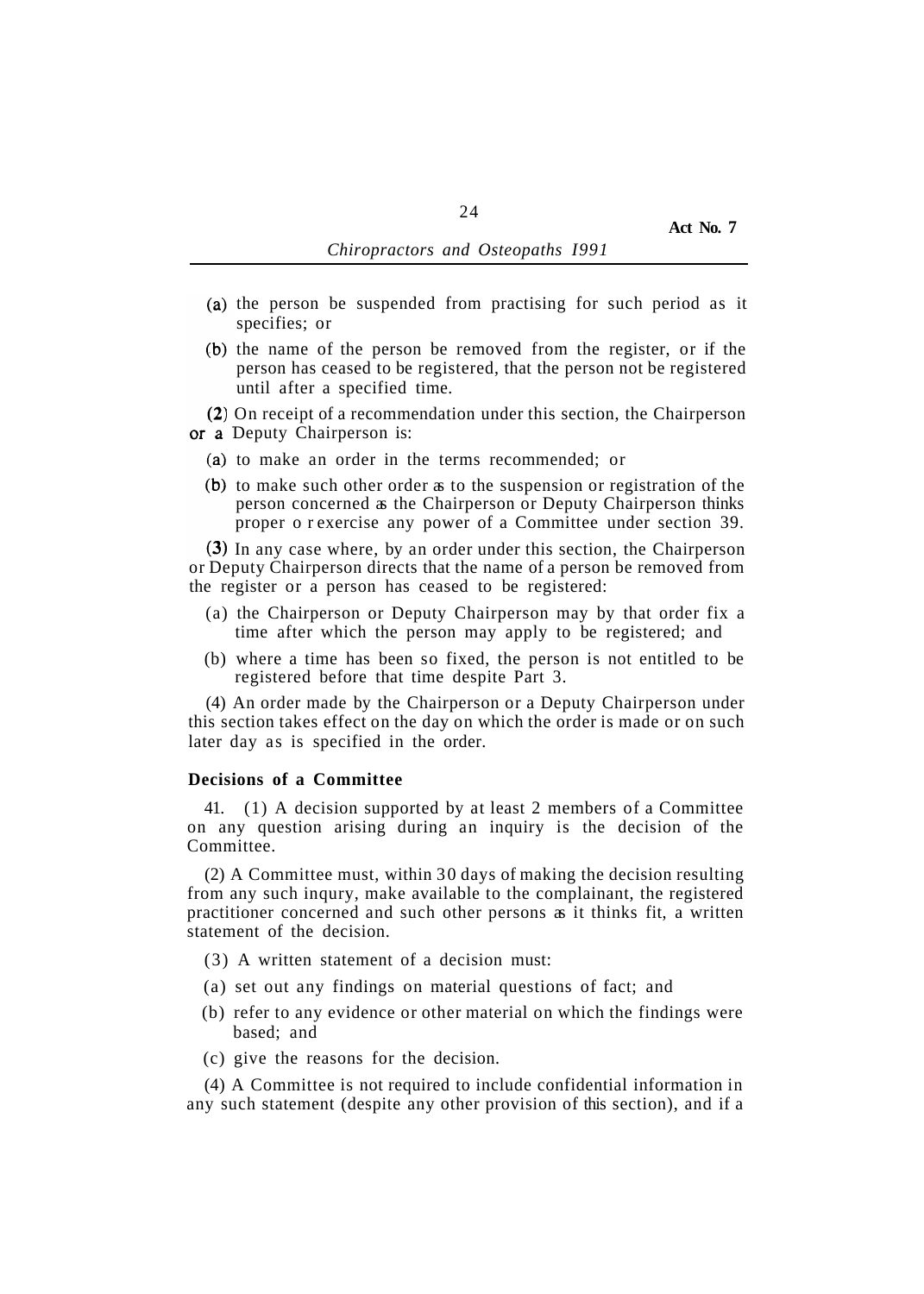statement would be false or misleading if it did not include the confidential information, the Committee is not required to provide the statement.

(5) If, because of subsection (4), confidential information is not included or such a statement is not provided, a Committee must, within 30 days of the decision, give notice in writing to the person indicating that:

- (a) the confidential information is not included; or
- (b) the statement will not be provided,

as appropriate, and giving the reasons why the confidential information is not included or the statement will not be provided.

(6) In this section:

"confidential information" means information that:

- has not previously been published or made available to the public when a written statement of a decision to which it is or may be relevant is being prepared; and
- (b) relates to the personal or business affairs of a person, other than a person to whom a Committee is required (or would, but for subsection (4), be required) to provide a written statement of a decision; and
- $(c)$  is information:
	- (i) that was supplied in confidence; or
	- (ii) the publication of which would reveal a trade secret: or
	- (iii) that was provided in compliance with a duty imposed by an enactment; or
	- (iv) the provision of which by a Committee would be in breach of any enactment.

(7) Nothing in this section affects the power of a court to make an order for the discovery of documents or to require the giving of evidence or the production of documents to a court.

### **Appeals against decisions of a Committee etc.**

42. (1) A registered practitioner about whom a complaint is referred to a Committee, or the complainant, may appeal to the Tribunal against:

- (a) a finding of the Committee; or
- (b) the exercise by the Committee of any power under section 39; or
- (c) the exercise by the Chairperson or a Deputy Chairperson of any power under section 40,

within the prescribed time.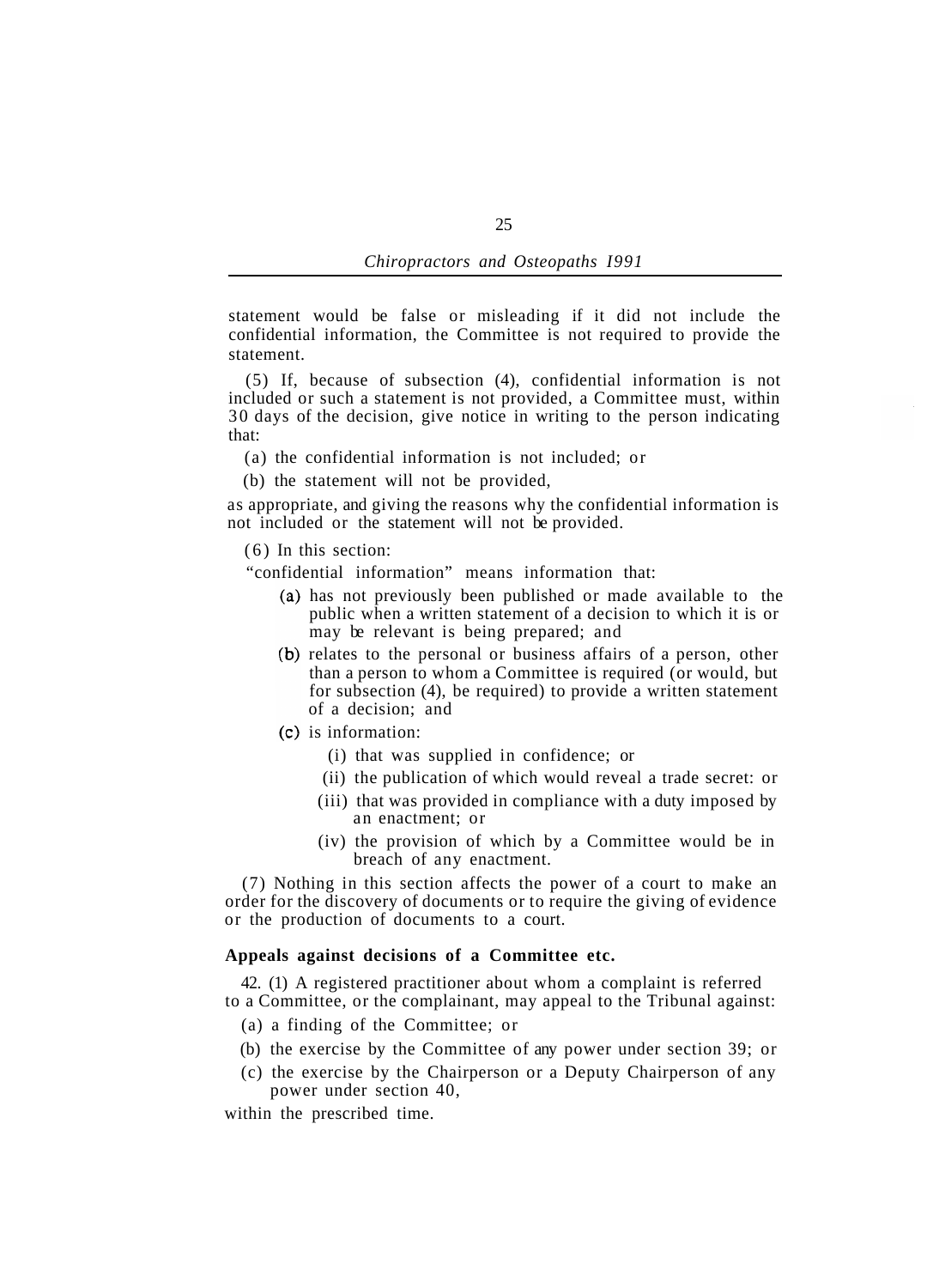(2) The appeal is to be lodged with the Registrar who is to refer it to the Tribunal (which is to be constituted in accordance with this Act to deal with the appeal).

(3) The appeal is to be dealt with by way of rehearing and fresh evidence, or evidence in addition to or in substitution for the evidence received at the inquiry, may be given.

- (4) On the appeal, the Tribunal may:
- (a) dismiss the appeal; or
- (b) make any finding or exercise any power that the Tribunal could have made or exercised if the complaint had been originally referred to the Tribunal.

(5) The appeal does not affect any finding or exercise of power with respect to which it has been made until an order is made under subsection (4) (b).

### **Appeals with respect to points of law**

43. (1) A registered practitioner about whom a complaint is referred to a Committee, or the complainant, may appeal to the Chairperson, or a Deputy Chairperson nominated by the Chairperson, with respect to a point of law.

(2) The appeal may be made in accordance with the regulations during the inquiry conducted by the Committee or within the prescribed time.

(3) The inquiry by the Committee is not to continue until the appeal has been disposed of (if the inquiry has not been completed).

(4) The Committee, on recommencing the inquiry, is not to make any decision that is inconsistent with the Chairperson's or Deputy Chairperson's determination with respect to the point of law.

# **Division 3—Hearing of matters by the Chiropractors and Osteopaths Tribunal**

# **The Chiropractors and Osteopaths Tribunal**

 $\mathbf{a} = \mathbf{a} \mathbf{a}$ 

44. (1) There is to be a Chiropractors and Osteopaths Tribunal.

(2) The Tribunal has and may exercise the jurisdiction and functions conferred or imposed on it by or under this or any other Act.

(3) The Board must inform the Chairperson and appoint 3 other persons to sit on the Tribunal when:

(a) the Board decides to refer a complaint to the Tribunal; or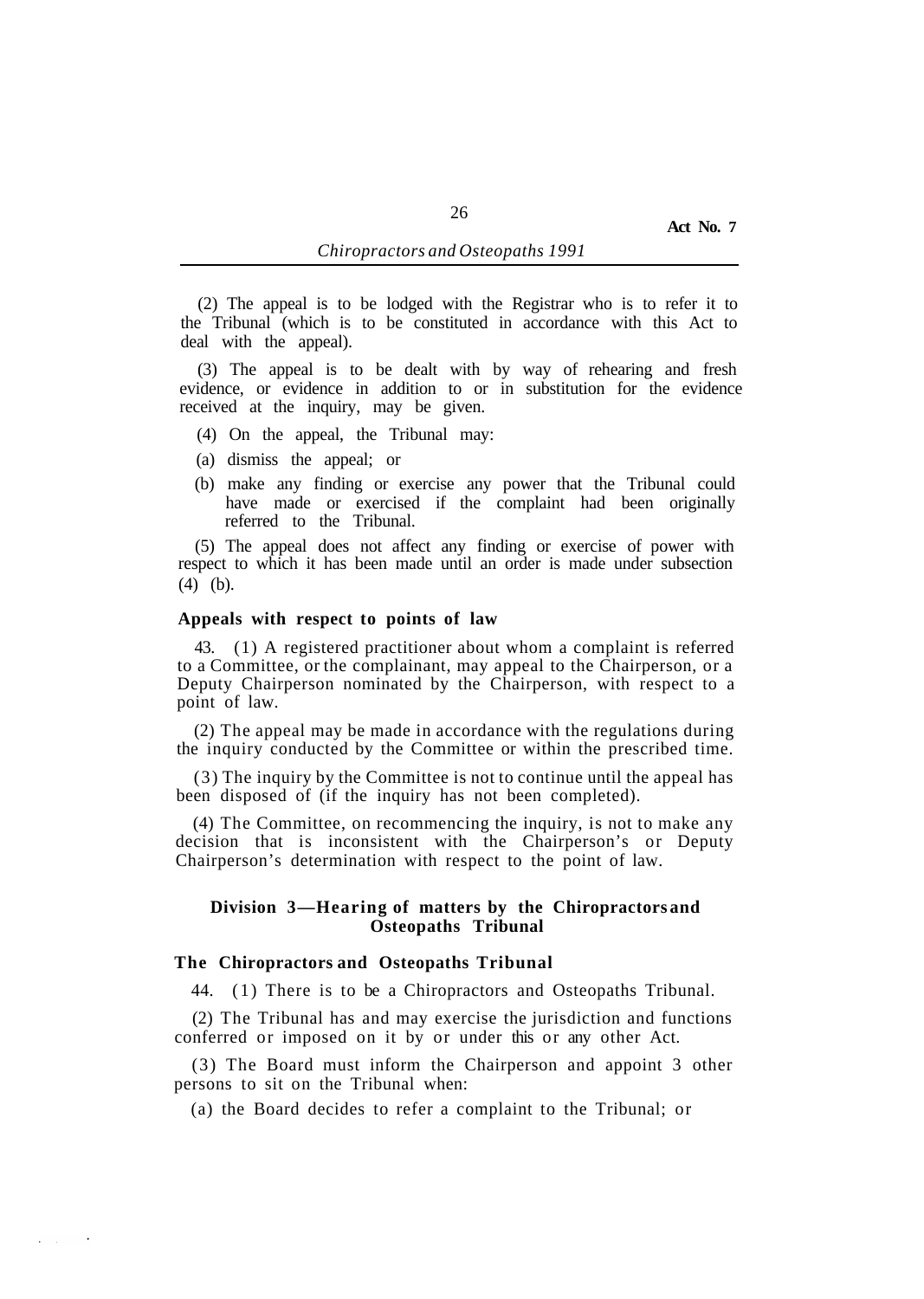- *Chiropractors and Osteopaths 1991*
- (b) the Board is informed by a Committee or the Director-General of a decision by the Committee or Director-General to refer a complaint or another matter to the Tribunal; or
- (c) an appeal or application under section 53 to the Tribunal is lodged with the Board.

(4) On being informed of a complaint, matter, appeal or application under this section, the Chairperson is to nominate:

- (a) himself or herself; or
- (b) a Deputy Chairperson,

to sit on the Tribunal for the purpose of conducting an inquiry into the complaint, matter or application or hearing the appeal.

(5) For the purpose of conducting an inquiry or hearing an appeal, the Tribunal is to consist of:

- (a) the Chairperson or a Deputy Chairperson;
- (b) 2 registered practitioners having such qualifications as may be prescribed, appointed by the Board; and
- (c) 1 lay person (that is, a person who is not a registered practitioner) appointed by the Board from among a panel of lay persons for the time being nominated by the Minister.

(6) A person may be appointed to sit on the Tribunal whether or not the person is a member of the Board, but not if the person has previously dealt with the particular matter before the Tribunal in his or her capacity as such a member.

(7) The Tribunal, as constituted by different persons or the same persons, may conduct or hear more than one inquiry or appeal at the same time.

(8) A member of the Tribunal (other than the Chairperson or a Deputy Chairperson), while sitting on the Tribunal, is entitled to be paid in accordance with the regulations.

(9) The Tribunal is to have a seal of which all courts and persons acting judicially are to take judicial notice.

### **Chairperson and Deputy Chairpersons of the Tribunal**

- 45. (1) The Governor may appoint
- (a) a prescribed legal practitioner as Chairperson of the Tribunal; and
- (b) 1 or more prescribed legal practitioners as Deputy Chairpersons of the Tribunal.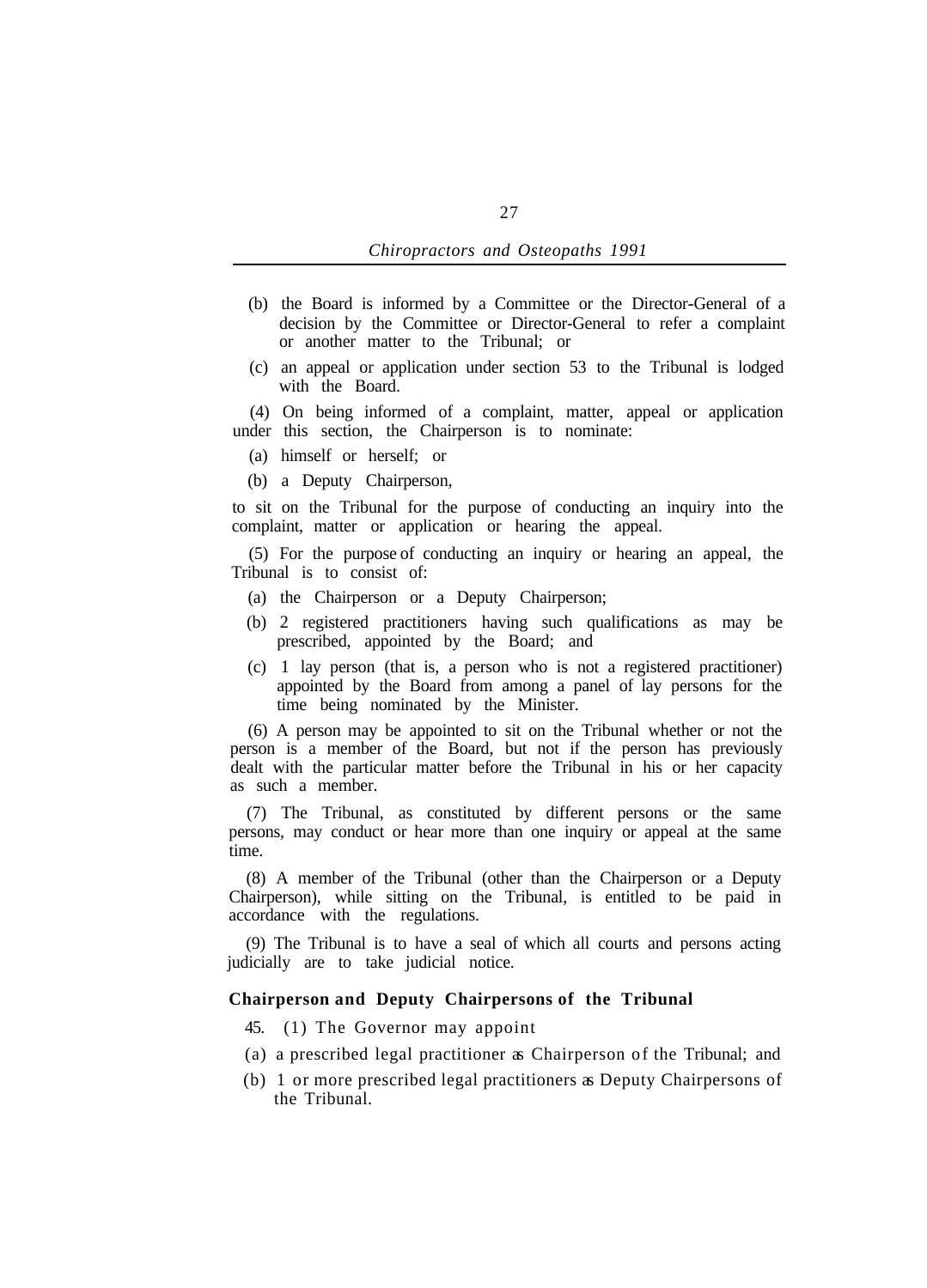(2) The Chairperson and each Deputy Chairperson hold office for such period not exceeding 7 years as may be specified in the instrument of appointment as Chairperson or Deputy Chairperson, but are eligible (if otherwise qualified) for re-appointment.

(3) A Deputy Chairperson may be appointed by the Governor for the purpose only of conducting or hearing a particular inquiry or appeal described in the instrument of appointment of the Deputy Chairperson (without limiting the generality of this section).

(4) A Deputy Chairperson, while sitting on the Tribunal, has and may exercise ail the functions conferred or imposed on the Chairperson by this Act (other than those conferred by section 44 (4)).

(5) The Chairperson or a Deputy Chairperson sitting on the Tribunal is entitled to be paid in accordance with the regulations.

(6) The Governor may appoint a Deputy Chairperson to act in the office of Chairperson during the illness or absence of the Chairperson.

(7) Part 2 of the Public Sector Management Act 1988 does not apply to or in respect of the appointment of the Chairperson or a Deputy Chairperson.

(8) In this section, "prescribed legal practitioner" means any of the following:

(a) a Judge of the District Court;

- (b) a barrister of not less than 5 years' standing;
- (c) a solicitor of not less than 7 years' standing; or
- (d) a barrister or a solicitor of less than 5 years' or 7 years' standing respectively, where at all times during a continuous period of not less than 7 years he was on the roll of solicitors when he was not on the roll of barristers or on the roll of barristers when he was not on the roll of solicitors.

### **Proceedings before the Tribunal**

46. (1) The members of the Tribunal nominated and appointed under section 44 are to conduct an inquiry into any complaint, matter or application and are to hear any appeal referred to it.

(2) On nomination under section 44, the Chairperson or a Deputy Chairperson is to fix a time and place for the conducting of the inquiry or the hearing of the appeal by the Tribunal and is to give not less than 7 days' notice of the inqury or appeal to the following persons:

- (a) the registered practitioner concerned;
- (b) the complainant, if any;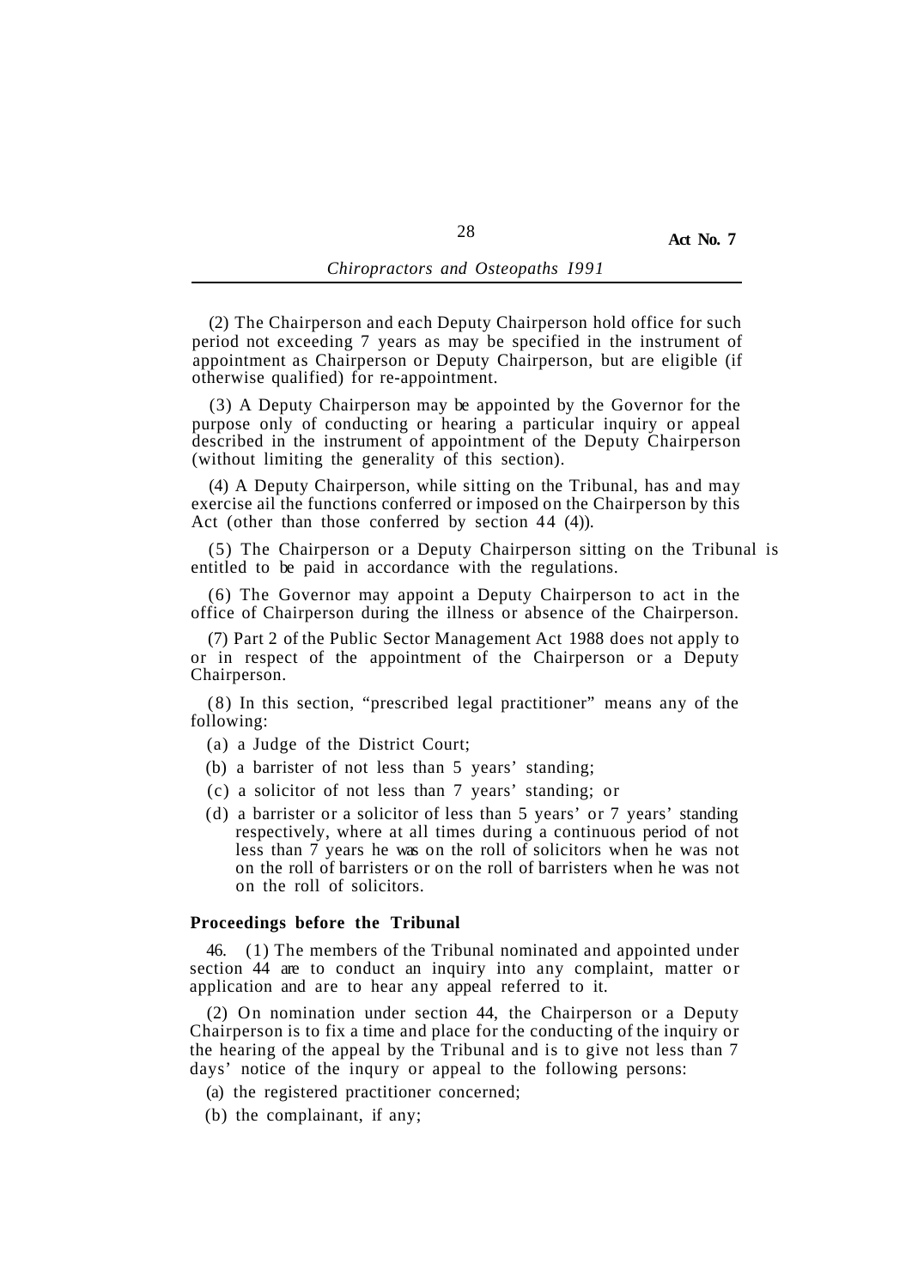- (c) the Director-General and the Board;
- (d) the chairperson of the relevant Committee, if appropriate.

(3) In conducting an inquiry or hearing an appeal, the Tribunal is, unless it otherwise directs, to be open to the public and may conduct the proceedings as it thinks fit.

(4) Schedule 3 has effect with respect to any inquiry conducted or appeal heard by the Tribunal.

### **Representation before the Tribunal**

47. (1) At an inquiry conducted or appeal heard by the Tribunal:

- (a) the registered practitioner concerned; and
- (b) the complainant, if any,

are entitled to attend and to be represented by a barrister or solicitor or another adviser.

(2) The Tribunal may grant leave for any other person to appear (whether in person or by a barrister or solicitor or another adviser) at an inquiry or appeal if the Tribunal is satisfied that it is appropriate for that person to appear.

# **Chairperson or Deputy Chairperson not to review own decisions**

48. The Chairperson or Deputy Chairperson must not sit on the Tribunal for the purpose of conducting any inquiry or hearing any appeal relating to a particular matter before the Tribunal if a decision has been made by the Chairperson or Deputy Chairperson in relation to the matter.

### **Determinations of the Tribunal**

49. (1) The Tribunal may make one or more of the following determinations if it finds the subject-matter of a complaint made against a person to have been proved:

- (a) caution or reprimand the person;
- (b) order that the person seek medical or psychiatric treatment or counselling;
- (c) direct that such conditions, relating to the person's practice, as it considers appropriate be imposed on the person's regstration;
- (d) order that the person complete such educational courses as are specified by the Tribunal;
- $(e)$  order that the person report on his or her practice at the times, in the manner and to the persons specified by the Tribunal;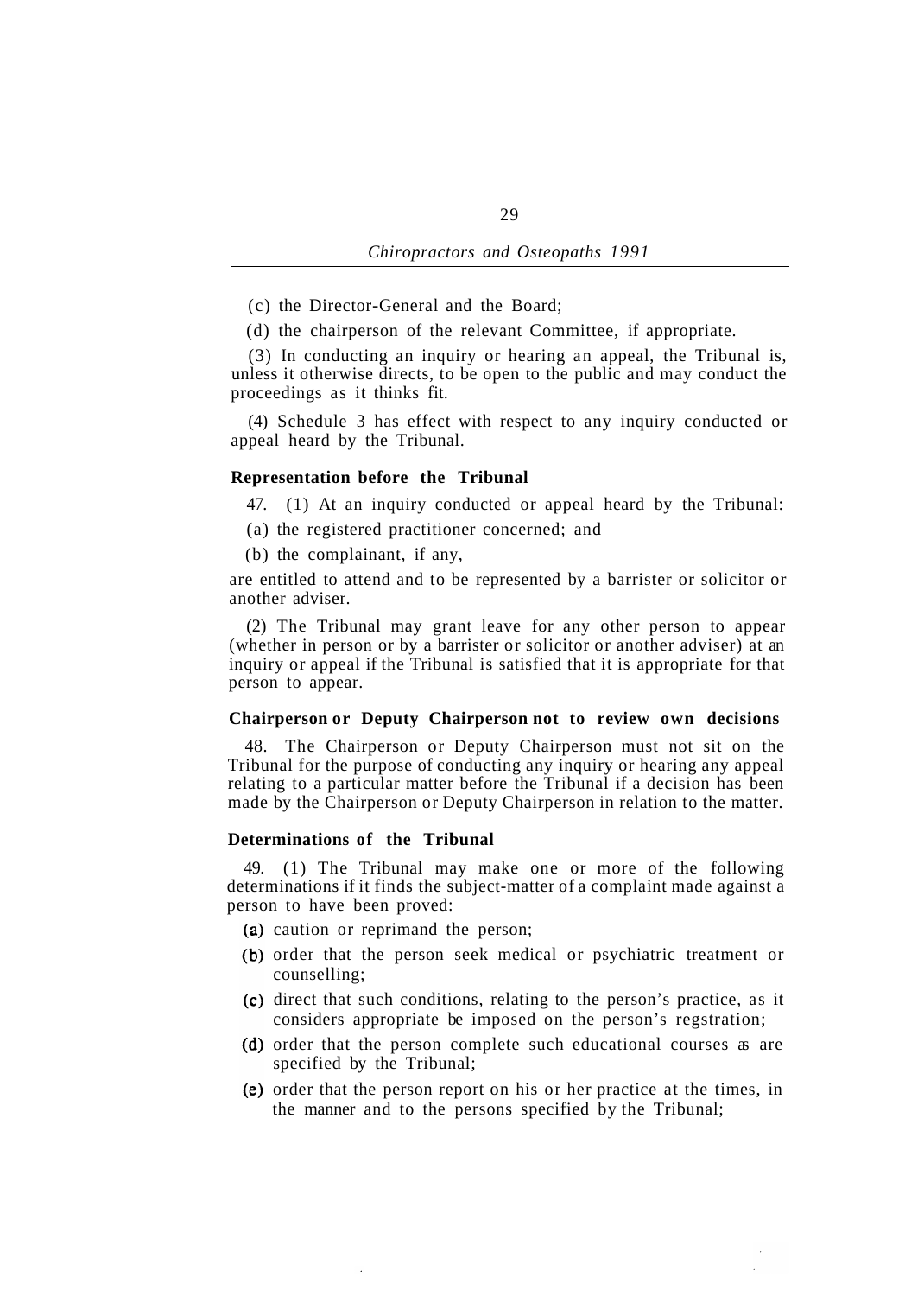- (f) order that the person seek and take advice, in relation to the management of his or her practice, from such persons as are specified by the Tribunal;
- (g) by its order:
	- (i) suspend the person from practising for such period as it specifies; or
	- (ii) direct that the person's name be removed from the register;
- (h) by its order impose a fine on the person of an amount, not exceeding 50 penalty units, specified in the order.

(2) A power conferred by subsection (1) (b)–(g) may not be exercised unless the person is registered, but an order may be made by the Tribunal that a person who is not registered may be registered only subject to compliance with an order under subsection (1) (b), (d), (e) or (f) or conditions that might, if the person were registered, be imposed under subsection (1) (c).

(3) If the Board has reason to believe that a person in respect of whom the Tribunal has:

- (a) made an order under subsection (1) (b), (d), (e) or (f); or
- (b) imposed conditions under subsection ( 1) (c): or
- (c) made an order under subsection (2),

has failed to comply with the order or conditions, the Board may refer the matter to the Tribunal.

- (4) The Tribunal may, if it finds the failure to have been proved:
- (a) exercise any power that it may exercise under subsection ( 1) or (5) (if the person is a registered practitioner); or
- (b) make any order that the Tribunal may make under subsection (2) or (5) (if the person is not registered).

(5) If the Tribunal makes an order under subsection (1) (g) (ii) or the Tribunal finds the subject-matter of a complaint against a person who has ceased to be registered to be proved:

- (a) the Tribunal may by its order fix a time after which the person whose name is removed from the register, or a person who has ceased to be registered, may apply to be registered; and
- (b) where a time has been so fixed, the person is not entitled to be registered before that time despite Part 3.
- (6) The Tribunal may award costs.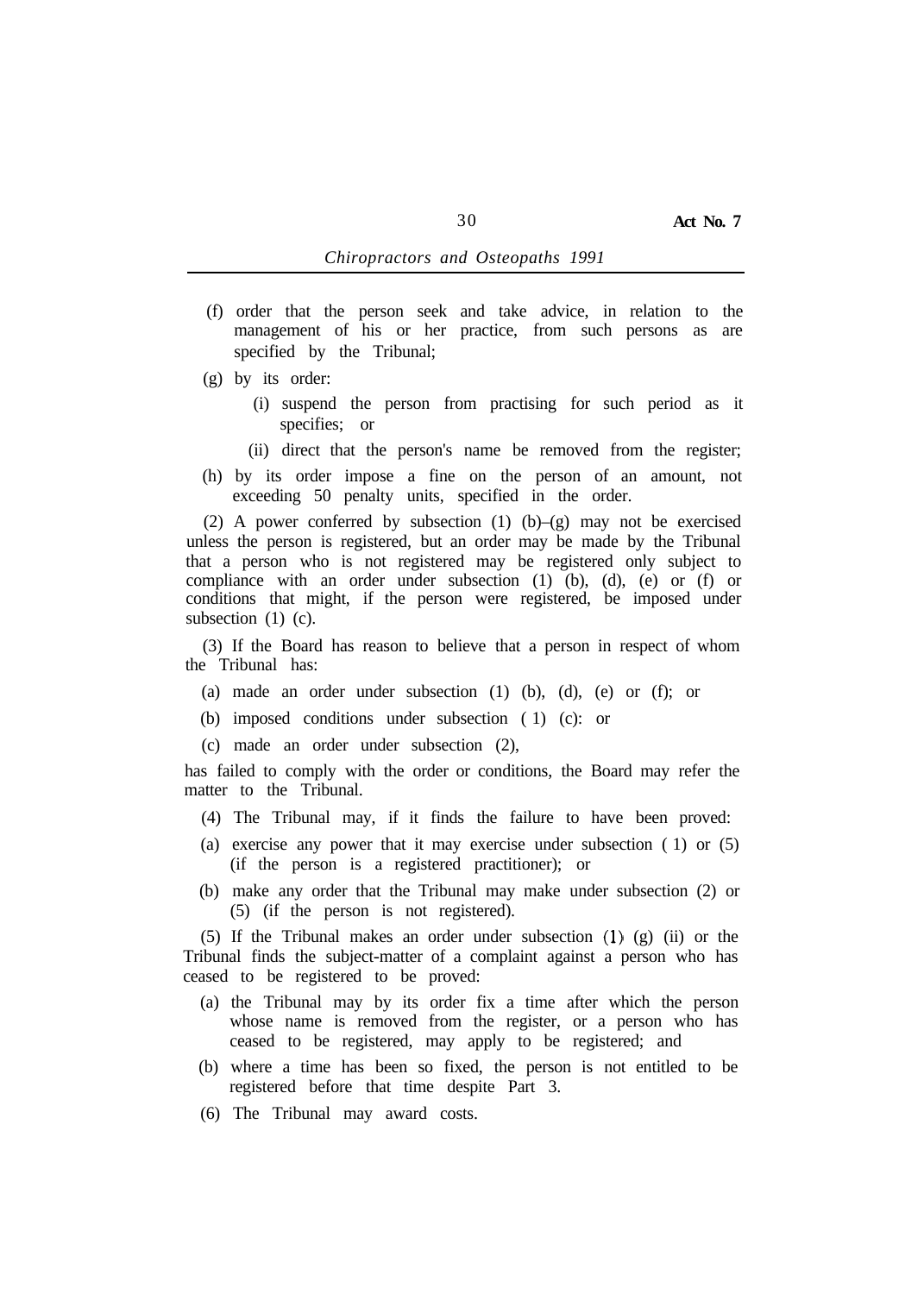(7) An order made by the Tribunal under this section takes effect on the day on which the order is made or on such later day as is specified in the order.

(8) The Tribunal may impose a fine on a person only if it finds the person to have been guilty of professional misconduct (other than conduct in respect of which a fine or other penalty has already been imposed by a court).

(9) The Tribunal is to inform the Board of the exercise of any power under this section by the Tribunal.

(10) A power of the Tribunal exercised by the Supreme Court under this section is taken to have been exercised by the Tribunal, except for the purposes of any appeal.

### **Suspension orders**

50. (1) A person subject to a suspension order is taken not to be a registered practitioner, except in the application to the person of a provision of Part 3 or this Part.

(2) On the expiry of such a period of suspension the person's rights and privileges as a registered practitioner are revived.

(3) In this section, **"suspension order"** means an order suspending a person from practising under section 39, 49, or 52 which is in force.

### **Decisions of the Tribunal**

51. (1) The decision of the Chairperson, or a Deputy Chairperson, on any question of law or procedure arising during an inquiry or appeal at which the Chairperson or Deputy Chairperson presides is the decision of the Tribunal for the purposes of the inquiry or appeal.

(2) A decision supported by at least 3 members of the Tribunal with respect to a question (other than with respect to a point of law or procedure) arising during an inquiry or appeal before the Tribunal is the decision of the Tribunal or, if 2 members support the decision and 2 members oppose the decision, the decision of the Chairperson or Deputy Chairperson presiding is the decision of the Tribunal.

(3) The Tribunal must, within 30 days of making the decision resulting from any such inquiry or appeal, make available to the complainant, the registered practitioner concerned and such other persons as it thinks fit a written statement of the decision.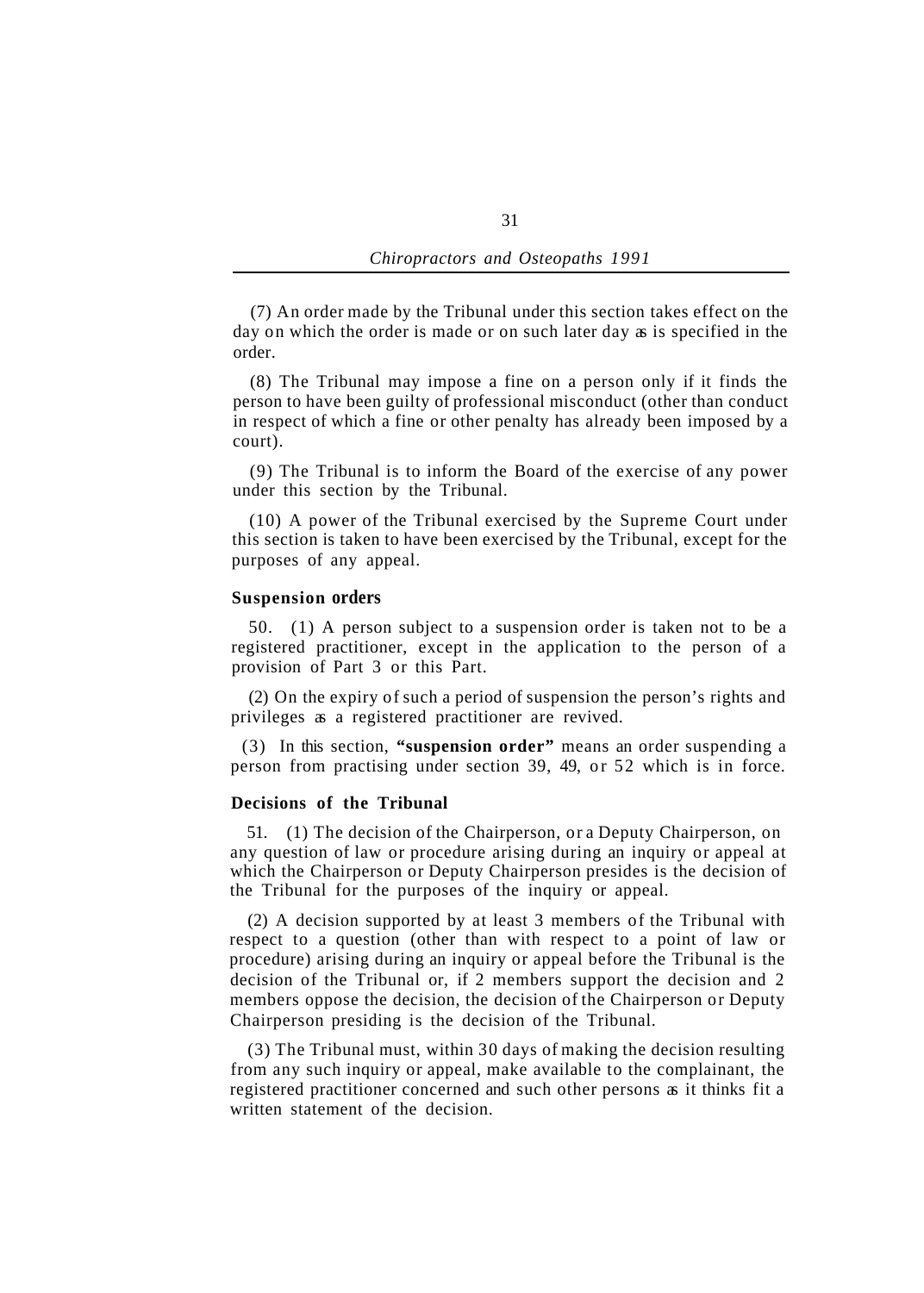- (4) A written statement of a decision must:
- (a) set out any findings on material questions of fact; and
- (b) refer to any evidence or other material on which the findings were based; and
- (c) give the reasons for the decision.

(5) The Tribunal is not required to include confidential information in any such statement (despite any other provision of this section) and if a statement would be false or misleading if it did not include the confidential information, the Tribunal is not required to provide the statement.

(6) If, because of subsection (5), confidential information is not included or such a statement is not provided, the Tribunal must, within 30 days of the decision, give notice in writing to the person indicating that:

- (a) the confidential information is not included; or
- (b) the statement will not be provided,

as appropriate, and giving the reasons why the confidential information is not included or the statement will not be provided.

(7) In this section:

**"confidential information"** means information that:

- (a) has not previously been published or made available to the public when a written statement of a decision to which it is or may be relevant is being prepared; and
- (b) relates to the personal or business affairs of a person, other than a person to whom the Tribunal is required (or would, but for subsection (5), be required) to provide a written statement of a decision; and
- (c) is information:
	- (i) that was supplied in confidence; or
	- (ii) the publication of which would reveal a trade secret; or
	- (iii) that was provided in compliance with a duty imposed by an enactment; or
	- (iv) the provision of which by the Tribunal would be in breach of any enactment.

(8) Nothing in this section affects the power of a court to make an order for the discovery of documents or to require the giving of evidence or the production of documents to a court.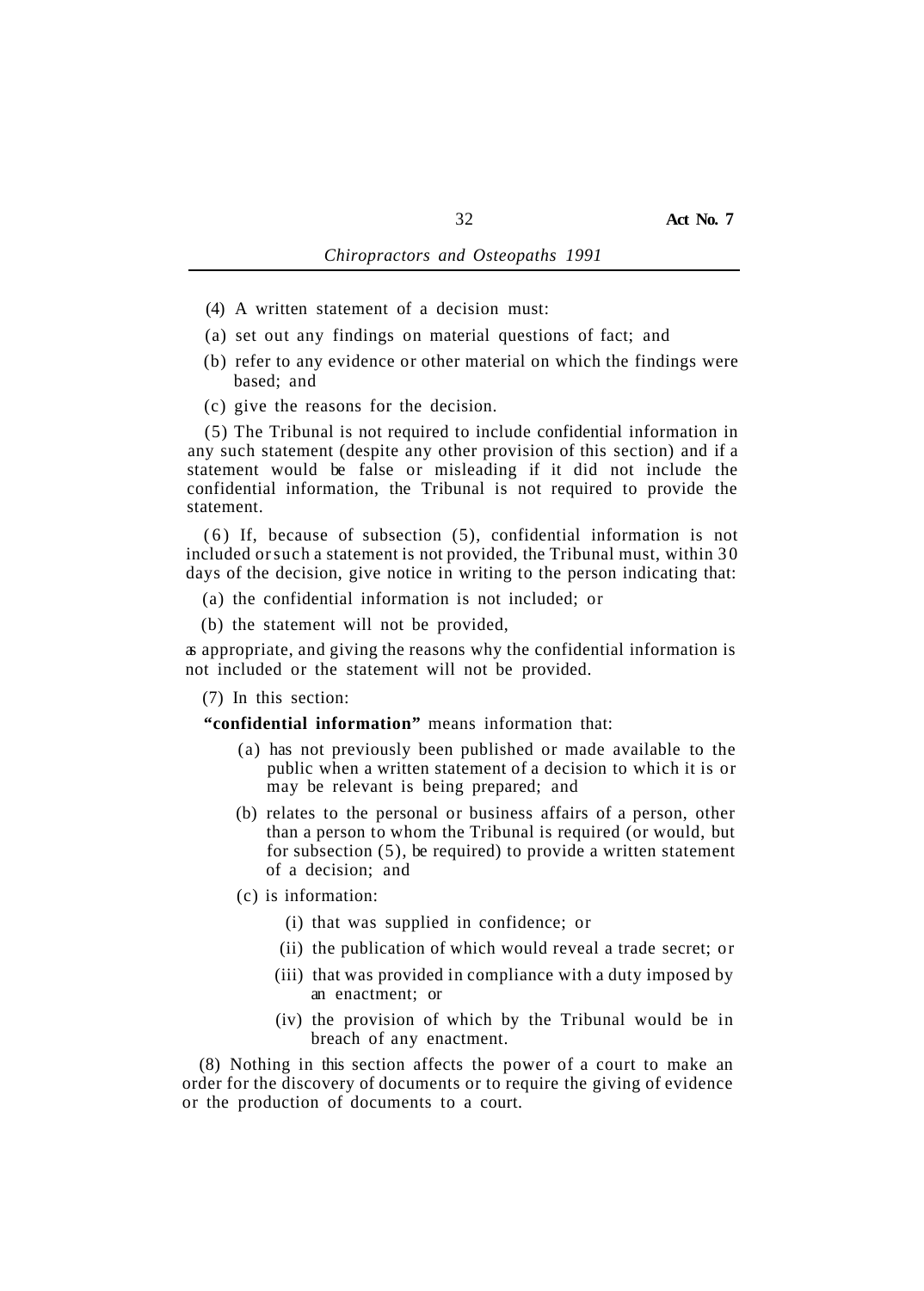### **Appeals against decisions of the Tribunal**

52. (1) A person about whom a complaint is referred to the Tribunal under section 29, 30 or 38, or the complainant, may appeal to the Supreme Court against:

(a) a decision of the Tribunal with respect to a point of law; or

(b) the exercise of any power under section 49 by the Tribunal,

within the prescribed time.

(2) The Supreme Court may stay any order made by the Tribunal, on such terms as the Court sees fit, until such time as the Court determines an appeal made under this section.

(3) In determining an appeal under this section, the Supreme Court may:

- (a) dismiss the appeal; or
- (b) make such order as it thinks proper having regard to the merits of the case and the public welfare and, in doing so, may exercise any one or more of the powers of the Tribunal under section 49.

In any case where the Supreme Court dismisses an appeal against an order directing that the name of a registered practitioner be removed from the register or a person has ceased to be registered:

- (a) the Court may by its order fix a time after which the person whose name is removed from the register, or the person who has ceased to be registered, may apply to be registered; and
- (b) where a time has been so fixed, the person is not entitled to be registered before that time despite Part 3.

(5) An appeal under this section with respect to a point of law may be made during an inquiry conducted by the Tribunal or within the prescribed time.

(6) The inquiry before the Tribunal is not to continue until the appeal with respect to the point of law has been disposed of (if the inquiry has not been completed).

(7) The Tribunal, on recommencing the inquiry, is not to make any decision that is inconsistent with the Supreme Court's determination with respect to the point of law.

### **Review of suspension or deregistration by the Tribunal**

- 53. (1) A person:
- (a) who is suspended from practising under section 39 (5) or 49; or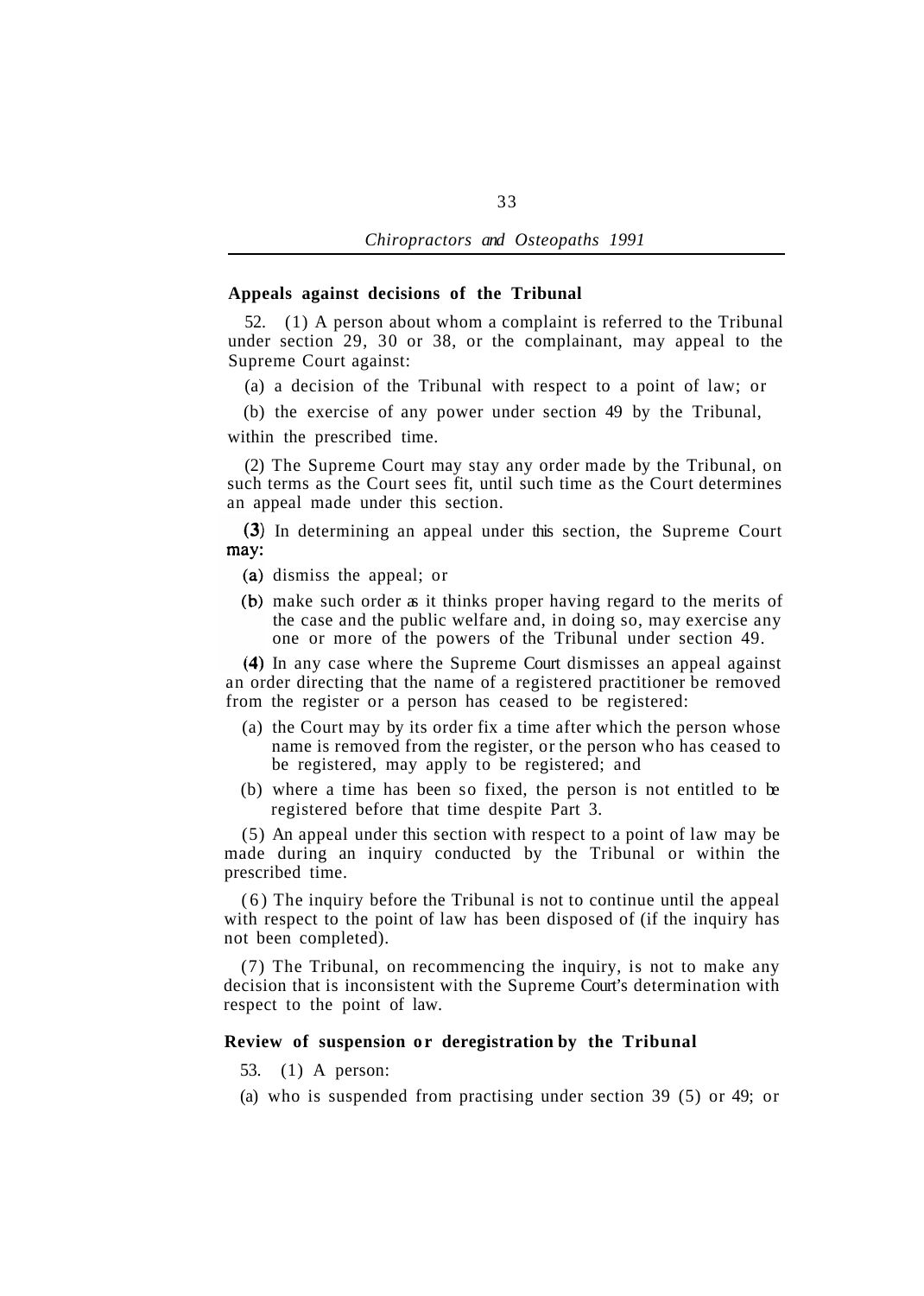(b) whose name has been removed from the register under section 39 (5), 49 or 52,

may apply to the Tribunal for a review of the suspension or removal.

(2) An application under this section is to be lodged with the Registrar who is to refer it to the Tribunal (which is to be constituted in accordance with this Act to deal with the application).

- (3) An application under this section:
- (a) may not be made by a person while the person is subject to an order fixing a time after which the person may apply to be registered; and
- (b) may not be made if an appeal to the Supreme Court in respect of the same matter under section 52 has not been disposed of.

(4) On anapplication being made under this section, the Tribunal may, after such inquiry as it thinks fit:

- (a) dismiss the application; or
- (b) by its order, terminate any suspension; or
- (c) order:
	- (i) that a person whose name has been removed from the register be registered under the provision of this Act under which the person was registered immediately before the person ceased to be registered or under any equivalent provision of this Act; and
	- (ii) that such conditions, if any, as the Tribunal may impose on the person's registration and as are specified in the order be imposed on the person's registration.
- (5) The Tribunal may award costs.

(6) A person registered pursuant to an order referred to in subsection (4) (c) (i) is taken to be registered pursuant to a determination made by the Board under Part 3.

(7) A condition imposed pursuant to an order referred to in subsection (4) (c) (ii) is taken to be a condition that has been imposed by the Board under section 16.

### **Inquiries etc. where other proceedings**

54. A complaint may be referred to a Committee or the Tribunal, and dealt with by the Committee or Tribunal, even though the registered practitioner about whom the complaint is made is the subject of proposed or current criminal or civil proceedings relating to the subject-matter of the complaint.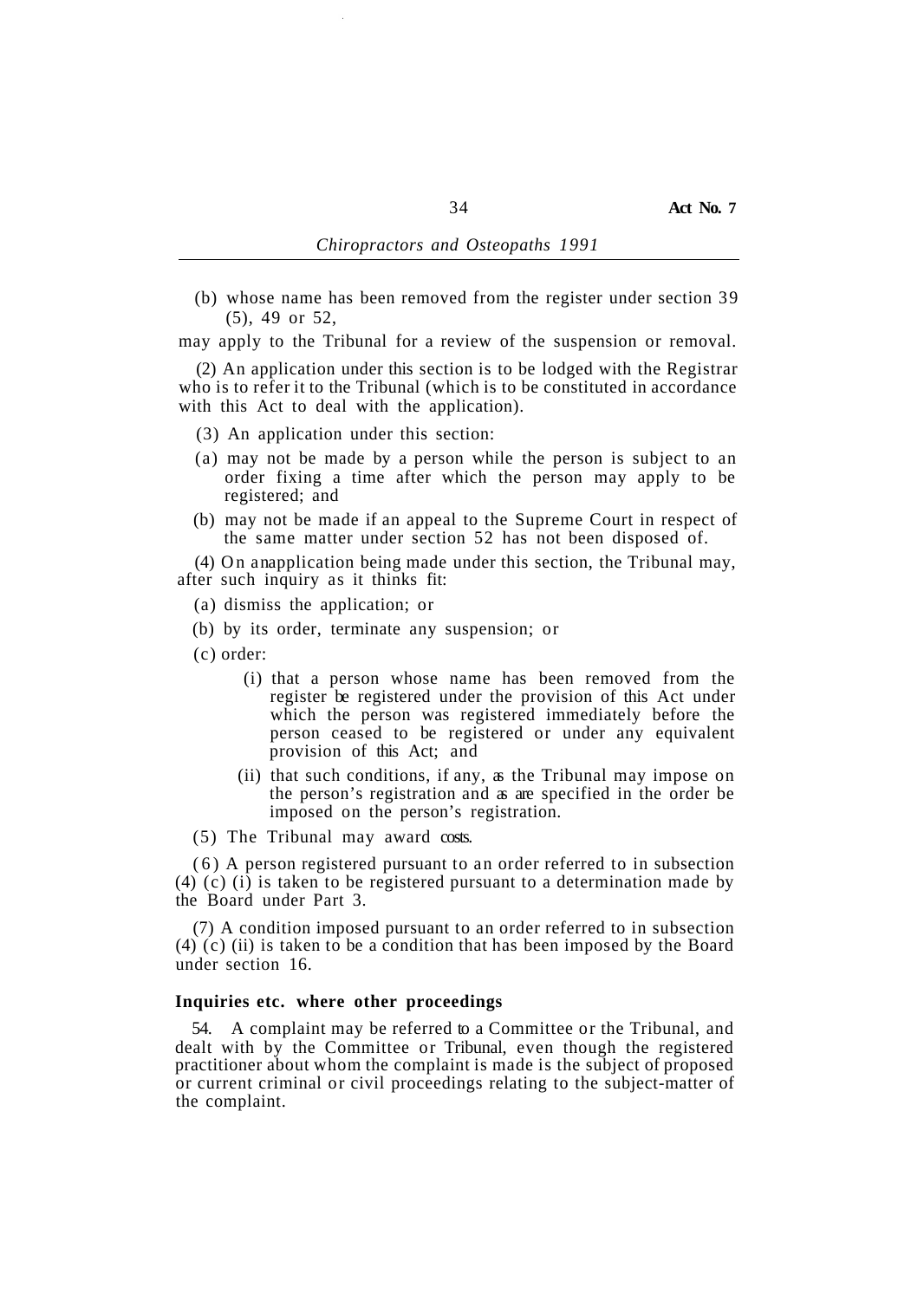# **PART 6—MISCELLANEOUS**

#### **Written statement of decisions**

55. (1) If the Board, the President or a member authorised by the Board makes a decision in relation to a person under any provision of this Act, other than Part 5, the person may request in writing that the Board, President or member provide the person with a written statement of the decision.

(2) Any such request is to be made no later than 60 days after the decision to which it relates.

(3) The Board, the President or the member is to provide a written statement of the decision within 30 days of receiving such a request.

- A written statement of a decision must:
- (a) set out any findings on material questions of fact; and
- (b) refer to any evidence or other material on which the findings are based; and
- give the reasons for the decision.

Despite any other provision of this section, the Board, the President or the member is not required to include confidential information in any such statement, and if a statement would be false or misleading if it did not include the confidential information, the Board, the President or the member is not required to provide the statement.

(6) If, because of subsection (5), confidential information is not included in a written statement of a decision or such a statement is not provided to a person, the Board, the President or the member must within 30 days of receipt of a request under subsection (l), give notice in writing to the person, indicating that:

- (a) the confidential information is not included; or
- (b) the statement will not be provided,

as appropriate, and giving the reasons why the confidential information is not included or the statement will not be provided.

(7) In this section:

**"confidential information"** means information that:

- (a) has not previously been published or made available to the public when a written statement of a decision to which it is or may be relevant is being prepared; and
- (b) relates to the personal or business affairs of a person, other than a person to whom the Board, the President or the member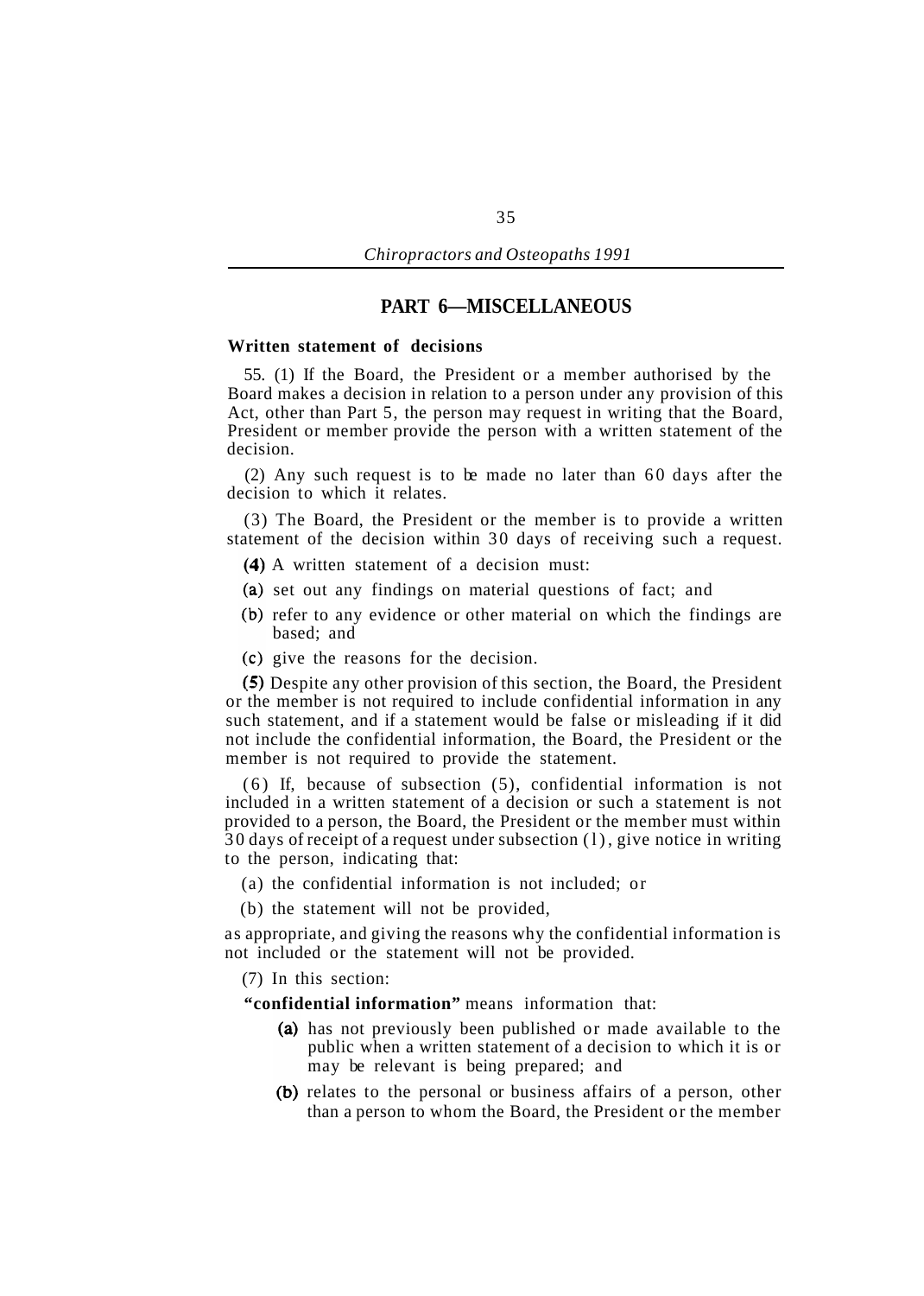is required (or would, but for subsection (5), be required) to provide a written statement of a decision; and

- (c) is information:
	- (i) that was supplied in confidence; or
	- (ii) the publication of which would reveal a trade secret; or
	- (iii) that was provided in compliance with a duty imposed by an enactment; or
	- (iv) the provision of which by the Board, the President or the member would be in breach of any enactment.

(8) Nothing in this section affects the power of a court to make an order for the discovery of documents or to require the giving of evidence or the production of documents to a court.

# **False entries in register, misrepresentation etc.**

- 56. A person who:
- wilfully makes or causes to be made any false entry in or falsification of the register; or
- (b) wilfully procures or attempts to procure himself or herself or any other person to be registered under this Act by making or producing, or causing to be made or produced, any false or fraudulent representation or declaration, either verbally or in writing; or
- aids or assists a person to commit an act referred to in paragraph (a) or (b); or
- (d) utters or attempts to utter, or asserts as true, before the Board any false, forged or counterfeit certificate, diploma, licence, letter, testimonial or other document or writing,

is guilty of an offence and is liable on conviction to be imprisoned for a period not exceeding 12 months.

#### **Proof of certain matters not required**

given to the contrary) of: 57. In any legal proceedings, proof is not required (until evidence is

- (a) the constitution of the Board; or
- (b) any resolution of the Board; or
- (c) the appointment of, or the holding of office by, any member of the Board; or
- (d) the presence of a quorum at any meeting of the Board.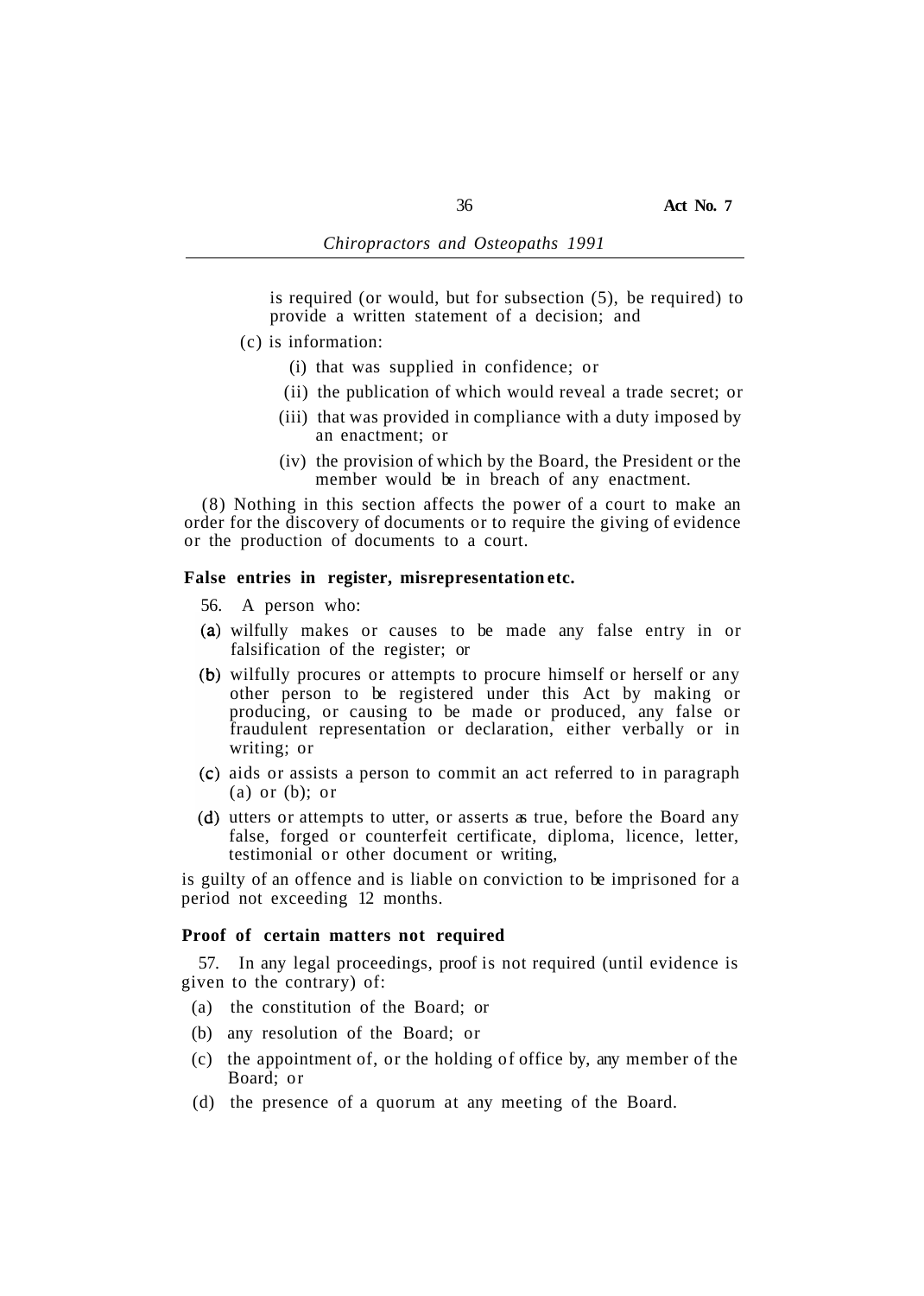## **Evidentiary certificates and evidence of entry in register**

Registrar to the effect that: 58. (1) A document purporting to be a certificate signed ,by the

- (a) a person specified in the certificate was or was not a registered practitioner at a time or during a period so specified; or
- (b) the name of a person specified in the certificate was removed from the register at a time so specified; or
- (c) a person specified in the certificate was suspended from practising from a time so specified and for a period so specified; or
- (d) a condition, particulars of which are set out in the certificate, was, at a time or during a period so specified:
	- (i) imposed on the registration of a person so specified; or
	- (ii) revoked or not in force,

is admissible in any proceedings and is evidence of the fact or facts stated in it.

(2) An entry in the register is admissible in any proceedings and is evidence of the fact or facts stated in it.

(3) A document purporting to be a copy of an entry in the register, purportedly signed by the Registrar, is admissible in any proceedings and is evidence of the fact or facts stated in it.

# **Fees etc.**

59. The Registrar is required to transmit to the Corporation for payment into an account established under section 13A of the Health Administration Act 1982 all money received by the Board (whether for fees or otherwise), not being fines or penalties or money which is required to be dealt with in some other manner.

Chiropractic and Osteopathy Education and Research Account

60. (1) The Board is to establish a Chiropractic and Osteopathy Education and Research Account.

(2) Such amounts as are determined by the Minister from time to time are to be paid by the Board from fees payable under this Act or the regulations into the Account.

(3) Money in the Account may be expended by the Board for or towards any one or more of the following:

- (a) chiropractic or osteopathy education;
- (b) education or research for any public purpose connected with the practice of chiropractic or osteopathy;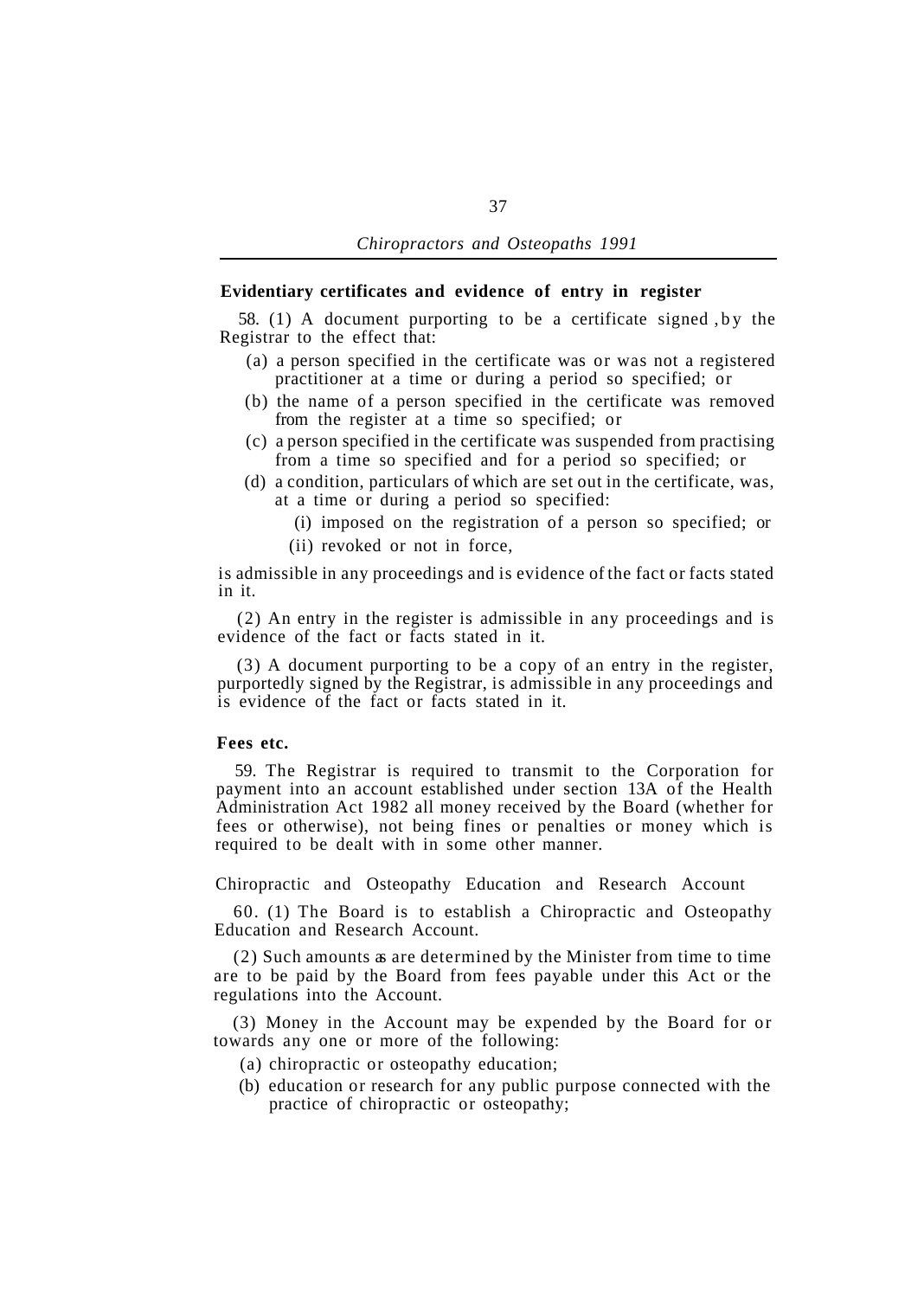- (c) the publication and distribution of information concerning this Act and the regulations;
- (d) meeting administrative expenditure incurred with respect to the Account and the purposes for which it is used,

or any related purpose.

(4) An expenditure of money under this section is not to be made unless it is authorised by a resolution supported by at least 6 members.

#### **Proceedings for offences**

61. Proceedings for an offence against this Act or the regulations are to be dealt with summarily before a Local Court constituted by a Magistrate sitting alone.

### **Appointment and powers of inspectors**

62. (1) The Director-General may appoint members of staff of the Board as inspectors for the purposes of this Act.

(2) The Director-General is to provide an inspector with a certificate of authority and, on applying for admission to any premises which the inspector is empowered by this section to enter, the inspector must, if requested to do so, produce the certificate to the person apparently in charge of the premises.

- (3) For the purpose of ascertaining:
- (a) whether any provision of this Act or of the regulations has been or is being contravened by any registered practitioner, or
- (b) whether a registered practitioner is so conducting himself or herself as to be guilty of professional misconduct,

an inspector may enter any premises in which the registered practitioner is carrying on the practice and may make such inquiries as the inspector thinks fit.

(4) An inspector is not entitled to enter a part of premises used for residential purposes, except:

(a) with the consent of the occupier, or

(b) under the authority of a search warrant.

(5) A person must not wilfully delay or obstruct an inspector in the exercise of the inspector's powers under this section.

Maximum penalty: 5 penalty units.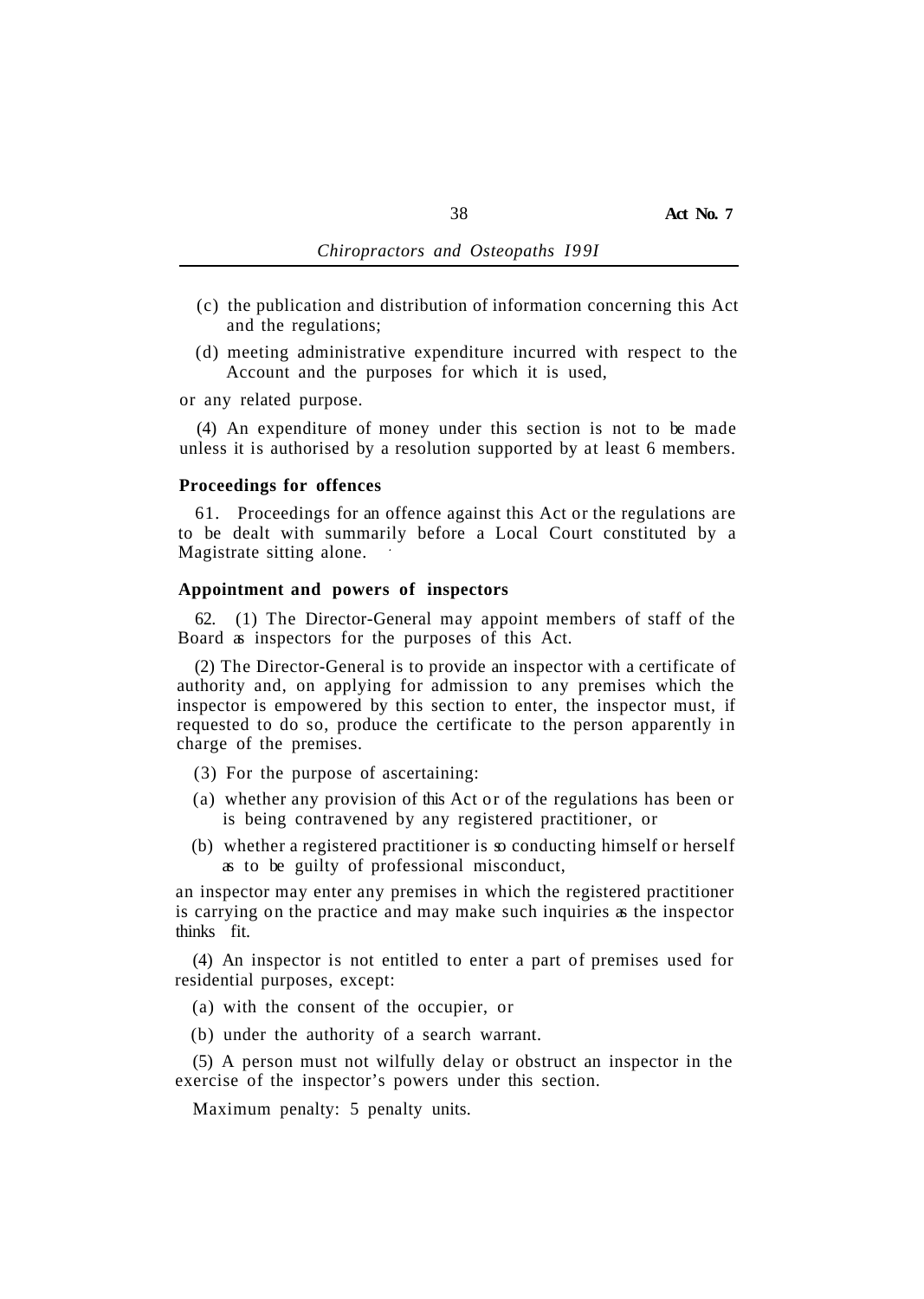# **Search warrants**

63. (1) A person appointed under section 62 as an inspector may apply to an authorised justice for the issue of a search warrant if the inspector believes on reasonable grounds that a provision of this Act or the regulations is being or has been contravened on any premises.

(2) An authorised justice to whom such an application is made may, if satisfied that there are reasonable grounds for doing so, issue a search warrant authorising an inspector named in the warrant:

(a) to enter the premises; and

(b) to exercise any function of an inspector under this Act.

(3) Part 3 of the Search Warrants Act 1985 applies to a search warrant issued under this section.

(4) In this section:

**"authorised justice"** means a Magistrate or a justice of the peace employed in the Attorney General's Department.

# **Liability of members etc.**

64. No matter or thing done by:

(a) the Board or a member of the Board; or

l (b) the Registrar or any other officer of the Board; or

(c) a Professional Standards Committee or a member of such a Committee,

subjects the member, or the Registrar, or the person so acting, personally to any action, liability, claim or demand, if the matter or thing was done in good faith for the purposes of executing this or any other Act, or the exercise, or intended exercise, of any of his or her functions.

#### **Regulations**

65. (1) The Governor may make regulations, not inconsistent with this Act, for or with respect to any matter that by this Act is required or permitted to be prescribed or that is necessary or convenient to be prescribed for carrying out or giving effect to this Act.

(2) In particular, the regulations may make provision for or with respect to:

- (a) the proceedings of the Board; and
- (b) any kinds of certificates of registration under this Act: and
- (c) the manner in which any notice under this Act may be served; and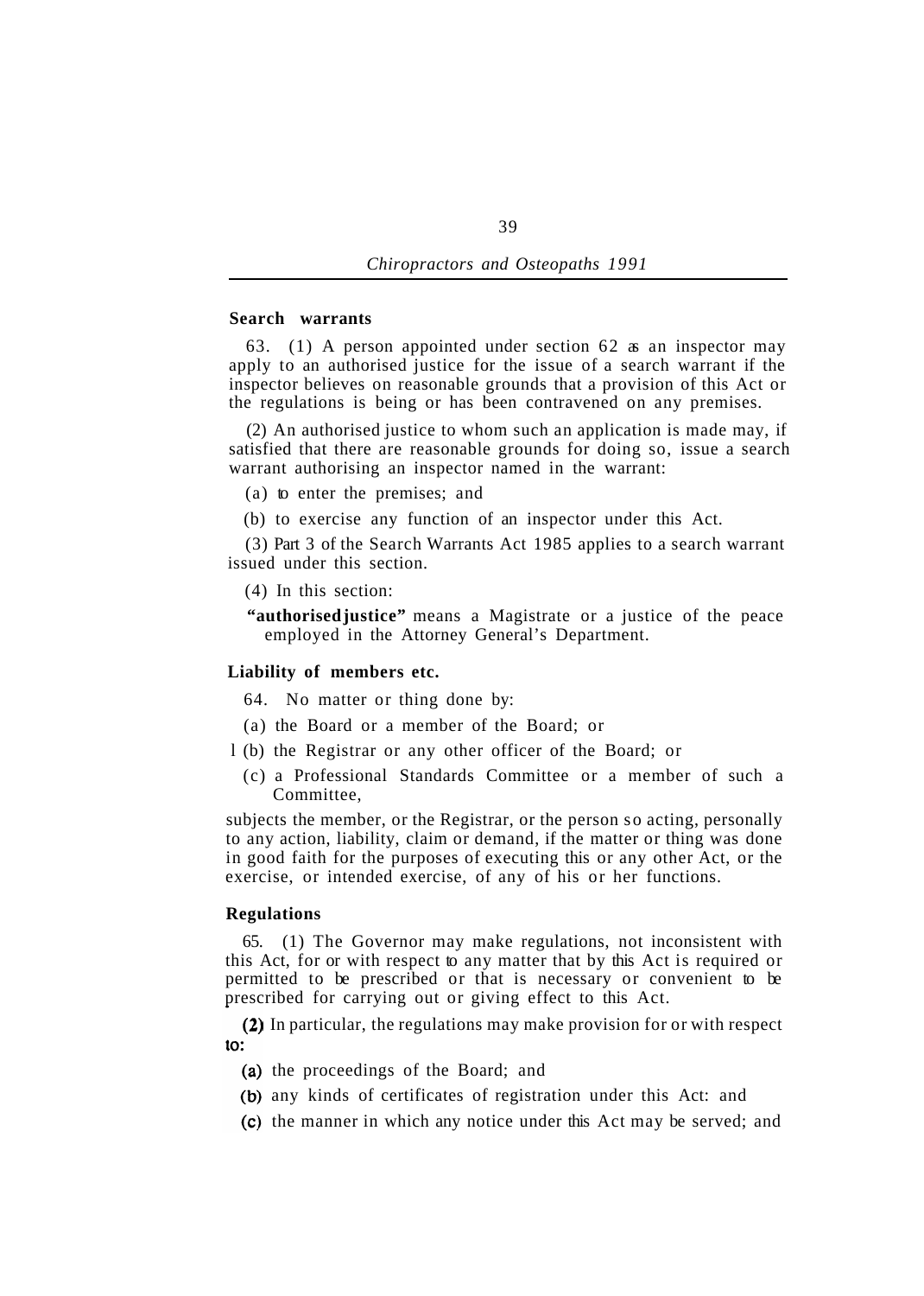- (d) the procedure to be followed at and any matters incidental to the holding of an inquiry or appeal by a Committee or the Tribunal and prescribing matters relating to the custody and use of the seal of the Tribunal: and
- (e) the courses of study and training for persons desiring to be registered under this Act: and
- (f) the conduct and the standard of examinations and the remuneration of examiners; and
- (g) the forms to be used for the purposes of this Act and the regulations: and
- (h) the fees to be paid under this Act; and
- (i) the manner in which, and the extent to which a chiropractor or osteopath is authorised to advertise; and
- (j) the conduct of chiropractic or osteopathy in a patient's home; and
- (k) standards relating to premises in which chiropractic or osteopathy is practised.

(3) A regulation may create an offence punishable by a penalty not exceeding  $\bar{5}$  penalty units.

#### **Amendment of Search Warrants Act 1985 No. 37, s. 10 (Definitions)**

66. The Search Warrants Act 1985 is amended by inserting in the definition of "search warrant" in section 10 in alphabetical order of Acts the following matter:

section 63 of the Chiropractors and Osteopaths Act 1991;

### **Repeal of Chiropractic Act 1978 No. 132**

67. The Chiropractic Act 1978 is repealed.

# **Repeal of Chiropractic Regulation 1979**

68. The Chiropractic Regulation 1979 is repealed.

### **Savings and transitional provisions**

69. Schedule 4 has effect.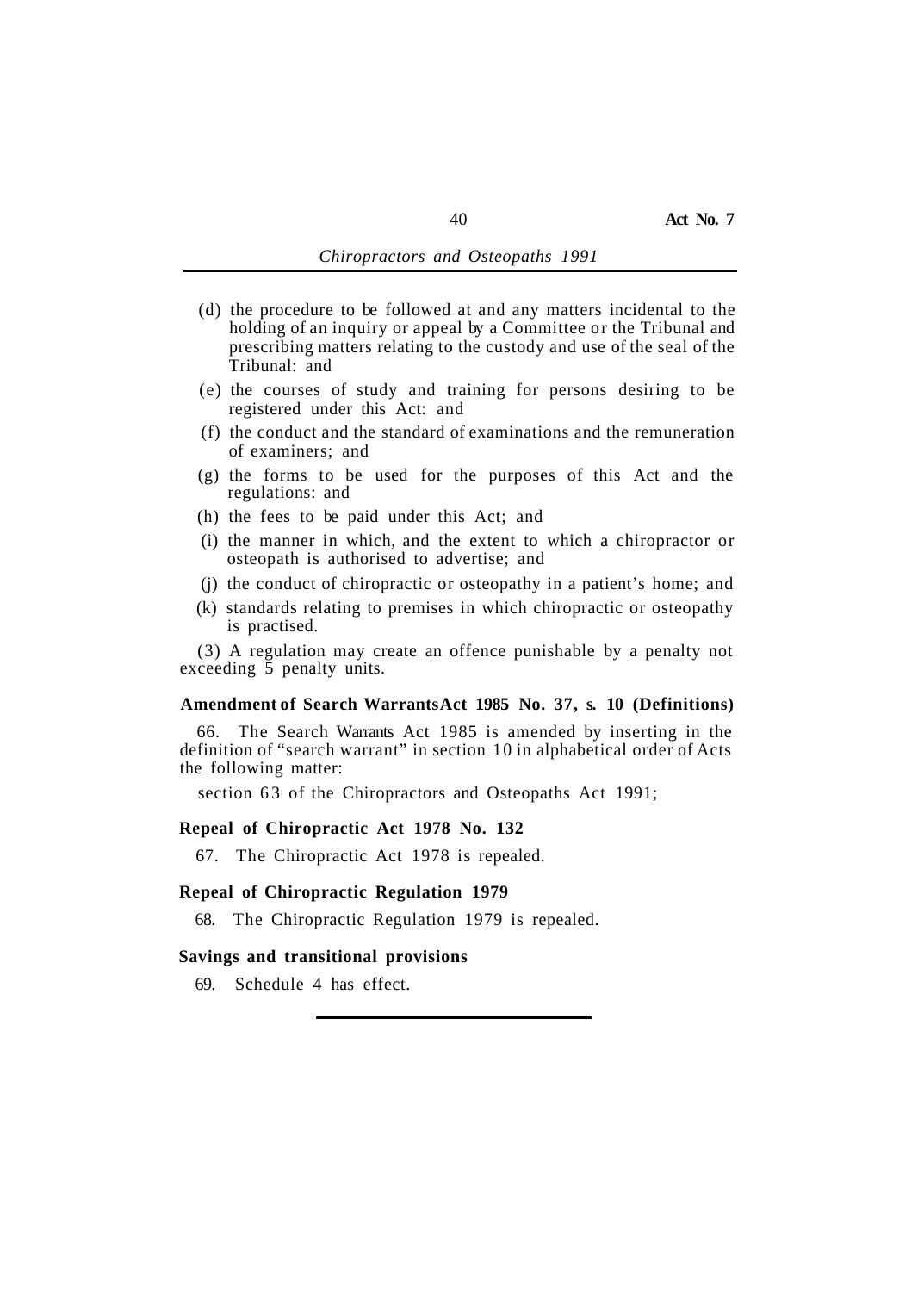# **SCHEDULE l—PROVISIONS RELATING TO THE MEMBERS OF THE BOARD**

(Sec. 26 (1))

#### **President and Deputy President of the Board**

1. (1) Of the members of the Board, one who is a registered chiropractor is (in and by the relevant instrument of appointment as such a member, or by another instrument executed by the Minister) to be appointed as President of the Board and one (who need not be a registered chiropractor) is to be so appointed as Deputy President of the Board.

(2) The Minister may remove a member from the office of President or Deputy President.

(3) A person who is the President or Deputy President vacates office as President or Deputy President if the person:

- (a) is removed from that office by the Minister; or
- (b) resigns that office by instrument in writing addressed to the Minister; or
- (c) ceases to be a member.

### **Acting members and acting President**

2. ( 1) The Governor may, from time to time, appoint a person to act in the office of a member during the illness or absence of the member, and the person, while so acting, has all the functions of the member and is taken to be a member.

(2) The Deputy President of the Board may act in the office of President during the illness or absence of the President, and while so acting has all the functions of the President and is taken to be the President.

(3) The Minister may, from time to time, appoint a member to act in the office of President during the illness or absence of both the President and Deputy President, and the member, while so acting, has all the functions of the President and is taken to be the President.

(4) The Governor may remove any person from any office to which the person was appointed under this clause by the Governor and the Minister may remove any person from any office to which the person was appointed under this clause by the Minister.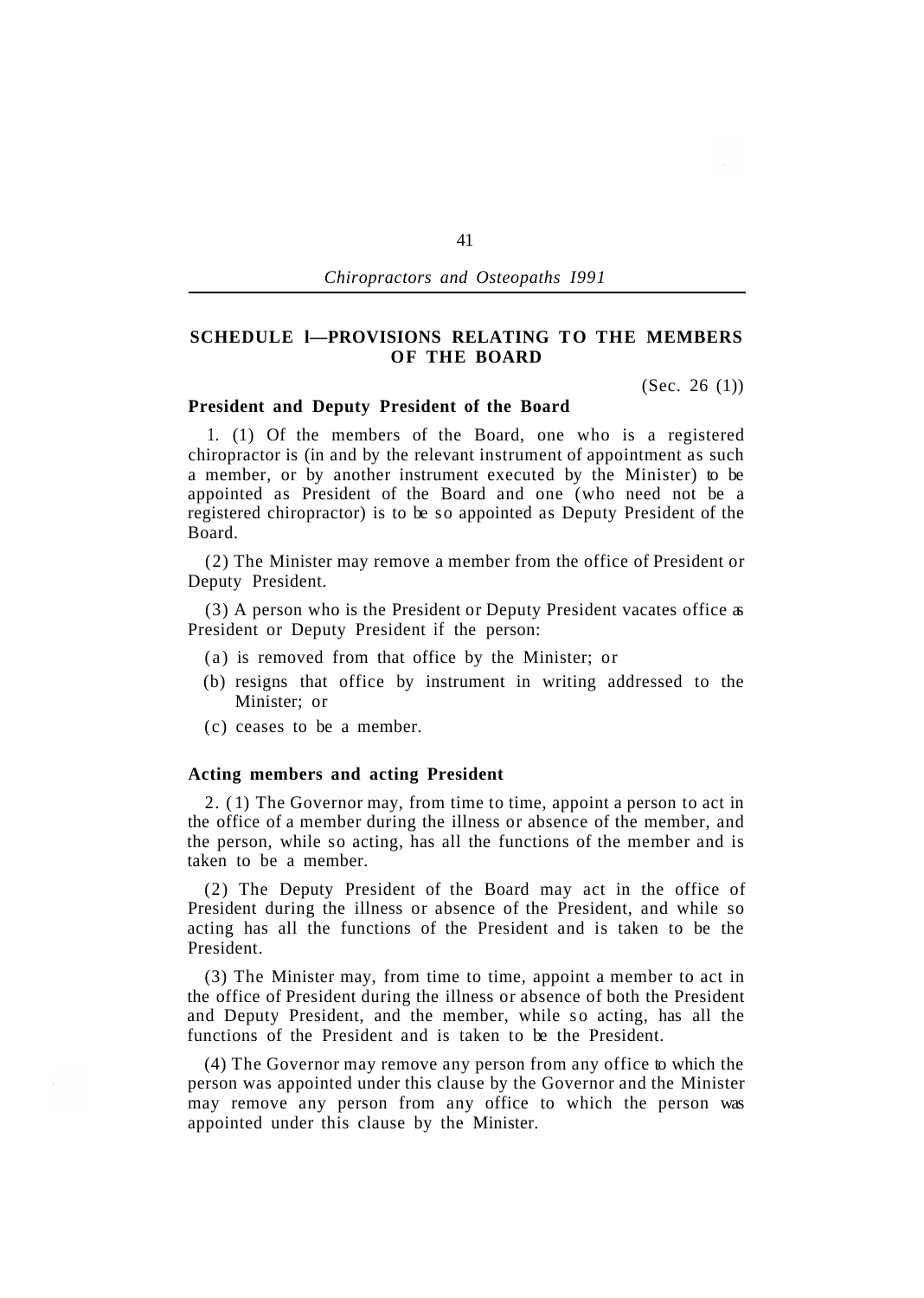# SCHEDULE l—PROVISIONS RELATING TO THE MEMBERS OF THE BOARD—*continued*

(5) A person while acting in the office of a member is entitled to be paid such remuneration (including travelling and subsistence allowances) as the Minister may from time to time determine in respect of the person.

(6) For the purposes of this clause, a vacancy in the office of a member. the President or the Deputy President is taken to be an absence from office of the member, President or Deputy President.

### **Terms of office**

3. Subject to this Schedule, a member holds office for such period (not exceeding 3 years) as may be specified in the member's instrument of appointment but is eligible (if otherwise qualified) for re-appointment.

# **Remuneration**

4. A member is entitled to be paid such remuneration (including travelling and subsistence allowances) as the Minister may from time to time determine in respect of the member.

#### **Vacancy in office of member**

- 5. (l) The office of a member becomes vacant if the member:
- (a) dies; or
- (b) completes a term of office and is not re-appointed; or
- (c) resigns the office by instrument in writing addressed to the Minister, or
- (d) is removed from office by the Governor under this clause or under Part 8 of the Public Sector Management Act 1988; or
- (e) is absent from 4 consecutive meetings of the Board of which reasonable notice has been given to the member personally or in the ordinary course of post, except on leave granted by the Minister or unless, before the expiration of 4 weeks after the last of those meetings, the member is excused by the Minister for being absent from those meetings: or
- $(f)$  becomes bankrupt, applies to take the benefit of any law for the relief of bankrupt or insolvent debtors, compounds with his or her creditors or makes an assignment of his or her remuneration for their benefit; or
- becomes a mentally incapacitated person; or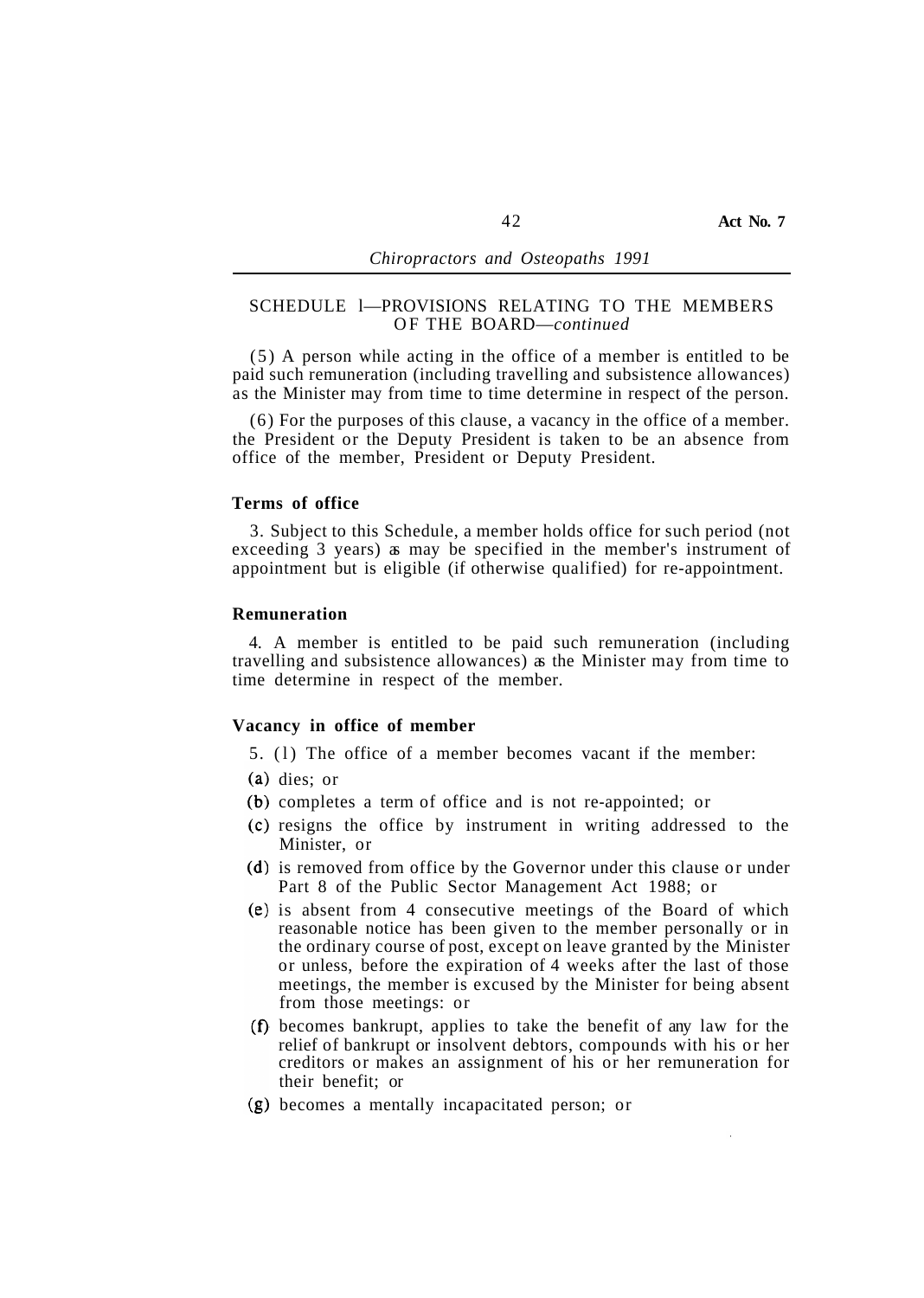### SCHEDULE l—PROVISIONS RELATING TO THE MEMBERS OF THE BOARD—*continued*

- (h) is convicted in New South Wales of an offence that is punishable by penal servitude or imprisonment for 12 months or more or is convicted elsewhere than in New South Wales of an offence that, if committed in New South Wales, would be an offence so punishable.
- (2) The Governor may remove a member from office at any time.

(3) Without affecting the generality of subclause (2). the Governor may remove from office a member who contravenes the provisions of clause 7.

### **Filling of vacancy in office of member**

6. If the office of any member becomes vacant, a person is, subject to this Act, to be appointed to fill the vacancy.

# **Disclosure of pecuniary interests**

7. (1) If:

- (a) a member has a direct or indirect pecuniary interest in a matter being considered or about to be considered at a meeting of the Board; and
- (b) the interest appears to raise a conflict with the proper performance of the member's duties in relation to the consideration of the matter,

the member must as soon as possible after the relevant facts have come to the member's knowledge, disclose the nature of the interest at a meeting of the Board.

(2) A disclosure by a member at a meeting of the Board that the member:

- (a) is a member, or is in the employment, of a specified company or other body; or
- (b) is a partner, or is in the employment, of a specified person; or
- (c) has some other specified interest relating to a specified company or other body or to a specified person,

is a sufficient disclosure of the nature of the interest in any matter relating to that company or other body or to that person which may arise after the date of the disclosure and which is required to be disclosed under this clause.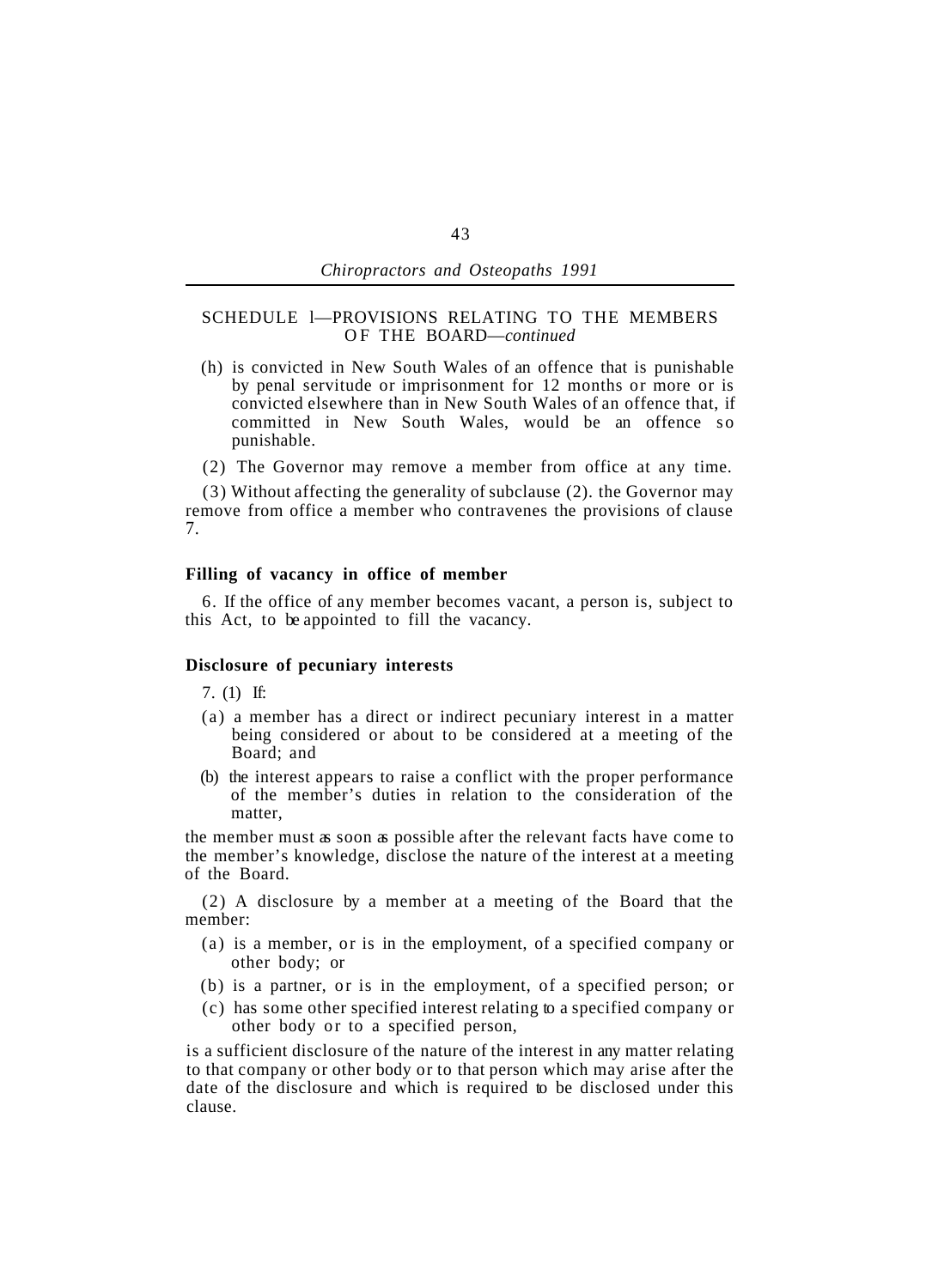# SCHEDULE l—PROVISIONS RELATING TO THE MEMBERS OF THE BOARD—*continued*

(3) Particulars of any disclosure made under this clause are to be recorded by the Board in a book kept for the purpose and that book is to be open at all reasonable hours to inspection by any person on payment of the fee determined by the Board.

(4) After a member has disclosed the nature of an interest in any matter, the member must not, unless the Minister or the Board otherwise determines:

- (a) be present during any deliberation of the Board with respect to the matter; or
- (b) take part in any decision of the Board with respect to the matter.

(5) For the purposes of the making of a determination by the Board under subclause  $(4)$ , a member who has a direct or indirect pecuniary interest in a matter to which the disclosure relates must not:

- (a) be present during any deliberation of the Board for the purpose of making the determination; or
- (b) take part in the making by the Board of the determination.

(6) A contravention of this clause does not invalidate any decision of the Board.

(7) This clause does not apply to or in respect of an interest of a member in a matter which arises merely because the member is a chiropractor, osteopath or medical practitioner.

(8) A reference in this clause to a meeting of the Board includes a reference to a meeting of a committee of the Board.

#### **Effect of certain other Acts**

to or in respect of the appointment of a member. 8. (1) Part 2 of the Public Sector Management Act 1988 does not apply

- (2) If by or under any other Act provision is made:
- (a) requiring a person who is the holder of a specified office to devote the whole of his or her time to the duties of that office; or
- (b) prohibiting the person from engaging in employment outside the duties of that office,

that provision does not operate to disqualify the person from holding that office and also the office of a member or from accepting and retaining any remuneration payable to the person under this Act as a member.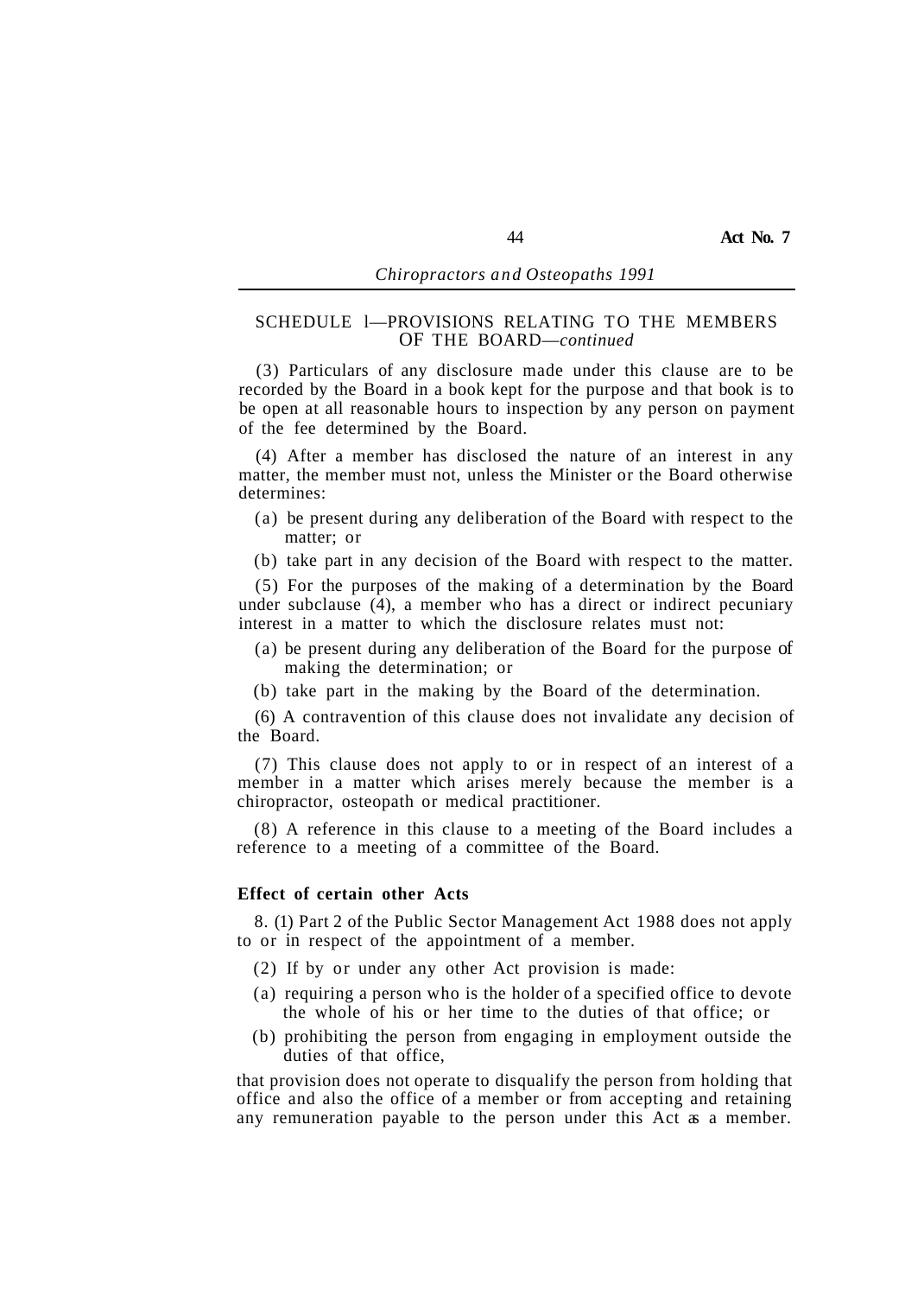# SCHEDULE 1- PROVISIONS RELATING TO THE MEMBERS OF THE BOARD—*continued*

(3) The office of a member is not, for the purposes of any Act, an office or place of profit under the Crown.

# **SCHEDULE 2—PROVISIONS RELATING TO THE PROCEDURE OF THE BOARD**

#### **General procedure**

(Sec. 24 (2))

1. The procedure for the calling of meetings of the Board and for the conduct of business at those meetings, subject to this Act and the regulations, is to be as determined by the Board.

### **Quorum**

2. The quorum for a meeting of the Board is 5 members.

# **Presiding member**

3. (1) The President or, in the absence of the President, the Deputy President of the Board or in the absence of both of them, another member of the Board elected to chair the meeting by the members present, is to preside at a meeting of the Board.

(2) The person presiding at any meeting of the Board has a deliberative vote and, in the event of an equality of votes, has a second or casting vote.

### **Voting**

4. A decision supported by a majority of the votes cast at a meeting of the Board at which a quorum is present is the decision of the Board.

## **Minutes**

proceedings of each meeting of the Board. 5. The Board must cause full and accurate minutes to be kept of the

# **SCHEDULE 3—PROCEEDINGS BEFORE A COMMITTEE AND THE TRIBUNAL**

(Secs. 36, 46)

# **Proceedings generally**

1. In proceedings before it, a Committee or the Tribunal is not bound to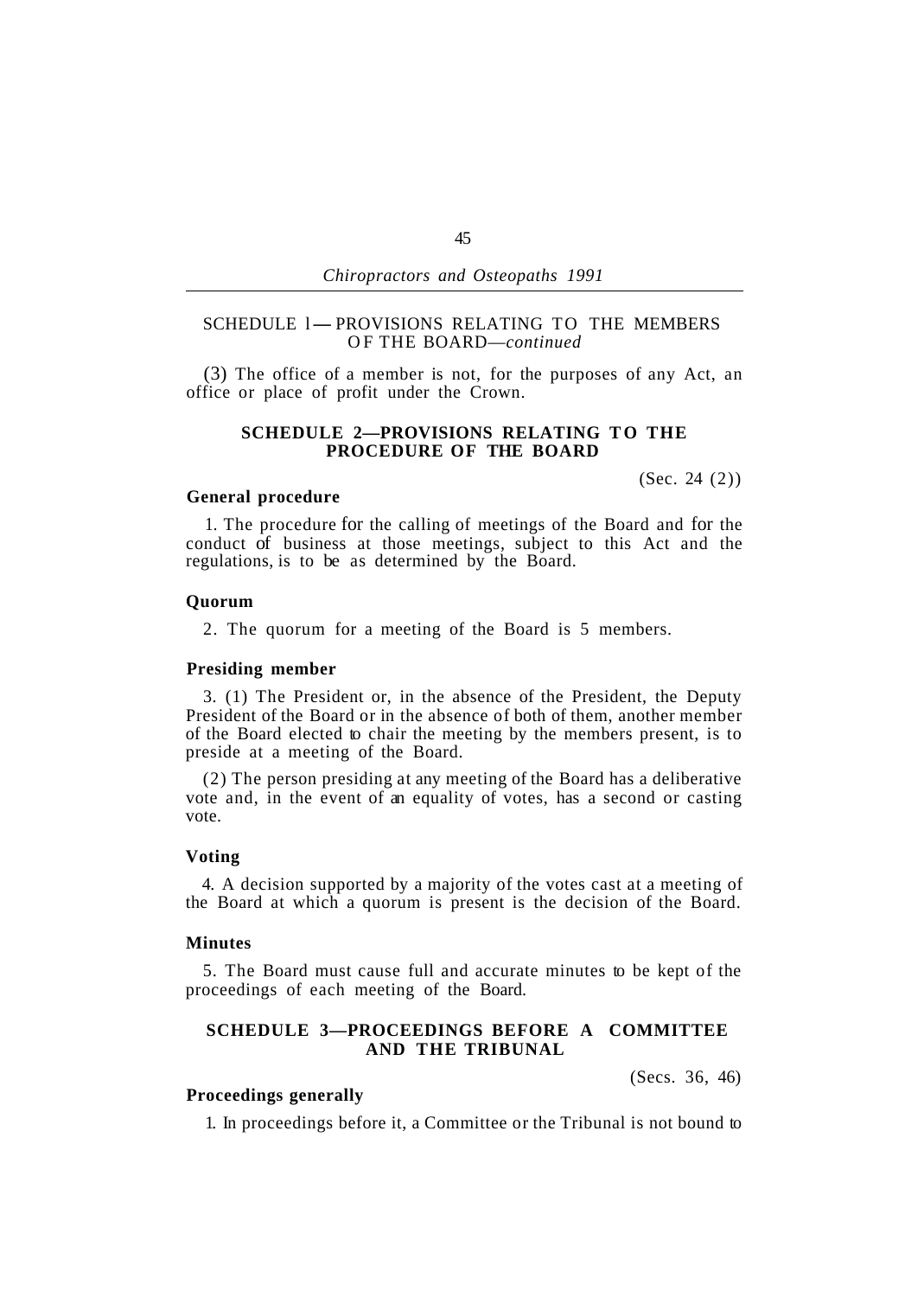## SCHEDULE 1—PROCEEDINGS BEFORE A COMMITTEE AND THE TRIBUNAL—*continued*

observe the rules of law governing the admission of evidence, but may inform itself of any matter in such manner as it thinks fit.

### **Power to summon witness and take evidence**

2. (1) A member of a Committee or the Tribunal may summon a person to appear in proceedings before the Committee or the Tribunal, to give evidence and to produce such documents (if any) as are referred to in the summons.

(2) The person presiding at the proceedings may require a person appearing in the proceedings to produce a document.

(3) A Committee or the Tribunal may, in proceedings before it take evidence on oath or affirmation and, for that purpose a member of the Committee or the Tribunal:

- (a) may require a person appearing in the proceedings to give evidence either to take an oath or to make an affirmation in a form approved by the person presiding; and
- (b) may administer an oath to or take an affirmation from a person so appearing in the proceedings.

(4) A person served with a summons to appear in any such proceedings and to give evidence must not, without reasonable excuse:

- (a) fail to attend as required by the summons; or
- (b) fail to attend from day to day unless excused, or released from further attendance, by a member of a Committee or the Tribunal.

(5) A person appearing in proceedings to give evidence must not, without reasonable excuse:

- (a) when required to be sworn or affirm—fail to comply with the requirement; or
- the person presiding; or (b) fail to answer a question that the person is required to answer by
- this clause. (c) fail to produce a document that the person is required to produce by

Maximum penalty (subclauses (4) and (S)): 20 penalty units.

### **Power to obtain documents**

writing served on a person, require the person: 3. (1) A member of a Committee or the Tribunal may, by notice in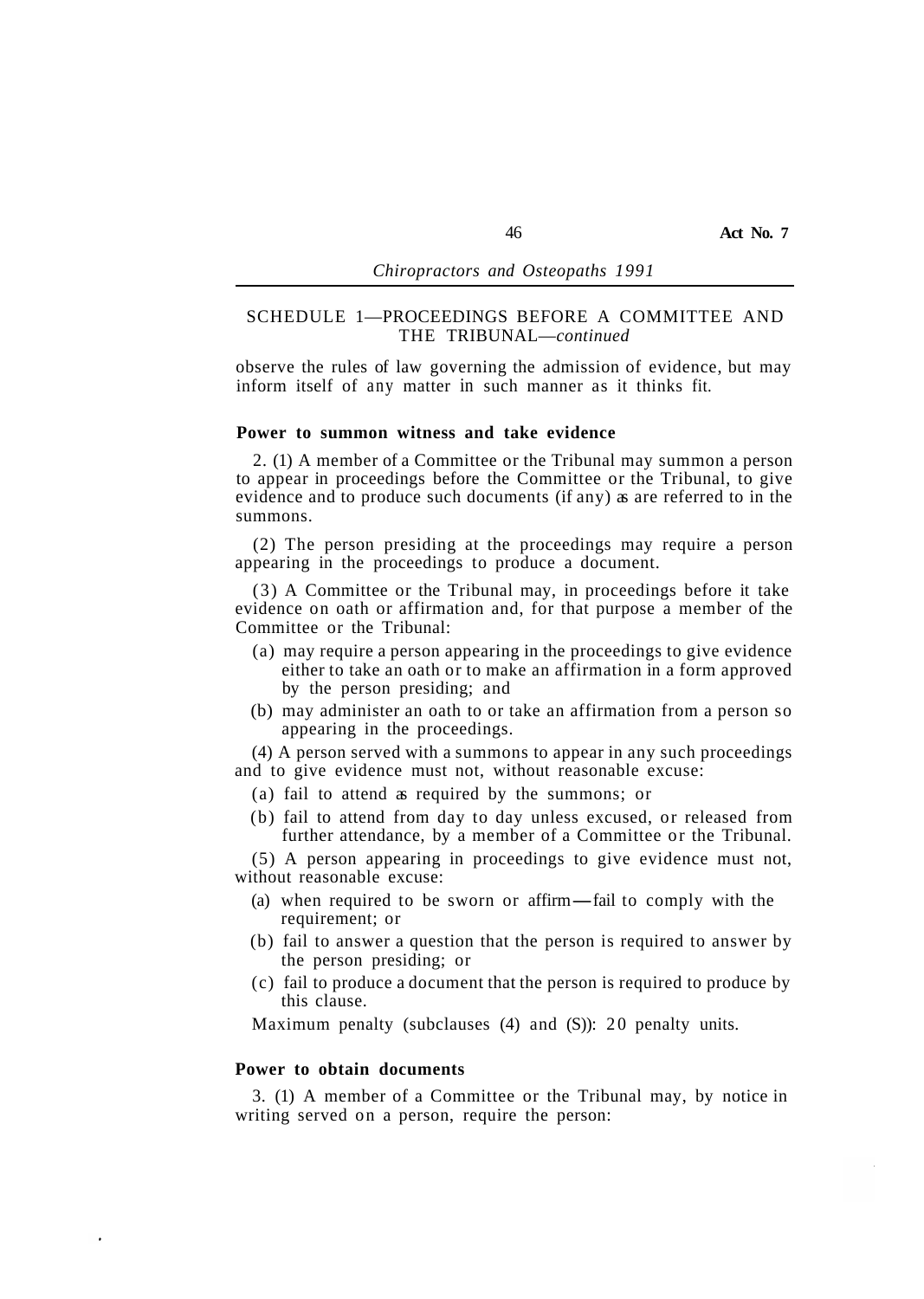### SCHEDULE 3—PROCEEDINGS BEFORE A COMMITTEE AND THE TRIBUNAL—*continued*

- (a) to attend at a time and place specified in the notice, before a person specified in the notice, being a member of the Committee or the Tribunal or a person authorised by the Committee or the Tribunal in that behalf; and
- (b) to produce, at that time and place, to the person so specified a document specified in the notice.

(2) A person who fails, without reasonable excuse, to comply with a notice served on the person under this clause is guilty of an offence.

Maximum penalty: 20 penalty units.

#### **Evidence of other proceedings**

as evidence in any proceedings: 4. A Committee or the Tribunal may receive and admit on production,

- $(a)$  the judgment and findings of any court (whether civil or criminal and whether or not of New South Wales) or tribunal; or
- $(b)$  the verdict or findings of a jury of any such court: or
- a certificate of the conviction of any person; or
- a transcript of the depositions or of shorthand notes. duly certified by the Registrar or clerk of the court or tribunal as correct, of the evidence of witnesses taken in any such court or tribunal,

where the Committee or the Tribunal is of the opinion that the judgment, findings, verdict, certificate or evidence is relevant to the proceedings.

#### **Additional complaints**

5. (1) A Committee or the Tribunal may in proceedings before it deal with one or more complaints about a registered practitioner.

(2) If, during any such proceedings, it appears to a Committee or the Tribunal that, having regard to any matters that have arisen, another complaint could have been made against the registered practitioner concerned:

- (a) whether instead of or in addition to the complaint which was made; and
- (b) whether or not by the same complainant,

the Committee or the Tribunal may take that other complaint to have been referred to it and may deal with it in the same proceedings.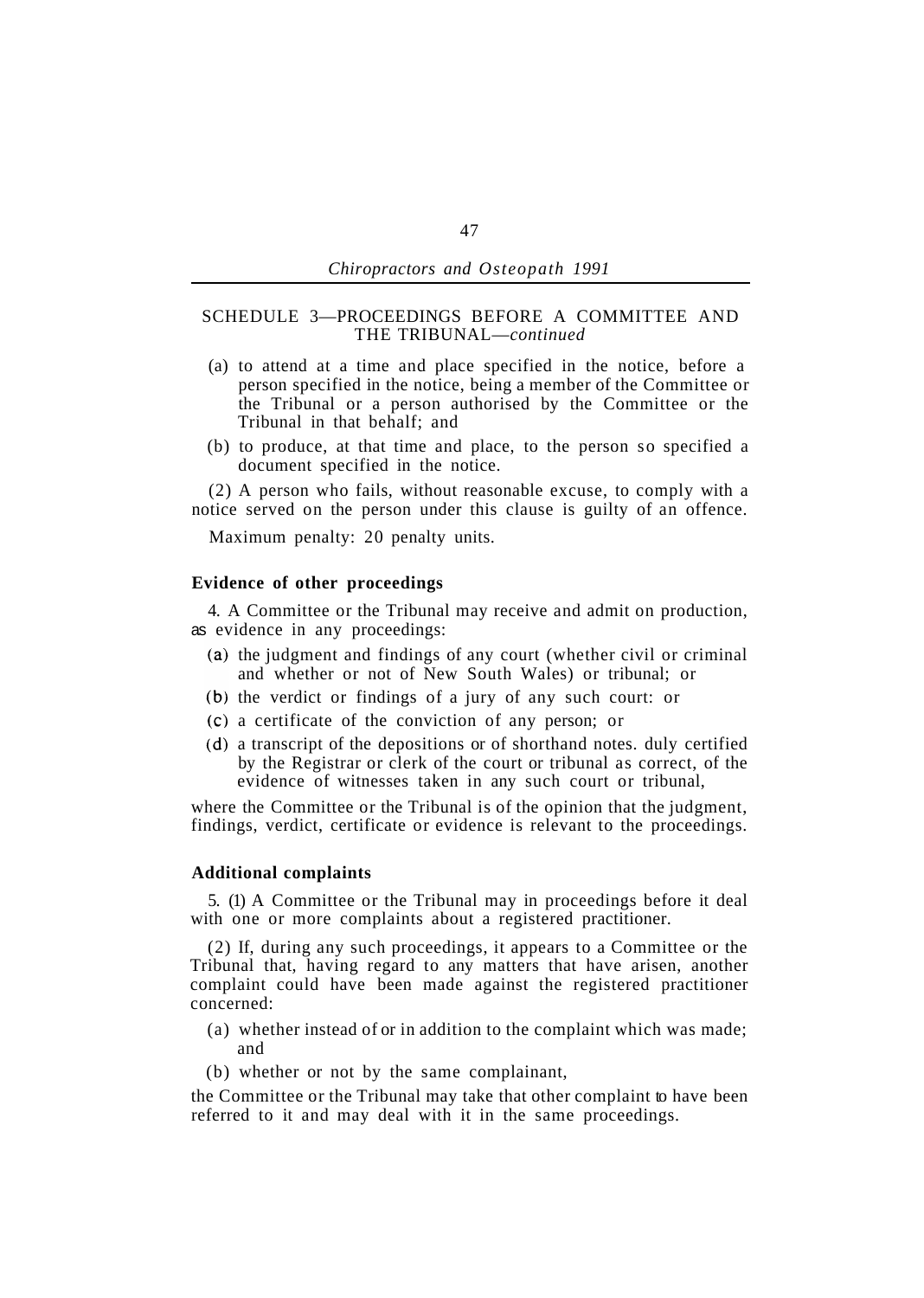# SCHEDULE 3—PROCEEDINGS BEFORE A COMMITTEE AND THE TRIBUNAL—*continued*

(3) If another complaint is taken to have been referred to a Committee or the Tribunal under subclause (2). the complaint may be dealt with after such an adjournment (if any) as is, in the opinion of the Committee or the Tribunal, just and equitable in the circumstances.

# **Release of information**

6. (1) The person presiding in proceedings before a Committee or the Tribunal may, on the request of a complainant, the registered practitioner concerned or any other person, if the person presiding thinks it appropriate in the particular circumstances of the case:

- (a) direct that the name of any witness is not to be disclosed in the proceedings; or
- (b) direct that all or any of the following matters:
	- (i) the name and address of any witness;
	- (ii) the name and address of a complainant:
	- (iii) the name and address of a registered practitioner:
	- (iv) any specified evidence;
	- (v) the subject-matter of a complaint,

are not to be published, except in a publication intended primarily for the use of members of the legal, chiropractic or osteopathic profession.

(2) A direction may be amended or revoked at any time by the person presiding.

(3) A direction may be given before or during proceedings, but is not to be- given before the proceedings unless notice is given to:

- (a) the person who requested the direction; and
- (b) the complainant or the registered practitioner concerned, as appropriate; and
- (c) such other persons as the person presiding thinks fit,

of the time and place appointed by the person presiding for consideration of the request.

(4) A person who contravenes a direction given under this clause is guilty of an offence.

Maximum penalty: 20 penalty units.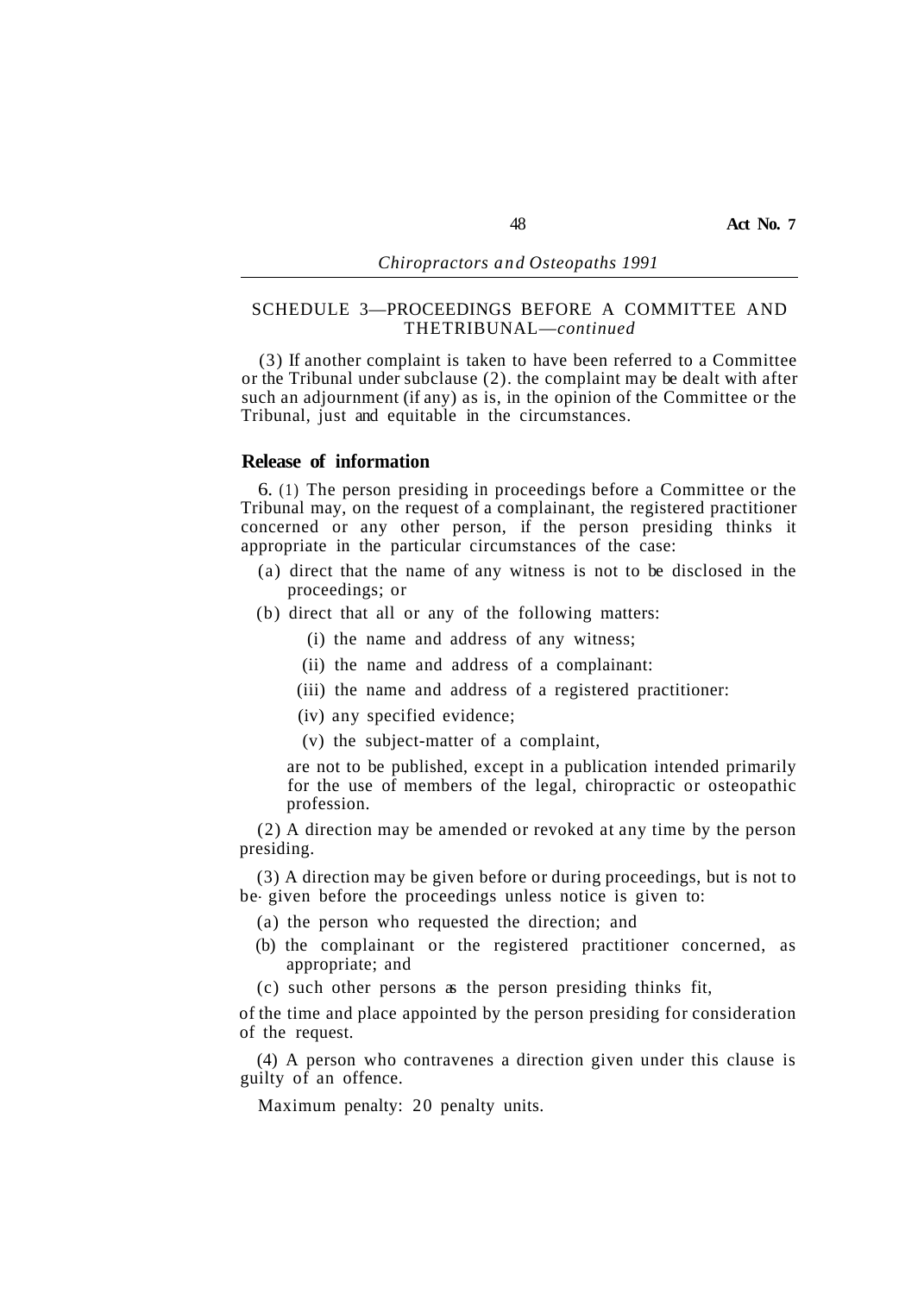# SCHEDULE 3—PROCEEDINGS BEFORE A COMMITTEE AND THE TRIBUNAL—*continued*

### **Authentication of documents by a Committee or the Tribunal**

Tribunal may be sufficiently authenticated: 7. Every document requiring authentication by a Committee or the

- (a) in the case of a Committee, if signed by the chairperson of that Committee or by a member of that Committee authorised to do so by that chairperson; or
- (b) in the case of the Tribunal, without the seal of the Tribunal, if signed by the Chairperson of the Tribunal or by a member of the Tribunal authorised to do so by the Chairperson.

### **Nominal complainant**

8. In any proceedings before a Committee or the Tribunal, the Director-General or an officer of the Department of Health appointed by the Director-General:

- (a) may, with the consent of a complainant, act as the nominal complainant; and
- (b) when so acting, is, for the purposes of this Act and the regulations. taken to be the person who made the complaint.

# **Intervention by Director-General**

9. Without limiting the operation of clause 8, the Director-General may intervene in any proceedings before a Committee or the Tribunal, and has a right to be heard:

- (a) personally or by an officer of the Department of Health; and
- (b) also, in the case of any proceedings before the Tribunal, by a barrister or solicitor who is not an officer of the Department of Health.

# **Expedition of inquiries and appeals**

10. ( 1) It is the duty of a Committee and the Tribunal to hear inquiries and appeals under this Act and to determine those inquiries and appeals as soon as is reasonably practicable.

(2) Without affecting the generality of subclause (l), a Committee or the Tribunal may postpone or adjourn proceedings before it as it thinks fit.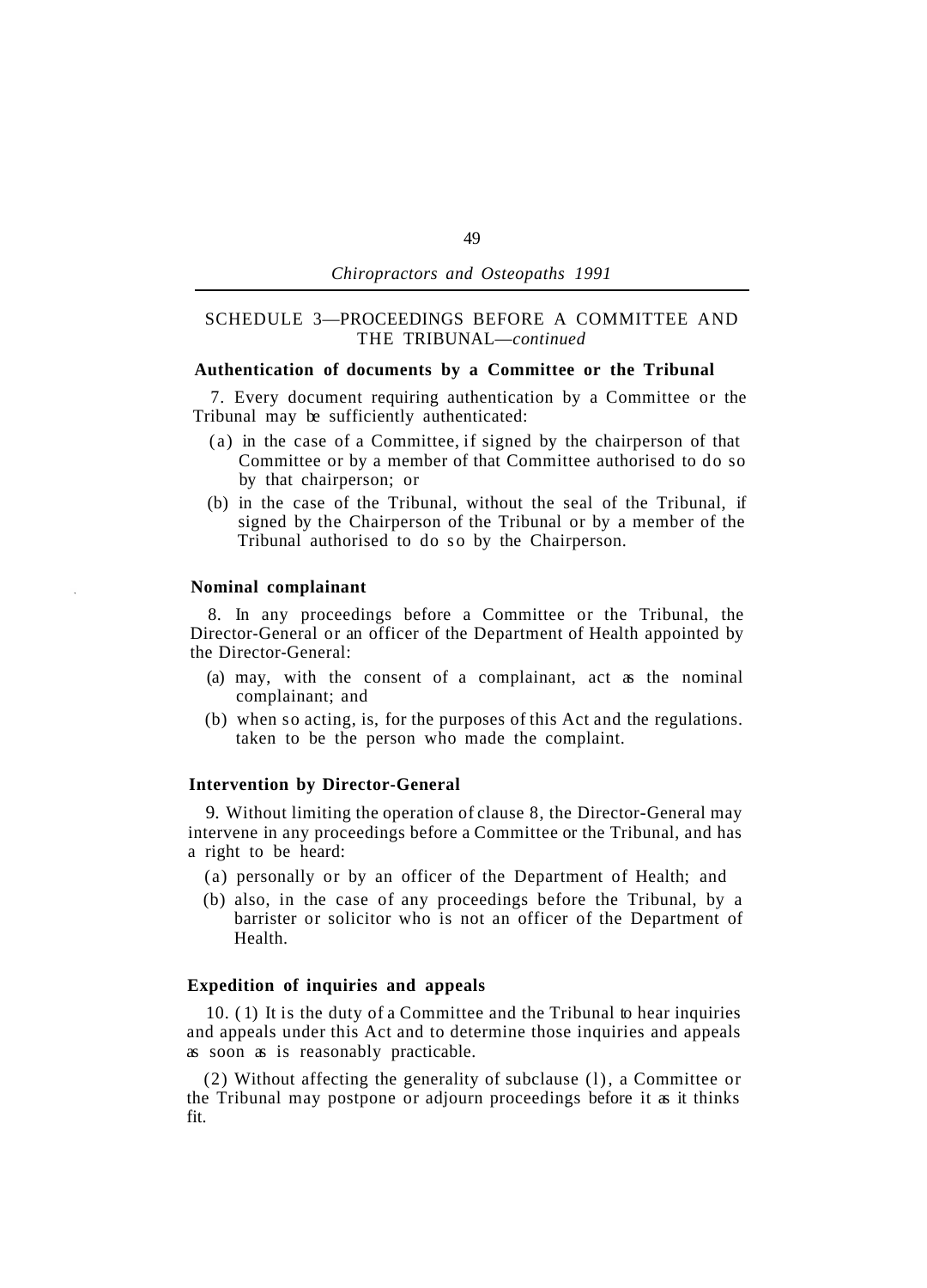# SCHEDULE 3—PROCEEDINGS BEFORE A COMMITTEE AND THE TRIBUNAL—*continued*

# **Certain complaints may not be heard**

inquiry, or at any time to terminate an inquiry or appeal, if: 11. (1) A Committee or the Tribunal may decide not to conduct an

- complainant by the Committee or the Tribunal; or (a) a complainant fails to comply with a requirement made of the
- registered practitioner. (b) the person about whom the complaint is made ceases to be a

(2) A Committee or the Tribunal is not to conduct or continue any inquiry or any appeal if the registered practitioner concerned dies.

# SCHEDULE 4—SAVINGS AND TRANSITIONAL PROVISIONS

(Sec. 69)

# **PART l—PRELIMINARY**

### **Definitions**

1. In this Schedule:

- **"new Board"** means the Chiropractors and Osteopaths Registration Board constituted by section 21;
- **"old Board"** means the Chiropractors Registration Board under the 1978 Act;
- **"the 1978 Act"** means the Chiropractic Act 1978.

### **Regulations**

2. (1) The regulations may contain provisions of a savings or transitional nature consequent on the enactment of this Act.

(2) Any such provision may, if the regulations so provide, take effect from the date of assent to this Act or a later day.

(3) To the extent to which any such provision takes effect from a date that is earlier than the date of its publication in the Gazette, the provision does not operate so as:

- (a) to affect, in a manner prejudicial to any person (other than the State or an authority of the State), the rights of that person existing before the date of its publication; or
- (b) to impose liabilities on any person (other than the State or an authority of the State) in respect of anything done or omitted to be done before the date of the publication.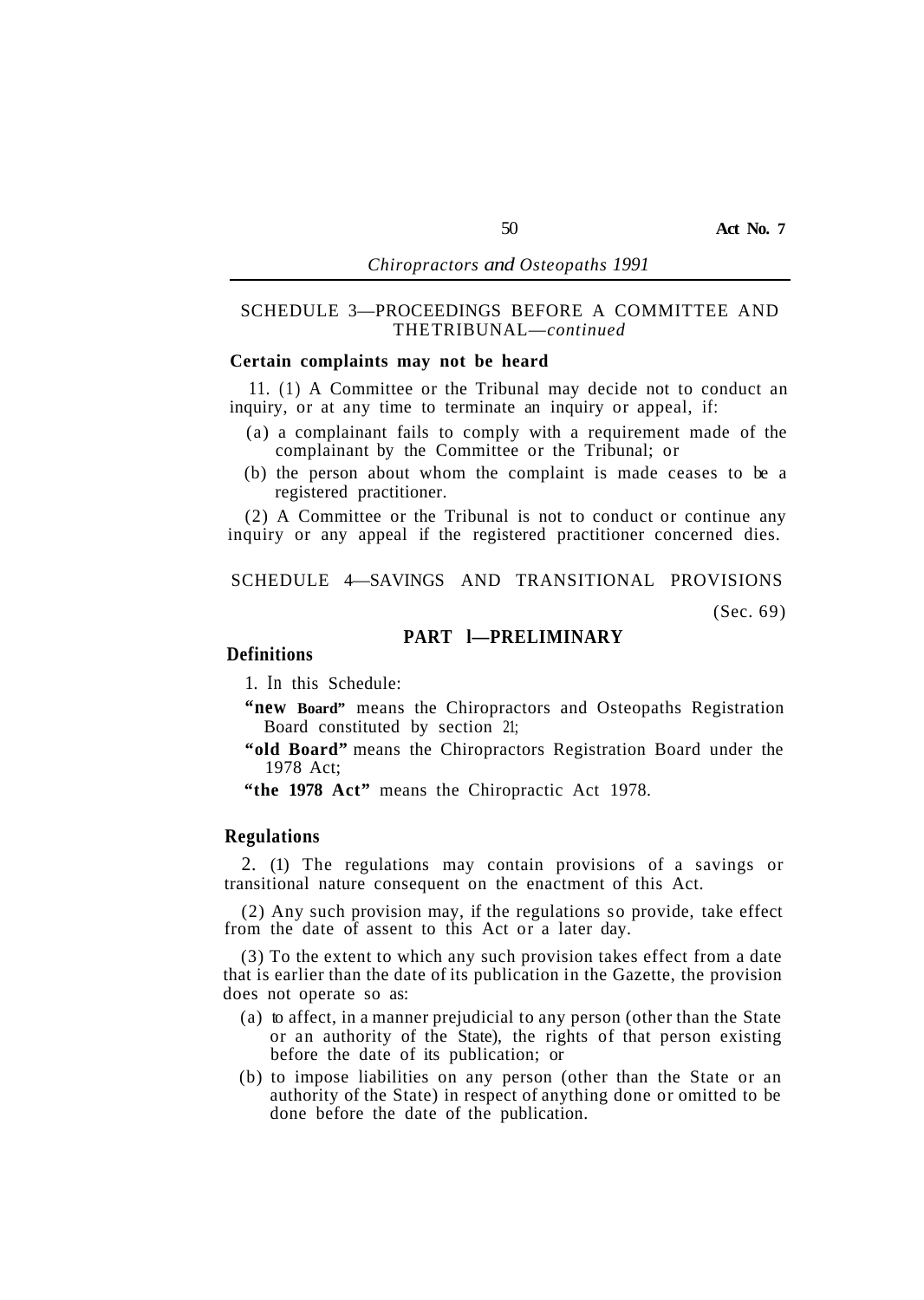# SCHEDULE 4—SAVINGS AND TRANSITIONAL PROVISIONS *continued*

# **PART 2—PROVISIONS CONSEQUENT ON ENACTMENT OF THIS ACT**

# **Members of old Board**

held office as a member of the old Board: 3. (1) A person who, immediately before the repeal of the 1978 Act.

- (a) ceases to hold office as such on that repeal; and
- (b) is eligible (if otherwise qualified) to be appointed as a member of the new Board.

(2) A person who ceases to hold office as a member of the old Board because of the operation of this Act is not entitled to be paid any remuneration or compensation because of ceasing to hold that office.

### **Continuity of Board**

been done by or in relation to the new Board. 4. Anything done by or in relation to the old Board is taken to have

### **Appointments etc. before commencement**

5. For the purpose only of enabling the new Board to be constituted in accordance with this Act on or after (but not before) the commencement of section 21, appointments may be made under this Act, and anything else may be done, before that commencement, as if the whole of this Act commenced on the date of assent, but so that no appointment as a member of the new Board as so constituted takes effect before that commencement.

### **First meeting of new Board**

manner as the Minister thinks fit. 6. The Minister is to call the first meeting of the new Board in such

## **The secretary and other officers**

7. A person holding office as the secretary or other officer under the 1978 Act immediately before the repeal of that Act is, on the commencement of section 24 of this Act., taken to have been appointed as the Registrar or other officer, as the case requires, under this Act and to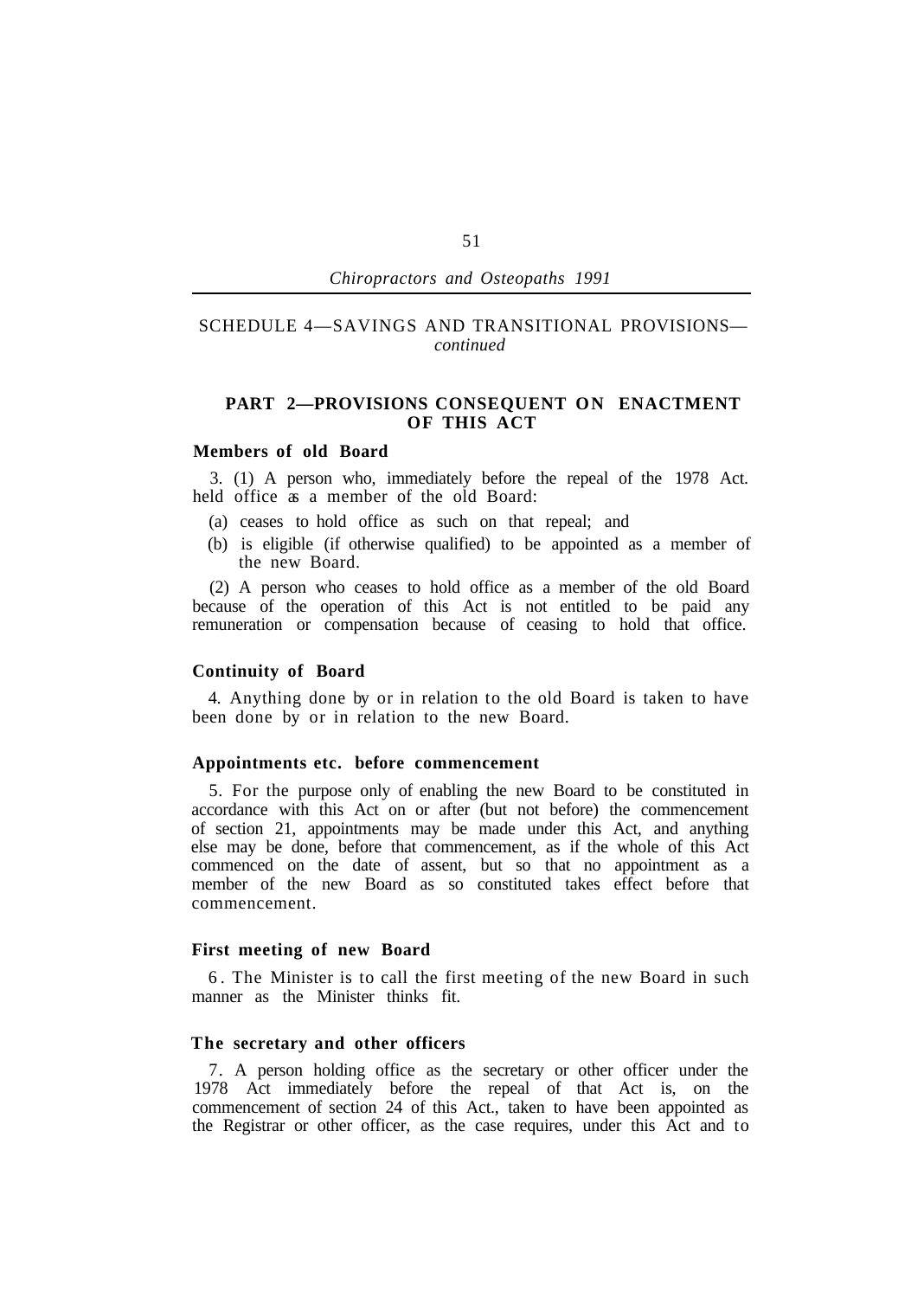# SCHEDULE 4-SAVINGS AND TRANSITIONAL PROVISIONS*continued*

have been appointed subject to the same terms and conditions as applied to the appointment immediately before that repeal.

### **The register**

the register referred to in section 17 of this Act. 8. The register referred to in section 14 of the 1978 Act is taken to be

# **Registration as chiropractor**

9. A person who, immediately before the repeal of the 1978 Act, was registered as a chiropractor under that Act is, on the commencement of section 6 of this Act, taken to be a registered chiropractor under this Act.

# **Registration as osteopath**

10. A person who, immediately before the repeal of the 1978 Act. was registered as an osteopath under that Act is, on the commencement of section 7 of this Act, taken to be a registered osteopath under this Act.

### **Registration as chiropractor and osteopath**

11. A person who, immediately before the repeal of the 1978 Act, was registered as a chiropractor and osteopath under that Act is, on the commencement of section 8 of this Act, taken to be a registered chiropractor and osteopath under this Act.

### **Fees**

12. A fee paid or which remains unpaid under a provision of the 1978 Act immediately before its repeal is taken, on commencement of the relevant provisions of this Act, to have been paid or to remain unpaid under the provision of this Act which corresponds to that provision and is taken to have been so paid or to so remain unpaid for or in relation to the same period as that which applied to the fee under the 1978 Act.

# **Applications for registration**

13. An application for registration under the 1978 Act which had not been determined by the old Board before the repeal of that Act is taken to be an application for registration under this Act.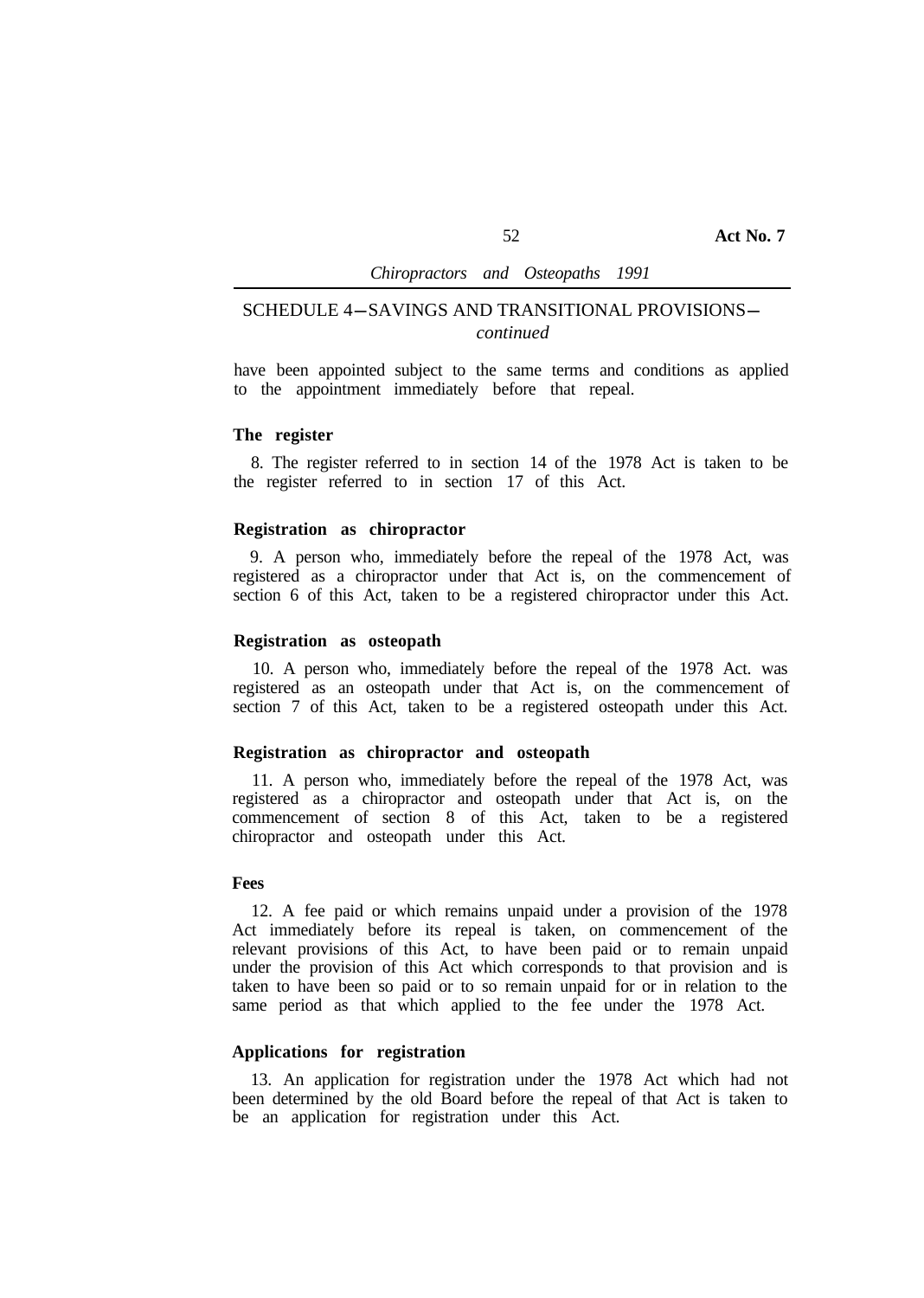| Chiropractors and |  | 1991<br>Osteopaths |  |
|-------------------|--|--------------------|--|
|-------------------|--|--------------------|--|

### SCHEDULE 4—SAVINGS AND TRANSITIONAL PROVISIONS*continued*

### **Appeals to the District Court**

14. (1) An appeal to the District Court under section 24 of the 1978 Act pending immediately before the repeal of that Act is to be continued and disposed of as if, except as provided by subclause (2), this Act had not been enacted.

(2) The decision of the District Court OR any such appeal is to be final. is to be binding upon the new Board and the appellant and for the purposes of this Act is taken to be the final decision of the new Board.

#### **Complaints**

15. An inquiry under section 20 of the 1978 Act which had not been completed before the repeal of that Act is, on the commencement of Part 5 of this Act. taken to be a complaint made to the Board under section 28 of this Act and is to be dealt with accordingly.

# **Construction of certain references**

16. A reference in any other Act, in any instrument made under any Act or in any other instrument of any kind:

- (a) to the old Board is, on the commencement of section 21 of this Act, to be read as a reference to the new Board; and
- (b) to the secretary under the 1978 Act is, on the commencement of section 24 of this Act, to be read as a reference to the Registrar under this Act; and
- (c) to an inspector under the 1978 Act is, on the commencement of section 62 of this Act, to be read as a reference to an inspector under this Act; and
- $(d)$  to the register referred to in section 14 of the 1978 Act is, on the commencement of section 17 of this Act, to be read as a reference to the register referred to in section 17 of this Act; and
- $(e)$  to the registration of a person as a chiropractor under the 1978 Act is, on the commencement of section 6 of this Act, to be read as a reference to the registration of the person as a chiropractor under this Act; and
- $(f)$  to the registration of a person as an osteopath under the 1978 Act is, on the commencement of section 7 of this Act, to be read as a reference to the registration of the person as an osteopath under this Act; and